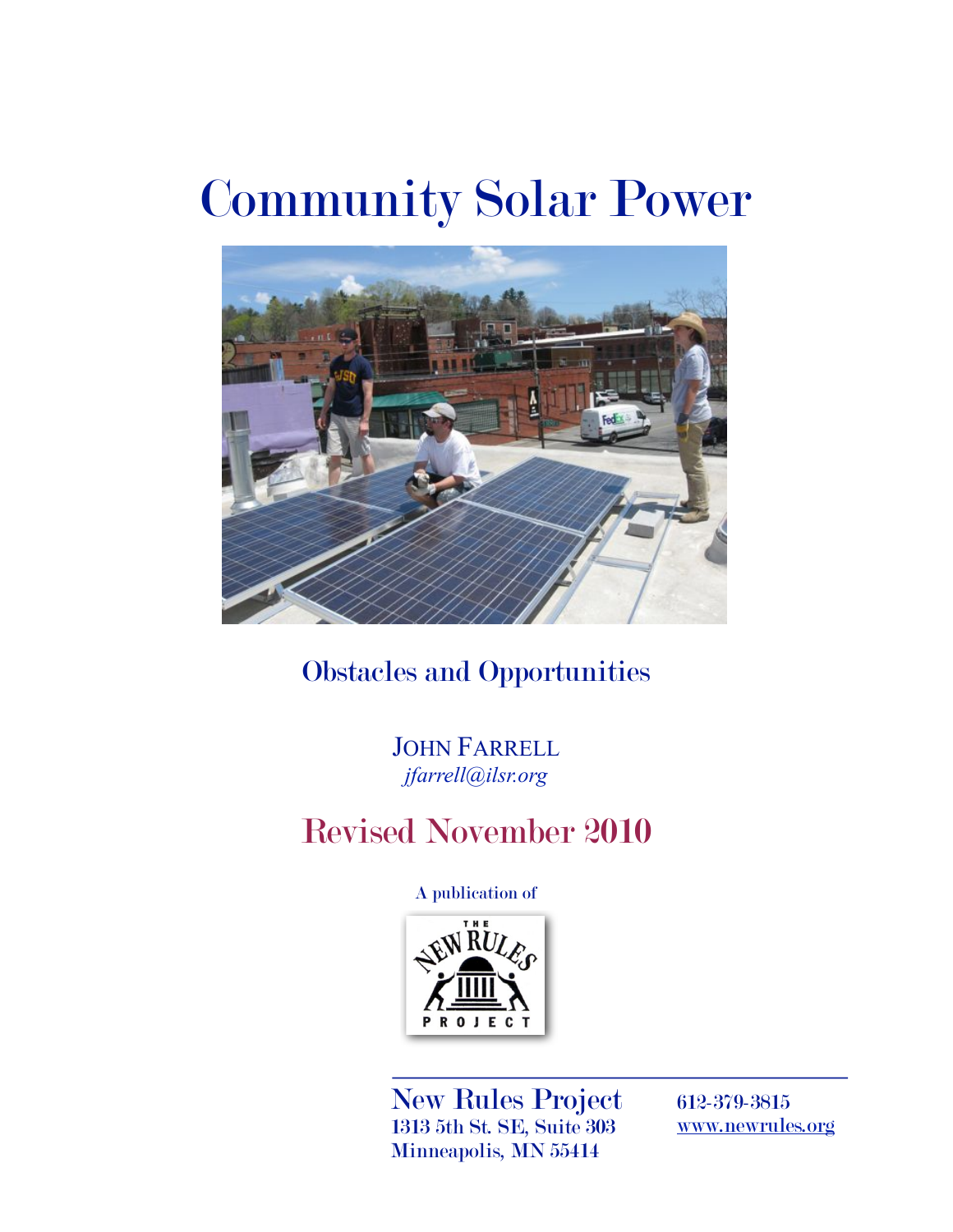# Comment on Revisions

The original edition of *Community Solar Power* received a lot of attention, for which we at the Institute for Local Self-Reliance are very grateful. The grading system we used for community solar projects was of particular interest, especially our offer of higher scores for projects placed on rooftops rather than on the ground.

In particular, the excellent folks at the Clean Energy Collective (whose project is featured in this report) engaged us on the criteria we used for rooftop and ground-mounted solar power. After several in-depth conversations, we offer this revision to *Community Solar Power* and to the grades we provided for solar project location. We think that our revised grading system better reflects the advantages of distributed renewable energy as well as the best efforts of community solar projects to provide their participants with the best value. See the table below for the revised grades (an updated scorecard is in the report).

For a more thorough discussion of the location conversation, see this post to our distributed energy web resource, *Energy Self-Reliant States*: [Community Solar: Better on the Roof?](http://energyselfreliantstates.org/content/community-solar-better-roof)

Sincerely, -John Farrell

| <b>Community</b><br><b>Solar</b><br>Scorecard: | <b>CEC</b>       | <b>Sol</b><br><b>Partners</b> | <b>Simple</b><br><b>Solar</b> | University<br>Park      | Green-<br>house<br><b>Solar</b> | Solar<br><b>Pioneer</b> | $Sun-$<br><b>Smart</b>  | Ellensburg              | Sakai |
|------------------------------------------------|------------------|-------------------------------|-------------------------------|-------------------------|---------------------------------|-------------------------|-------------------------|-------------------------|-------|
| Overcome<br><b>Barriers</b>                    | A                | B                             | A                             | A                       | A                               | A                       | в                       | в                       | в     |
| Expand<br>Participation                        | A                | C                             | A                             | A                       | C                               | A                       | A                       | A                       | в     |
| Expand<br>Ownership                            | A                | F                             | D                             | A                       | A                               | F                       | F                       | F                       | F     |
| Affordable                                     | A                | C                             | A                             | A                       | C                               | F                       | F                       | C                       | D     |
| Location                                       | CA-              | FC                            | FC                            | A                       | A                               | A                       | FC                      | C                       | A     |
| Replicable                                     | $\blacktriangle$ | $\mathbf{D}$                  | $\mathbf{D}$                  | $\overline{\mathbf{c}}$ | $\mathbf{D}$                    | $\mathbf{D}$            | $\overline{\mathbf{c}}$ | $\overline{\mathbf{D}}$ | E     |
| <b>Overall Grade</b>                           | $A - A$          | $D + C -$                     | $C + B -$                     | А-                      | B                               | $C+$                    | $c-$                    | C                       | C-    |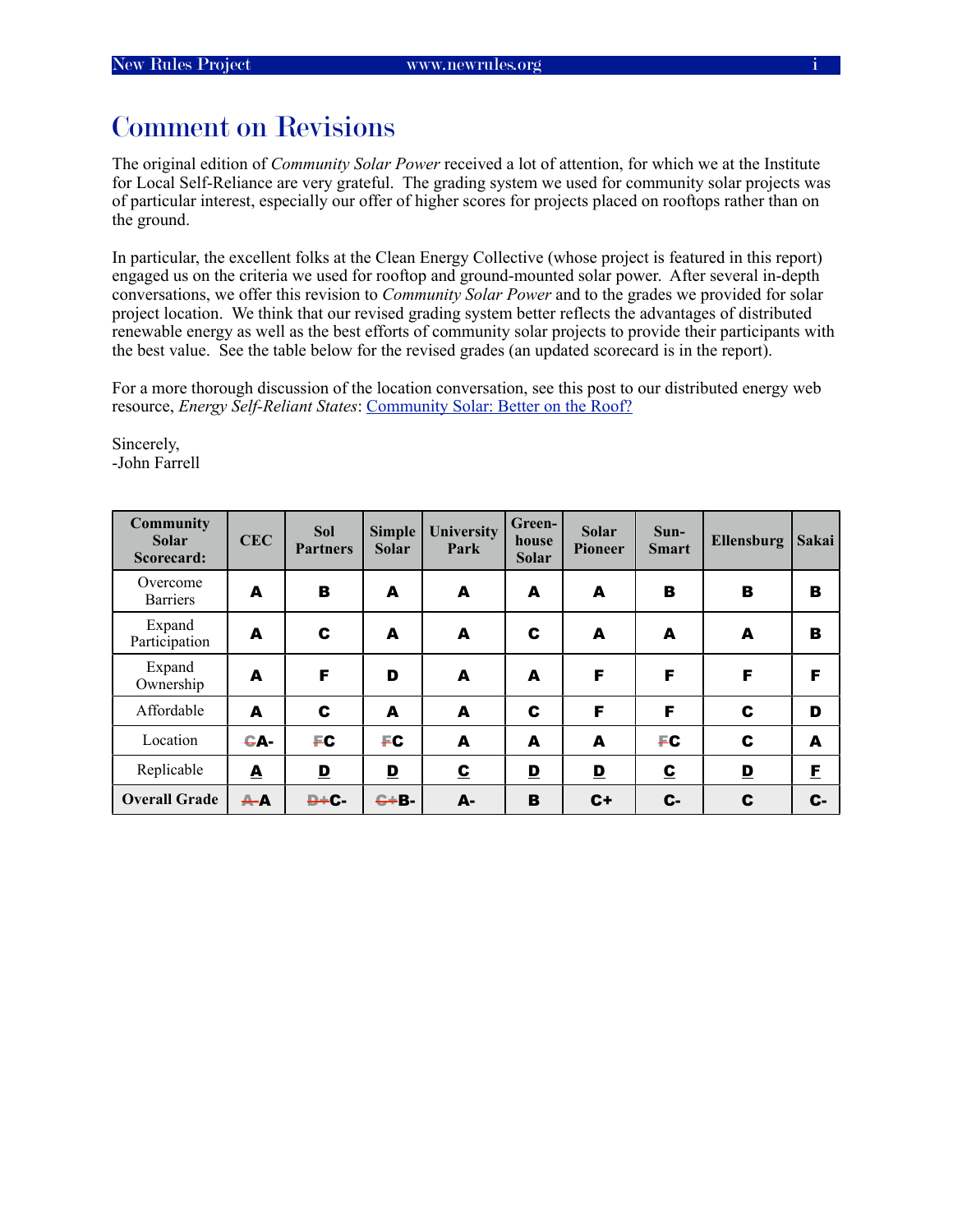# Acknowledgments

I would like to thank Anya Schoolman, Steve Owen, Tammy Deets, Alex from SolarCity, Joy Hughes, Jerry Marizza, Dave Brosch, Lauren Martindale and Renee Fleming for their time spent answering my questions about their community solar projects and Joe Williams, Jim Farrell, John Bailey and Joel Haskard for their thoughtful review. I also thank David Morris, for his thoughtful time spent reading and asking questions to make this report better.

All shortcomings, of course, are my own responsibility.

*Cover photo: Greenhouse Solar Project, NC*

# Recent Energy Publications

**Municipal Energy Financing: Lessons Learned** By John Farrell, May 2010

**Electric Vehicle Policy for the Midwest – A Scoping Document** By John Bailey and David Morris, December 2009

**Energy Self-Reliant States: Second and Expanded Edition** By John Farrell and David Morris

**Community Choice Aggregation: An Update** By John Farrell, June 2009

**Feed-in Tariffs in America: Driving the Economy with Renewable Energy Policy that Works** By John Farrell, April 2009

**Meeting Minnesota's Renewable Energy Standard Using the Existing Transmission System** By John Bailey, George Crocker (NAWO), John Farrell, Michael Michaud (Matrix Energy Solution), David Morris, November 2008

**Energy Self-Reliant States: Homegrown Renewable Power** By John Farrell and David Morris, November 2008

**Rural Power: Community-Scaled Renewable Energy and Rural Economic Development** By John Farrell and David Morris, August 2008

#### **Balancing Budgets by Raising Depletion Taxes**

By Justin Dahlheimer, June 2008

**Concentrating Solar and Decentralized Power: Government Incentives Hinder Local Ownership** By John Farrell, May 2008

**Driving Our Way to Energy Independence** By David Morris, April 2008

Since 1974, the Institute for Local Self-Reliance (ILSR) has worked with citizen groups, governments and private businesses to extract the maximum value from local resources.

A program of ILSR, the New Rules Project helps policy makers to design rules as if community matters.



2010 by the Institute for Local Self-Reliance. Permission is granted under a Creative Commons license to replicate and distribute this report freely for noncommercial purposes. To view a copy of this license, visit [http://creativecommons.org/licenses/by-nc-nd/3.0/.](http://creativecommons.org/licenses/by-nc-nd/3.0/)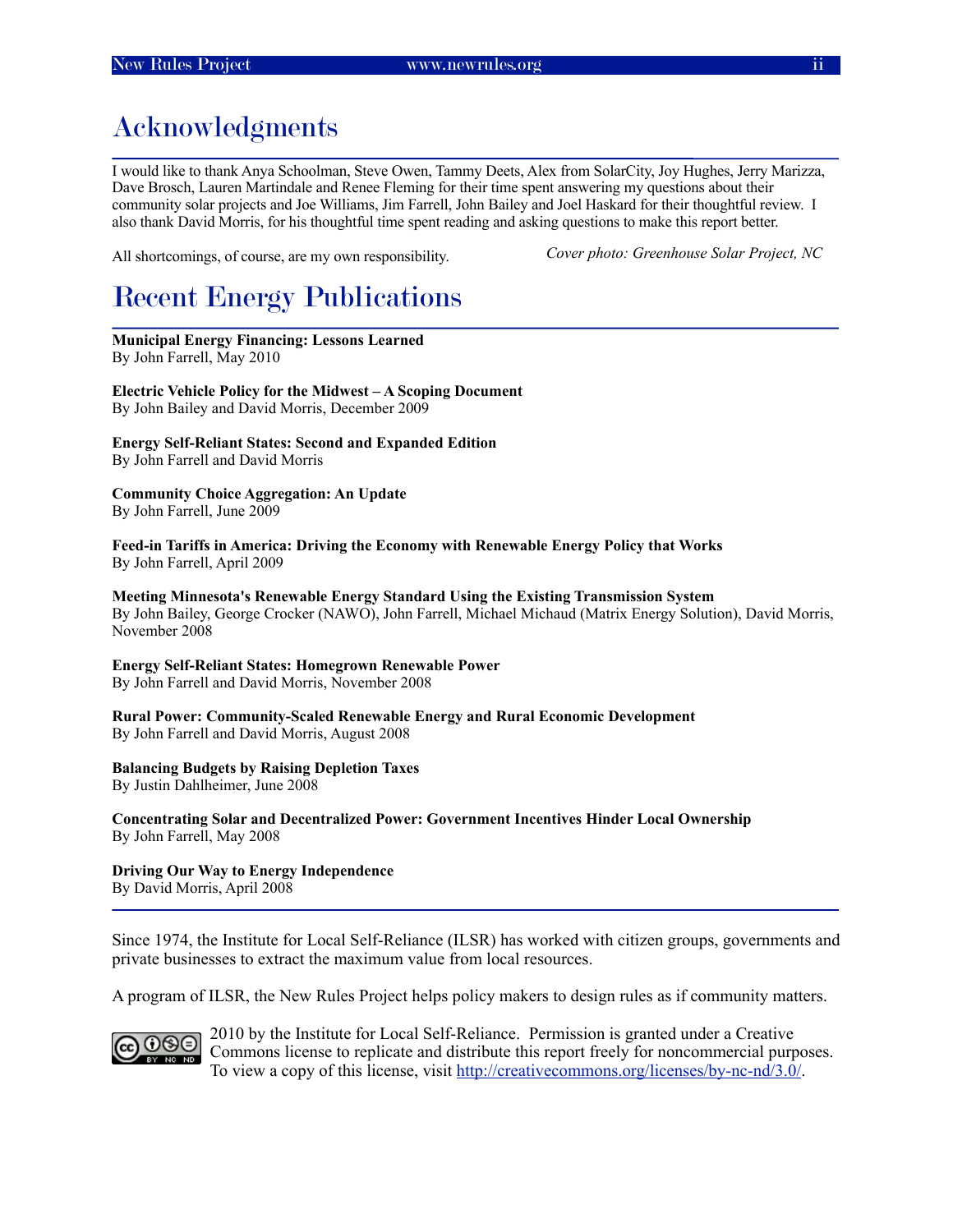# **Table of Contents**

| Washington DC - Mt. Pleasant Solar Cooperative |
|------------------------------------------------|
|                                                |
|                                                |
|                                                |
|                                                |
|                                                |
|                                                |
|                                                |
|                                                |
|                                                |
|                                                |
|                                                |
|                                                |
|                                                |
|                                                |
|                                                |
|                                                |
|                                                |
|                                                |
|                                                |
|                                                |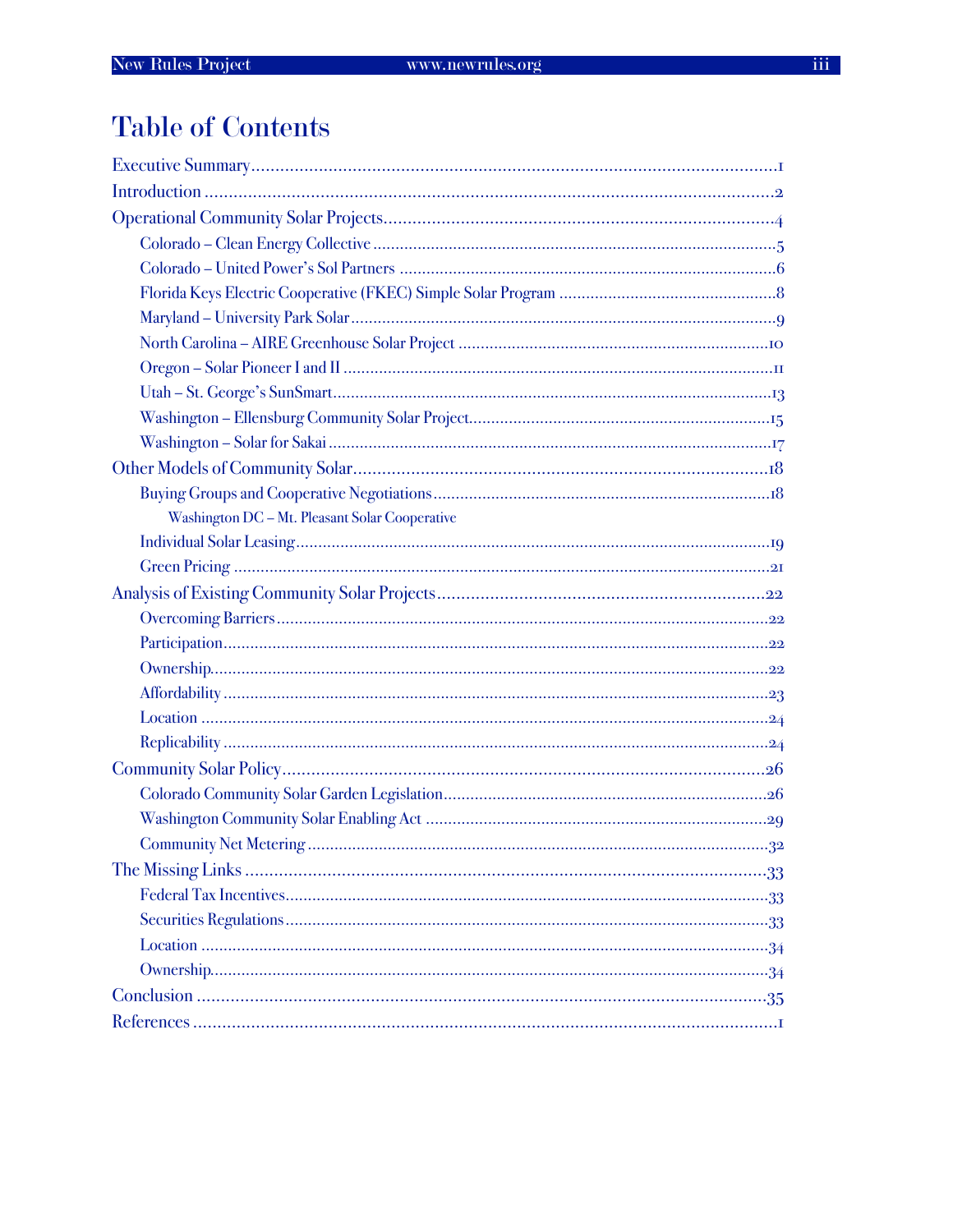## <span id="page-4-0"></span>Executive Summary

Community solar power can offer unique benefits in the expansion of solar power, from greater participation and ownership of solar to a greater dispersion of the economic benefits of harnessing the sun's energy. But community solar faces significant barriers in a market where the "old rules" favor corporate, large-scale development. New rules – better community solar policy and regulations – are needed to remove these barriers.

We define community solar as a solar PV project with multiple individual owners living in geographic proximity to the solar project, and sharing the costs and benefits of ownership of the solar project.

In this report, we explore whether community solar can:

- Overcome financial and institutional barriers to collectively-owned solar.
- Increase the number of people who can invest in and own decentralized solar power.
- Offer an affordable opportunity to "go solar."
- Disperse the economic benefits of solar power development.
- Tap unused space on existing structures and near existing grid connections rather than using open space requiring new transmission.
- Replicate.

Existing community solar projects have overcome barriers to get electrons flowing, but most fail to meet the remaining goals. However, their failure comes as much from solar policy – the old rules – as from project design.

Recent community solar policies have tried to address these shortcomings, but with mixed success and in limited areas of the country. A Washington state community solar incentive offers significant cash flow, but for a limited time. A Colorado solar gardens law creates a legal structure for community solar but perhaps at the expense of rooftop solar development. A handful of states have community net metering that offers only a small reduction in the significant barriers affecting community solar.

Future community solar policy still must address the following issues:

- Lack of access to federal tax incentives.
- Onerous securities regulations of community solar entities.
- Ground-mounted versus rooftop solar installations.
- Subscription or lease versus ownership shares.

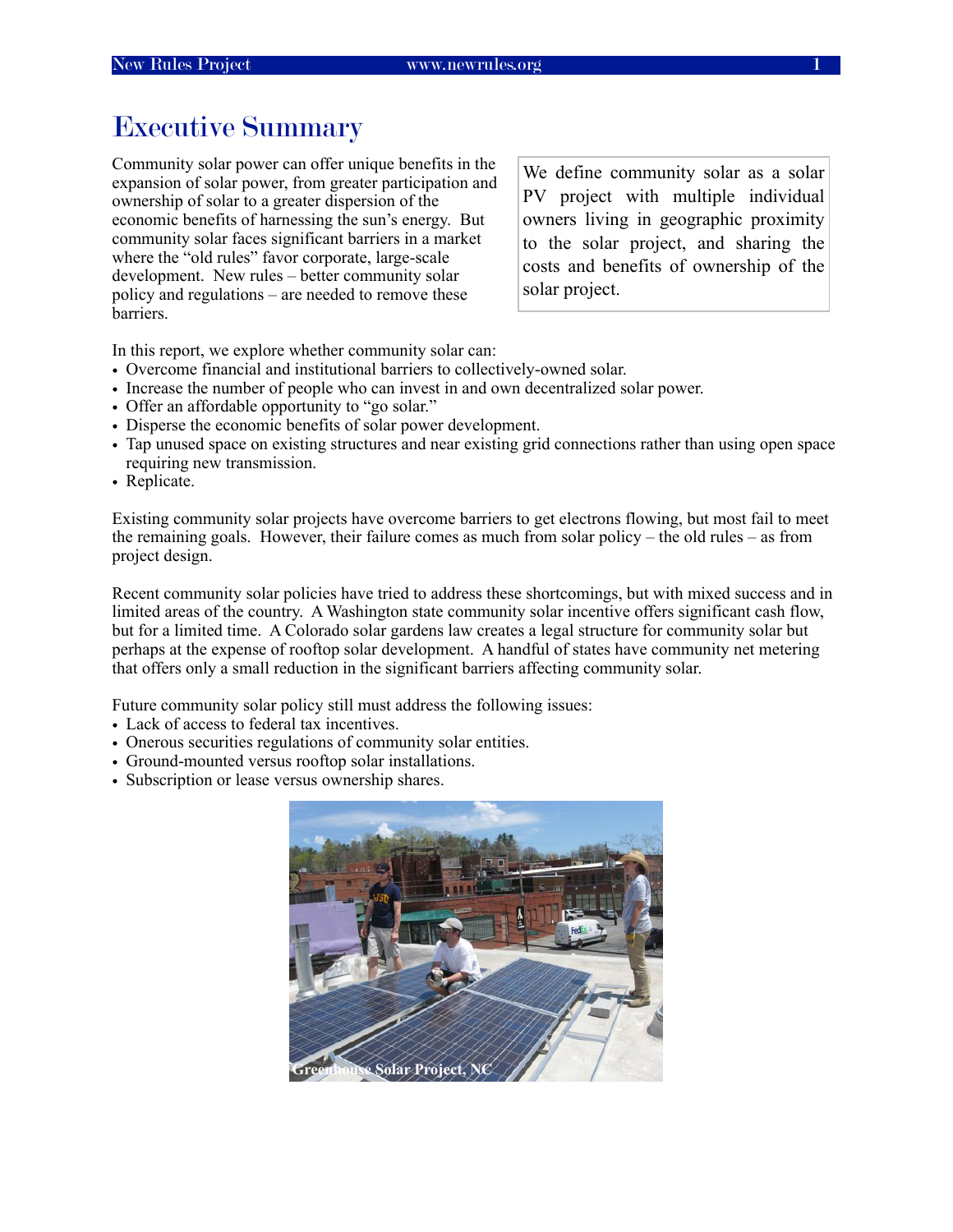# <span id="page-5-0"></span>**Introduction**

Solar energy is an attractive source of electric power. The sun shines everywhere and therefore solar energy can provide electricity in almost every corner of the country. Because solar is a distributed resource, it's also worth considering how more people can have a stake in producing the energy they consume and sharing in the economic benefits of a transition to clean energy.

Solar power can be developed by people with sunny rooftops or by big utilities or private companies. But should renters be able to invest in solar power? People with shady property or poorly orientated roofs? Should nonprofits and cooperatives be able to organize investors to reduce the cost of solar power? Should they receive the same incentives as commercial developers or utilities? Should the economic benefits of federal tax incentives and accelerated depreciation (funded by progressive income taxes) accrue to many, dispersed solar power generators rather than just a few large tax equity financiers?

Under the existing rules and incentives for solar power development, the answer is often 'no'. But a few emerging solar projects have overcome these barriers and in this brief we examine their business models and the potential for the "new rules" of community solar policy to create the opportunity for not only more distributed solar to come online but for more people to be able to participate in that development.

We define community solar as a solar PV project with multiple individual owners living in geographic proximity to the solar project, and sharing the costs and benefits of ownership of the solar project. **Figure [1](#page-40-1)** below provides a basic illustration of a community solar project.<sup>1</sup> Local residents create a community solar entity that hires a third party to install the panels. The entity may collect tax incentives and solar renewable energy credits (SRECs). Electricity is sold to the local utility, and the proceeds allocated by providing credits on the residents' electricity bills.



In this paper, we explore whether community solar can:

- **Overcome existing financial and institutional barriers to collectively-owned solar**. Financial barriers include barriers to accessing federal tax incentives (the 30% tax credit and accelerated depreciation), rules that make it hard to raise capital (e.g. [securities laws](#page-36-2)), and rules that prohibit easy sharing of electricity generation among geographically dispersed owners.
- **Increase the number of people who can invest in and own decentralized solar power**. Increasing participation means opening solar investment to people who traditionally cannot (i.e. renters or those with shady property). Increasing ownership means that participants are legal owners of their share of the community solar project, rather than holding a license or lease.
- **• Offer an affordable opportunity to "go solar."** Good community solar policy will make community solar projects cost the same or less than individual ownership and preferably offer participants a good return on investment.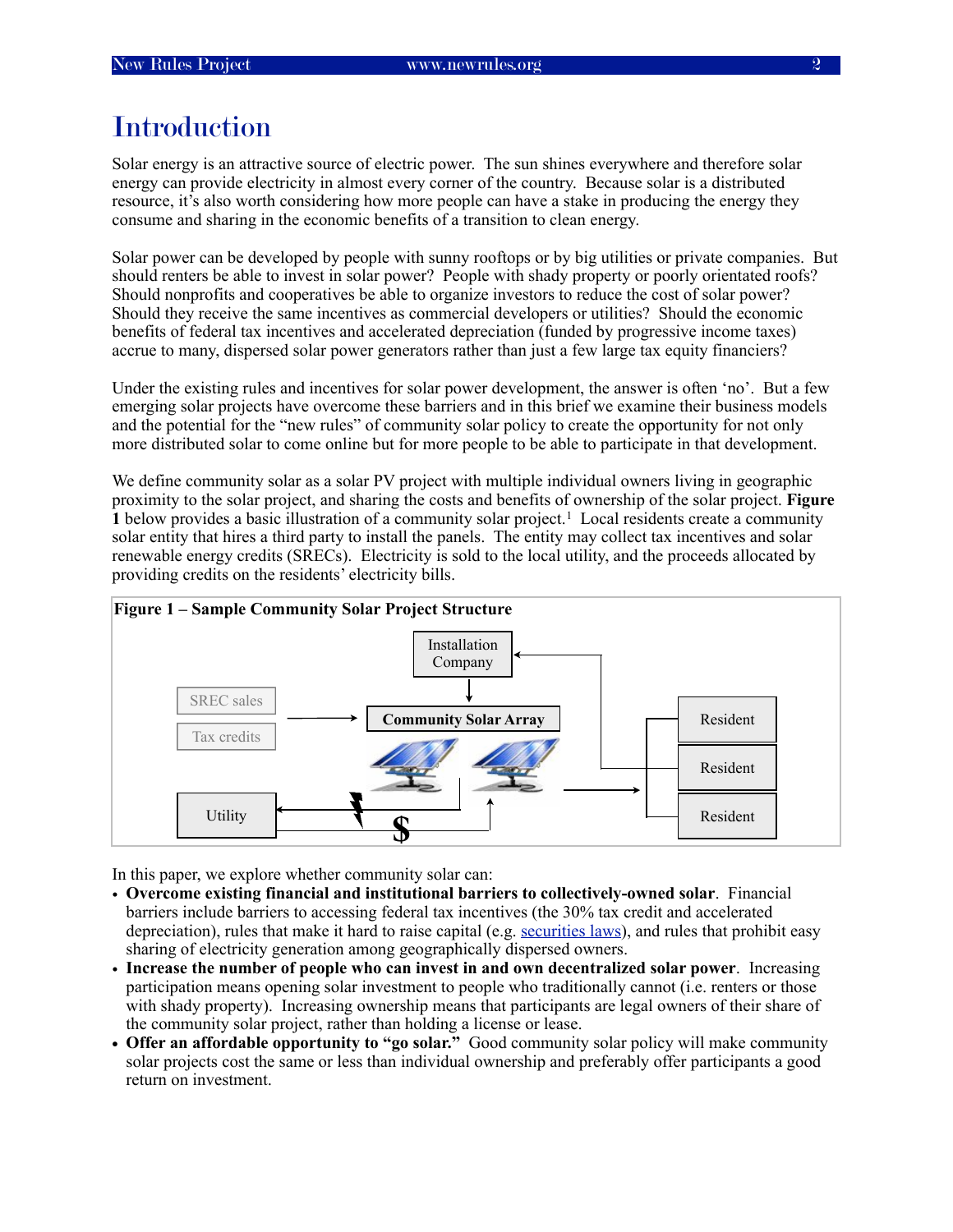- **Disperse the economic benefits of solar power development**. Dispersing the benefits means broadening participation and more importantly ownership of solar power, so that the economic benefits accrue to many, varied investors.
- **Tap unused space on existing structures rather than open ground for solar modules**. Solar PV is uniquely suited among renewable energy technologies to claim unused roof-space and tap into the grid inexpensively in areas of high demand. Using open space for solar cedes one of its major technical advantages.[2](#page-40-2)
- **Replicate**. Community solar can only accomplish the first five goals if it's easy to duplicate a project model.

The arrangement in **Figure 1** is common for community wind and a few community solar projects. In other cases, the community solar array is owned by the local municipal or cooperative utility and the local residents "subscribe" via a lease or power purchase agreement. But developing a community solar project often requires a special set of new rules to enable the business structure.

For example, community solar projects are often hindered by a barrier imposed by traditional net metering (*see inset*), which provides a bill credit and/or payment for net excess electricity generation for an individual onsite renewable energy project. For a community solar project, without a change in net metering law, it would be difficult to easily share the electricity credits with each of the owners or participants, even if they all lived in close proximity to the project. Community solar is enabled when net metering rules are revised to allow a group of meters to come together under a single project so that renters and shade dwellers can share the electricity output and value from the off-site solar array.

#### **Net Metering**

Net metering policy establishes standards for connecting small, on-site renewable energy generation. It allows the individual owner to essentially roll their meter backward when their system is generating electricity, hence the "net" metering of their consumption and production. Excess electricity is sold back to the utility at varying rates depending on the state.

Community solar can also be hindered by the structure of federal tax incentives. Rural cooperative and municipal utilities are good entities to do community solar – they are member-owned or -governed and have experience in managing the grid, building electricity generators, and handling the financing. But these entities don't pay taxes and therefore cannot use federal solar tax credits. Community solar could get a boost from a bill by Colorado Senator Mark Udall, that would change the federal solar tax incentive to allow it to be collected if a person owns *or leases* solar equipment for their primary residence[.3](#page-40-3) This means a community solar project owned by a municipal utility and leased by residents could get federal tax credits passed through to the individual investors.

Ultimately, community solar policy can help disperse the economic benefits of transforming to a clean energy economy by expanding participation in and ownership of solar power generation.

The next section of this brief – [Operational Community Solar Projects](#page-7-0) – provides a case study of nine existing community solar projects, and the succeeding section examines a few [Other Models of](#page-21-0)  [Community Solar.](#page-21-0)

We then provide an [Analysis of Existing Community Solar Projects](#page-25-0) and an analysis of [Community Solar](#page-29-0)  [Policy](#page-29-0), profiling two community solar policy recently enacted in Colorado and Washington and examining whether they overcome the barriers of existing solar policy rules.

The final section examines the shortcomings of existing community solar projects and community solar policy and explores what policy is yet needed.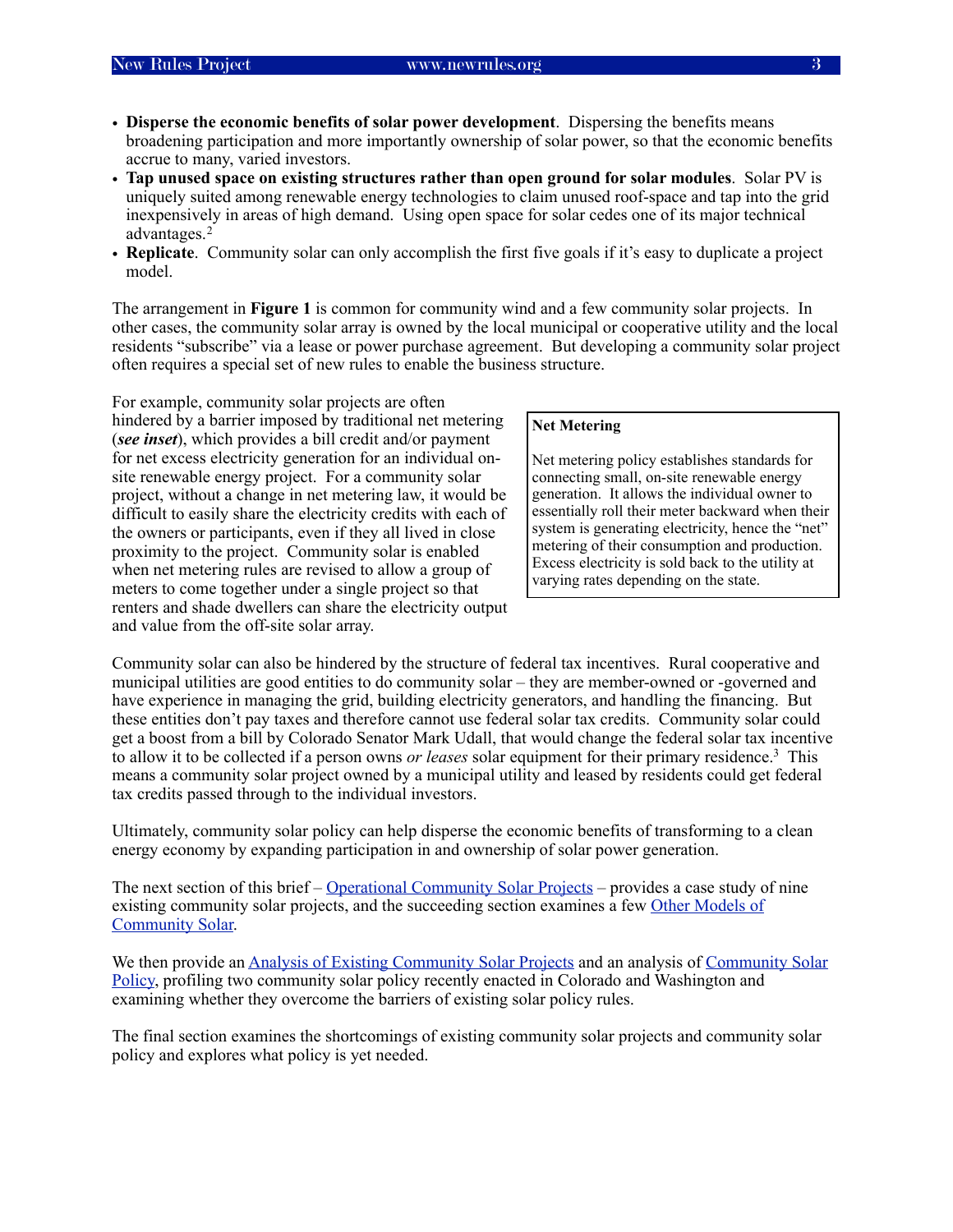# <span id="page-7-0"></span>Operational Community Solar Projects

Under the existing rules for solar power development, it's a complex process to proceed from a conceptual model of community solar electricity to an actual working system. Fortunately, a few projects have employed a variety of methods to overcome the barriers to community solar. This section profiles nine projects in seven different states (Colorado, Florida, Maryland, North Carolina, Oregon, Utah, and Washington), detailing the effort required to organize and finance a community solar project that creates a viable return on investment for participants. In this section we also evaluate and comment on whether these emerging community solar projects are effective and replicable models for breaking down barriers to solar development, expanding local ownership, and attaining affordability/profitability. We also compare them to the most appropriate non-community solar model: a solar lease or individual solar array ownership.

The route to a community solar project requires several complex steps:

- 1. Identifying an organizational format for pooling capital and accessing financing. Existing entities such as municipal utilities or rural electric cooperatives account for four of the five featured community solar projects.
- 2. Choosing an organizational format that allows for access to federal solar incentives including the 30% Investment Tax Credit (ITC) and accelerated depreciation. These incentives are only available to taxpaying individuals or entities. This means that the four projects developed by municipal utilities were not able to use federal solar incentives, but had to seek alternatives such as federal Clean Renewable Energy Bonds (CREBs), with zero percent interest, but limited by annual Congressional appropriations and IRS disbursement rules. The federal stimulus program has briefly allowed solar projects to take a cash grant in lieu of the ITC, but this program expires at the end of 2010.
- 3. Defining investor's rights to solar output. Investors in community solar can own specific solar modules, have ownership shares, or lease a part of the solar project and receive access to its electricity output. Most of the community solar projects described the participant's access as a lease, license, or subscription – a term-limited right to the electricity output from a certain amount of panel capacity, e.g. output from a 210 Watt module for 20 years.

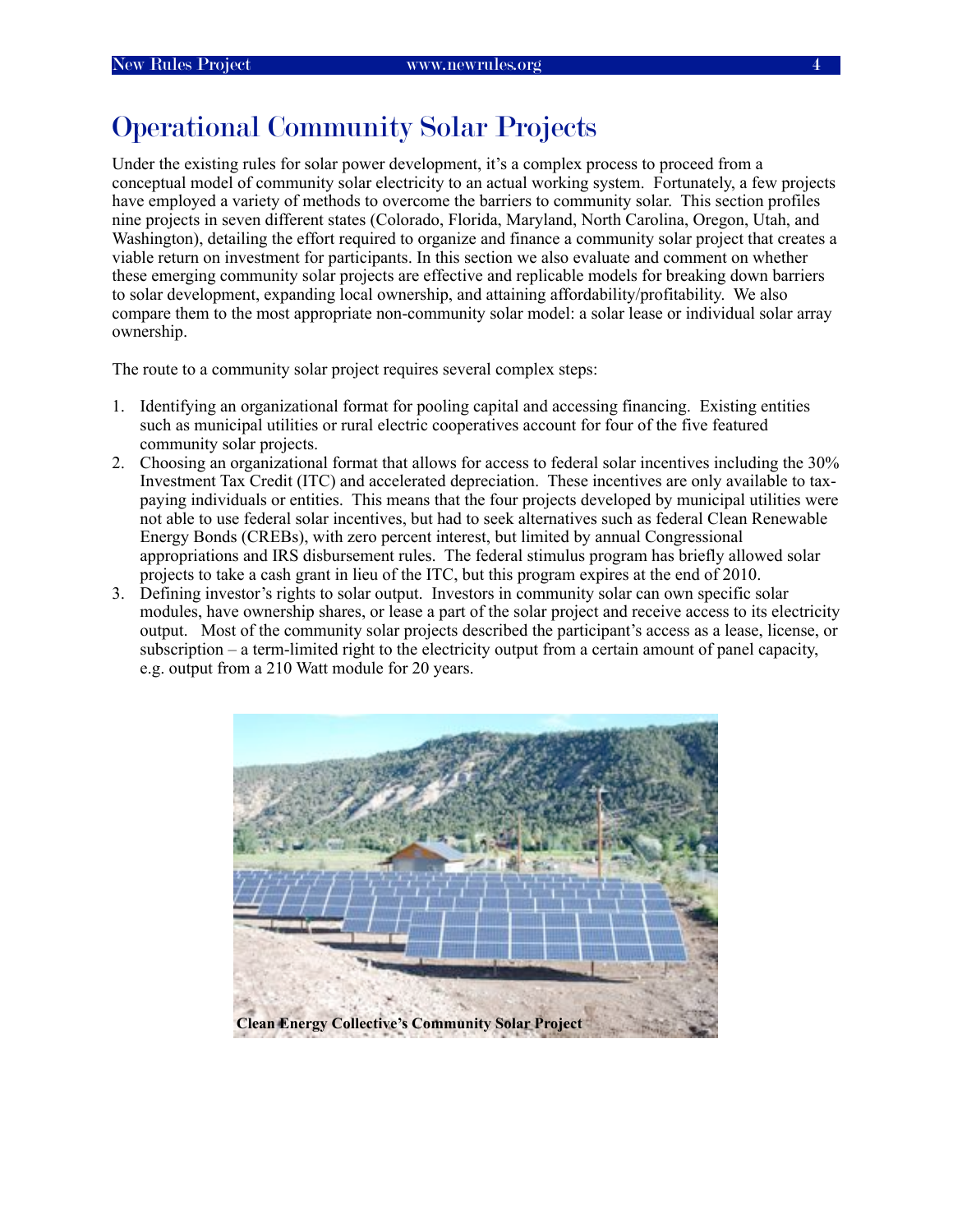#### <span id="page-8-0"></span>Colorado – Clean Energy Collective



The solar installation by the Clean Energy Collective (CEC) is touted as the "first community-owned solar garden."[4](#page-40-4) The 77.7 kW system was developed by CEC and is owned collectively by 18-20 customers of Holy Cross Energy, the local electric cooperative. The project leases land from the local wastewater treatment plant near El Jebel,  $CO<sup>5</sup>$ 

The cost of the system was \$466,000 (\$6 per Watt), in line with the expected installed costs (including maintenance) of \$5-6 per Watt.<sup>6</sup>

The final cost to customers is reduced by the 30% federal tax credit and was also reduced by a rebate from the utility and upfront sales of the renewable energy credits (RECs), a combined value of \$1.50 per Watt.<sup>7</sup>

Owners of the panels paid \$725 per panel (230 Watts) or \$3.15 per Watt.<sup>8</sup> The 18-20 owners purchased as few as 1 panel and as many as 80 of the 340 total panels, although each owner could purchase no more than would supply 120% of their electricity consumption.<sup>[9](#page-40-9)</sup> The price includes all applicable rebates and tax credits (all processed by the CEC).[10](#page-40-10) Each owner will receive 11 cents per kWh produced by the panels, slightly higher than net metering because CEC negotiated a PPA with Holy Cross for the electricity[.11](#page-40-11) The contract provides ownership rights for 50 years.

**Figure 2** compares the ownership of a 2.1 kW share in CEC's El Jebel project with individual solar ownership. The individually owned system (also 2.1 kW) is expected to have an installed cost of \$8 per Watt. Although no electricity price inflation figure was given, the national historic average of 2% was used. Our calculations show a 15-year payback, compared to the CEC projections based on a 5% inflation rate.

For this figure and all of the similar ones following, the figure does not show incentives claimed by the project owner or installer, but rather just the cost and incentives that can be claimed by the customer.

| <b>Share Ownership</b>       |          | <b>Individual Ownership</b>  |             |  |
|------------------------------|----------|------------------------------|-------------|--|
| <b>Customer Investment</b>   | \$6,615  | Installed Cost $(a)$ \$8/W)  | \$16,800    |  |
|                              |          | Federal Tax Credit           | $-$4,095$   |  |
|                              |          | State Rebate $(a)$ \$1.50/W  | $-$ \$3,150 |  |
| <b>Net Installed Cost</b>    | \$6,615  | <b>Net Installed Cost</b>    | \$9,555     |  |
| 25-year value of electricity |          | 25-year value of electricity |             |  |
| Net metered                  | \$18,267 | Net metered                  | \$15,343    |  |
| Simple payback               | 13 years | Simple payback               | 19 years    |  |

|                          |          |  | CHC Some Ownership Compared with marriagan Some Ownership |             |  |
|--------------------------|----------|--|-----------------------------------------------------------|-------------|--|
| <b>Share Ownership</b>   |          |  | <b>Individual Ownership</b>                               |             |  |
| tomer Investment         | \$6,615  |  | \$16,800<br>Installed Cost $(a)$ \$8/W)                   |             |  |
|                          |          |  | Federal Tax Credit                                        | $-$ \$4,095 |  |
|                          |          |  | State Rebate @ \$1.50/W                                   | $-$ \$3,150 |  |
| <b>Installed Cost</b>    | \$6,615  |  | <b>Net Installed Cost</b>                                 | \$9,555     |  |
|                          |          |  |                                                           |             |  |
| ear value of electricity |          |  | 25-year value of electricity                              |             |  |
| Net metered              | \$18,267 |  | Net metered                                               | \$15,343    |  |
| Simple payback           | 13 years |  | Simple payback                                            | 19 years    |  |

#### **Figure 2 – CEC Solar Ownership Compared with Individual Solar Ownership**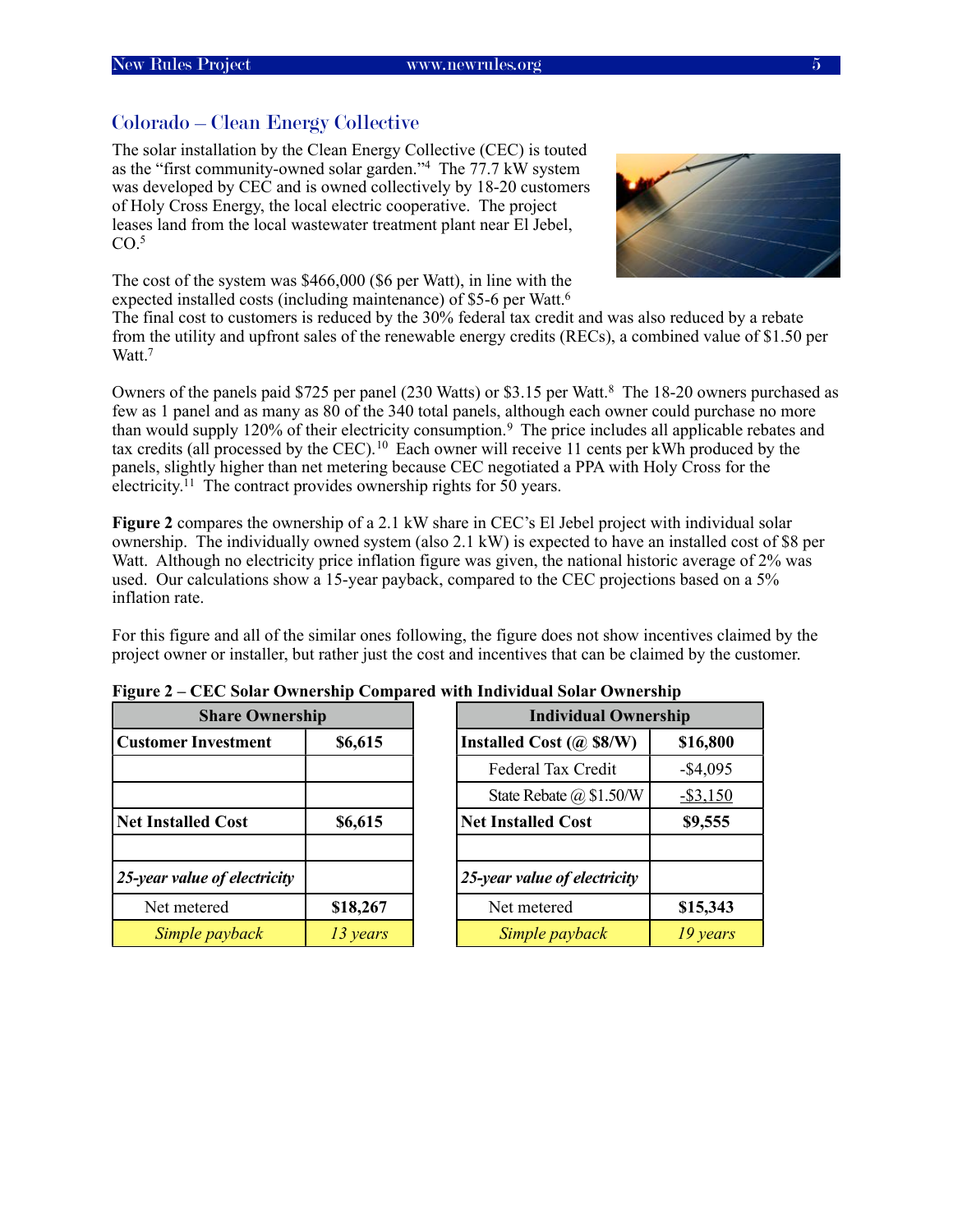The CEC's solar project gets high marks for overcoming barriers to investment and federal tax incentives, expanding participation and ownership, and at an affordable price. The location of the array gets a high grade grade for being interconnected near existing infrastructure and on "otherwise unusable land." The Clean Energy Collective seems to have a replicable model (based on the [Colorado Solar Gardens](#page-29-1) legislation).

| <b>Community Solar Scorecard:</b> | <b>CEC</b> |
|-----------------------------------|------------|
| Overcome Barriers                 | А          |
| <b>Expand Participation</b>       | А          |
| <b>Expand Ownership</b>           | A          |
| Affordable                        | A          |
| Location                          | Δ.         |
| Replicable                        | А          |
| <b>CEC</b> Overall                |            |

#### <span id="page-9-0"></span>Colorado – United Power's Sol Partners

The Colorado rural electric cooperative, United Power, recently completed a 10 kW solar project in Brighton, CO. The Sol Partners solar farm was financed in part with a one-time grant from the governor's office, and is owned by the utility. United Power's member-owners may lease a share of the solar farm in exchange for the solar output.



The Sol Partners solar array was constructed for  $$120,000$  ( $$12$  per Watt – a figure that reflects high module costs as well as metering, security, monitoring equipment). The utility was unable to receive the federal tax credit (that would have been worth \$15,000).<sup>[12](#page-40-12)</sup> Instead, United Power received a \$50,000

grant from the Colorado governor's Energy Office and the utility provided an in-kind donation for the labor to construct the modules.[13](#page-40-13) Lower module costs should make expansions of Sol Partners possible at \$5.50 per Watt (if the utility installs them) or \$4.50 per Watt if installed by a contractor that can capture the federal tax credit.<sup>[14](#page-40-14)</sup>

The cost for participants is \$1,050 for a 25-year lease (or "license") on a 210 Watt panel (\$5 per Watt). The contract specifies that United Power can buy back the license at any time and that the buyback cost is the full value of the panel less 4% per year.[15](#page-40-15)

The utility estimates that a single solar panel will generate \$32 per year in electricity credits or a 3% return on investment based on expected electricity cost escalation of 5%. Historical national electricity price escalation (2% per year from 1990 to 2008) suggests this may be optimistic. Using 2% instead of 5% cuts the return on investment to zero. In the project FAQ, the utility responds that customers should contact a tax advisor about the federal tax credits, but it's doubtful this arrangement would qualify.[16](#page-40-16)

**Figure 3** compares a 10-share lease (equivalent to 2.1 kW) to individual ownership of solar. The individually owned array is the same size (2.1 kW) and expected to cost \$8 per Watt installed, before federal and state tax credits.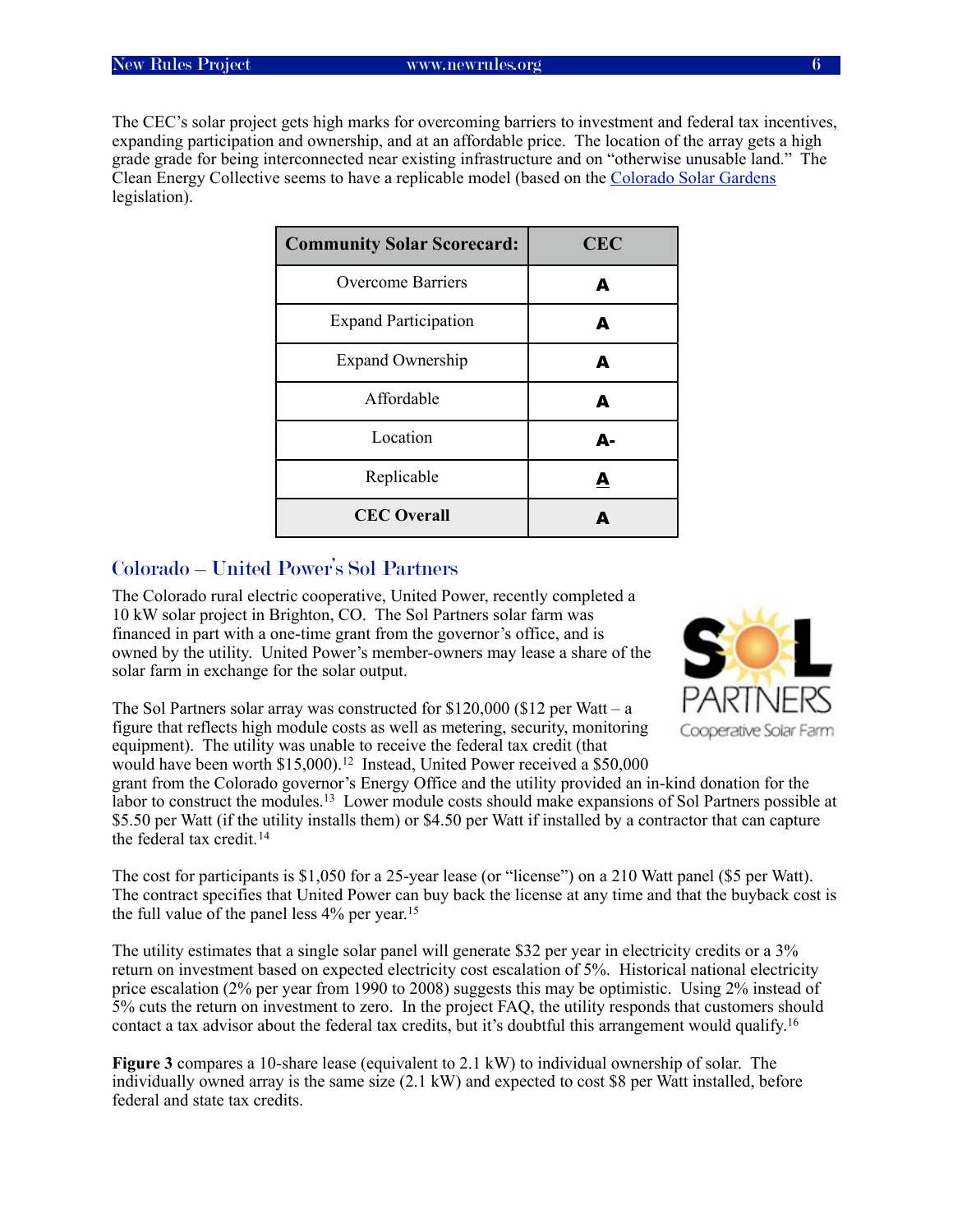The figure calculates the payback period with the more modest assumption about price inflation (2%). The payback for the original assumption of 5% (not shown) was 20 years for the SolPartners Lease, 19 years for individual ownership.

| <b>SolParters Lease</b>                    |            |                                          | <b>Individual Ownership</b> |  |  |
|--------------------------------------------|------------|------------------------------------------|-----------------------------|--|--|
| \$10,500<br><b>Customer Investment</b>     |            | Installed Cost $(a)$ \$8/W)              | \$16,800                    |  |  |
| Federal tax credit                         | <u>\$0</u> | Federal Tax Credit                       | $-$ \$4,095                 |  |  |
| <b>Net Installed Cost</b><br>(with credit) | \$10,500   | State Tax Credit \$1.50/W<br>$-$ \$3,150 |                             |  |  |
|                                            |            | <b>Net Installed Cost</b>                | \$9,555                     |  |  |
| 25-year value of electricity               |            | 25-year value of electricity             |                             |  |  |
| Net metered                                | \$10,250   | Net metered                              | \$10,250                    |  |  |
| Simple payback                             | 26 years   | Simple payback                           | 24 years                    |  |  |

| Figure 3 – Sol Partners Solar Lease Compared to Individual Ownership |  |  |  |  |  |  |  |  |  |  |  |  |
|----------------------------------------------------------------------|--|--|--|--|--|--|--|--|--|--|--|--|
|----------------------------------------------------------------------|--|--|--|--|--|--|--|--|--|--|--|--|

The business model used by Sol Partners was successful in developing a collectively owned project without utilizing the federal tax incentives, but is not creating an attractive return on investment because of strikingly high capital costs. The project overcame the barriers of tax liability and securities laws by using the existing rural cooperative structure and finding a one-time grant from the governor's office. Being only 10 kW, it helps expand participation modestly (though not ownership), but at a price that is no better than individual solar ownership (and offers no payback with a more conservative inflation estimate). The solar array is on utility property for easy grid connection, but is an open field design that required additional investments to secure the system (perhaps avoidable with a roof-mounted system). The project has good prospects for expansion, but is scarcely replicable given the one-time grant and high initial cost.

| <b>Community Solar Scorecard:</b> | <b>Sol Partners</b> |
|-----------------------------------|---------------------|
| <b>Overcome Barriers</b>          | В                   |
| <b>Expand Participation</b>       | С                   |
| <b>Expand Ownership</b>           | F                   |
| Affordable                        | С                   |
| Location                          | С                   |
| Replicable                        |                     |
| <b>Sol Partners Overall</b>       |                     |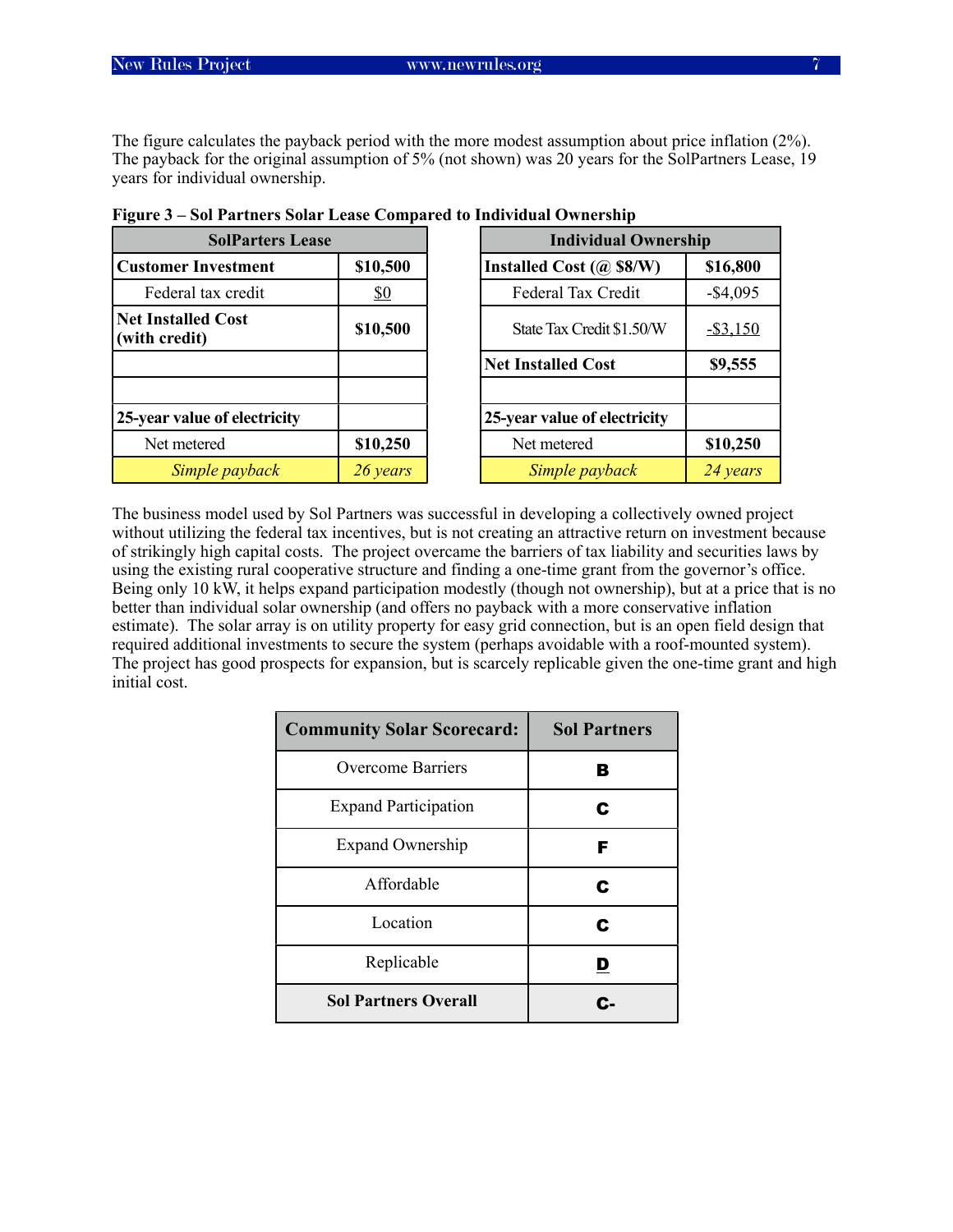### <span id="page-11-0"></span>Florida Keys Electric Cooperative (FKEC) Simple Solar Program

The FKEC Simple Solar Program is a solar leasing program for members of the cooperative. The cooperative completed construction of a 96.6 kW solar array in 2008 financed with federal clean renewable energy bonds  $(CREBs)$ <sup>[17](#page-40-17)</sup>

The leasing program allows customers to pay \$999 to lease a 175-Watt panel for 25 years (a cost of \$5.71 per Watt), entitling them to the retail value of the electricity produced by each panel for 25 years. The utility retains control of the renewable energy credits[.18](#page-40-18)



With the co-op's assumption of 3% inflation in electricity prices (slightly above the historical average of 2%), the customer would see their investment pay back (in nominal dollars) in 21 years, receiving approximately \$1,280 from the value of the solar electricity over 25 years.<sup>19</sup> **Figure 4** provides a comparison to individual ownership of a similarly size solar array (2.1 kW). Electricity price inflation is calculated at 2% for consistency with other project financial analyses; using 3% reduces payback time by 2 years for Simple Solar customers and 1 year for the individually owned system, respectively.

Customers who move within the utility's service territory can continue to receive the electricity value from the panels. Those who move outside the territory can assign the value to another cooperative customer.

| <b>Share Ownership</b>                 |          |  | <b>Individual Ownership</b>  |             |  |
|----------------------------------------|----------|--|------------------------------|-------------|--|
| \$11,991<br><b>Customer Investment</b> |          |  | Installed Cost $(a)$ \$8/W)  | \$16,800    |  |
|                                        |          |  | Federal Tax Credit           | $-$ \$5,040 |  |
| <b>Net Installed Cost</b><br>\$11,991  |          |  | <b>Net Installed Cost</b>    | \$11,760    |  |
| 25-year value of electricity           |          |  | 25-year value of electricity |             |  |
| Net metered                            | \$13,837 |  | Net metered                  | \$13,837    |  |
| Simple payback<br>23 years             |          |  | Simple payback               | 22 years    |  |

|  |  | Figure 4 – Simple Solar Program Share Ownership Compared to Individual Ownership |  |
|--|--|----------------------------------------------------------------------------------|--|
|  |  |                                                                                  |  |

The FKEC leasing program overcomes traditional financial and securities law barriers to investment, in part by getting CREBs in lieu of federal tax incentives. It also helps expand participation in solar. It provides a taste of solar ownership by providing a connection between a specific solar installation and the customer, but it doesn't provide the same producer relationship as does individual ownership. It does make solar more affordable, with an upfront cost significantly below individual ownership and a simple payback within 21 years. The solar array doesn't use existing structures but is on utility property. It would be hard to replicate given the dependence on CREBs, which require annual Congressional appropriation and an IRS allocation.

| <b>Community Solar Scorecard:</b> | <b>Simple Solar</b> |
|-----------------------------------|---------------------|
| <b>Overcome Barriers</b>          | А                   |
| <b>Expand Participation</b>       | A                   |
| <b>Expand Ownership</b>           |                     |
| Affordable                        | A                   |
| Location                          | C                   |
| Replicable                        |                     |
| <b>Simple Solar Overall</b>       |                     |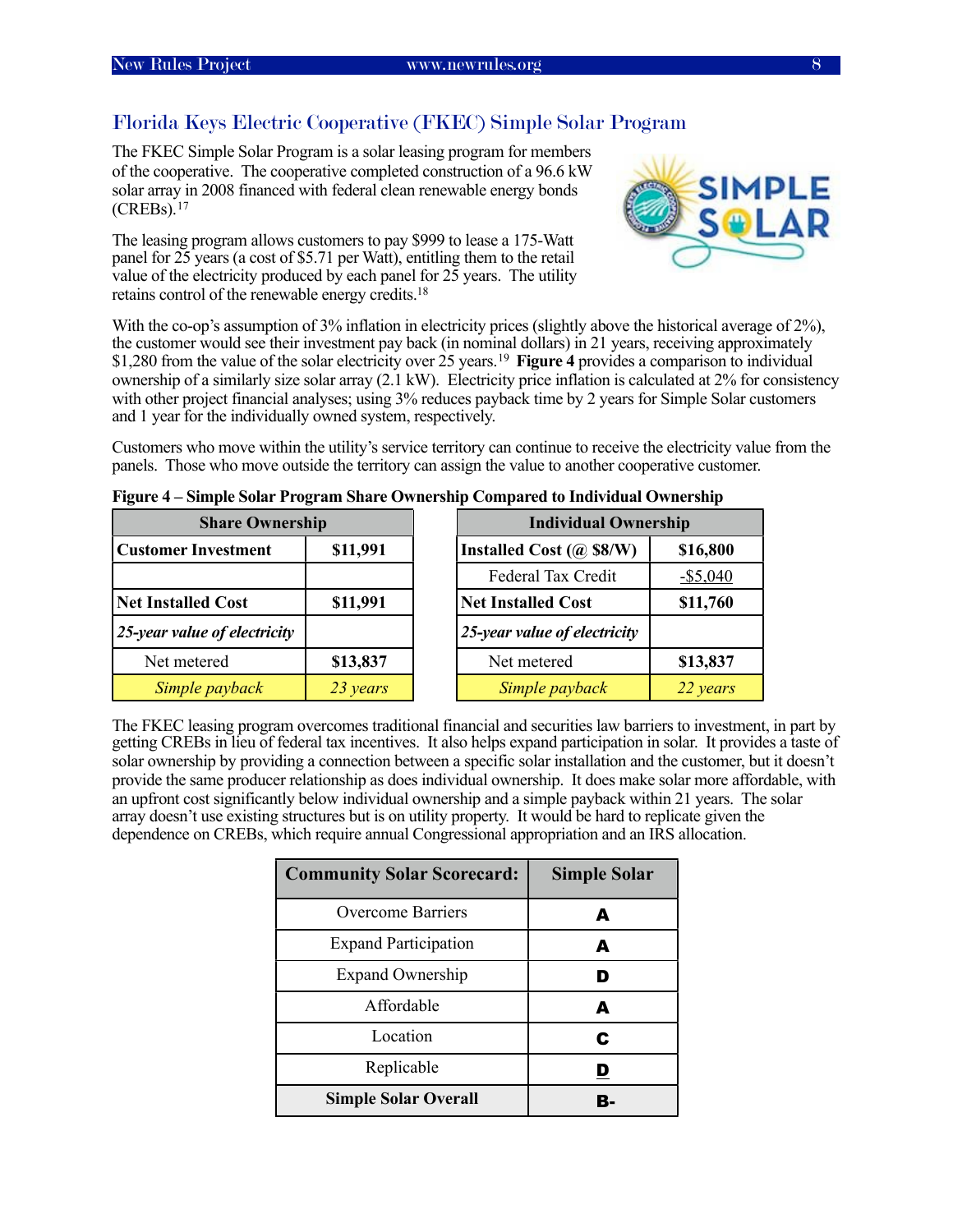### <span id="page-12-0"></span>Maryland – University Park Solar

The University Park Solar community solar project is a private membership limited liability company (LLC) whose 22 kW solar array was dedicated in June 2010. The LLC structure is quite common for community wind power but is new to community solar power, and selling the electricity to a local church is also a unique feature.

The \$126,000 (\$5.75 per Watt installed) solar array is financed by over 30 members, with investments largely in the \$2,000-4,000 range.<sup>20</sup> The project LLC will also receive the federal tax credit and accelerated depreciation (the effective cost per Watt to investors is \$2.27).



The solar array is installed on a local church and members are Maryland residents.[21](#page-40-21) The investors in University Park LLC are full owners, with no expiration on their rights to a share of the project revenues.

The LLC will generate revenue from the sale of electricity to the church (at an initial rate of \$0.13 per kWh). The project will also sell the solar renewable energy credits (SRECs) worth \$0.25 per kWh.<sup>22</sup> These tradable credits have market value of around \$0.36 per kWh, but the community solar LLC will sell them to the solar installer (Standard Solar Inc) at a discount to avoid having to participate in the market.<sup>23</sup> The project's financial statement expects a 5-year payback on the initial investment.

**Figure 5** compares the economics participation in the community solar project to individual ownership. The individual solar array (2.1 kW) is assumed to cost \$8 per Watt installed and to generate \$0.119 per kWh under net metering and \$0.25 per kWh for solar RECs. Both solar arrays are assumed to generate 2,919 kWh per year (15.9% capacity factor). The customer investment for the LLC is factored to match the 2.1 kW capacity used in the individual analysis. The LLC did not factor inflation into its cash flow estimates, so an assumption of modest inflation (2%) was used.

| <b>Investment in LLC</b>             |          | <b>Individual Ownership</b>  |             |  |
|--------------------------------------|----------|------------------------------|-------------|--|
| <b>Customer Investment</b>           | \$4,767  | Installed Cost $(a)$ \$8/W)  | \$16,800    |  |
|                                      |          | Federal Tax Credit           | $-$ \$5,828 |  |
|                                      |          | State Grant \$1.25/W         | $-$ \$2,625 |  |
| <b>Net Installed Cost</b><br>\$4,767 |          | <b>Net Installed Cost</b>    | \$8,348     |  |
|                                      |          |                              |             |  |
| 20-year value of electricity         |          | 20-year value of electricity |             |  |
| Net meter $\omega$ \$0.12            | \$9,220  | Power sale $(a)$ \$0.13      | \$8,440     |  |
| SRECs @ \$0.25                       | \$17,731 | SRECs @ \$0.25               | \$17,731    |  |
|                                      | \$26,951 |                              | \$26,171    |  |
| Simple payback                       | 5 years  | Simple payback               | 9 years     |  |

|  |  | Figure 5 – University Park Community Solar Share Compared to Individual Ownership |
|--|--|-----------------------------------------------------------------------------------|
|  |  |                                                                                   |
|  |  |                                                                                   |

It should be noted that the solar renewable energy credit value will likely fall over time as the falling price of new solar power converges on the rising retail electricity price, but since this would affect both scenarios equally, the value was assumed to remain constant.<sup>24</sup>

The one complication for the University Park Solar project is that, being a private enterprise, they have to comply with the Securities and Exchange Commission's regulations for investors. Although they avoided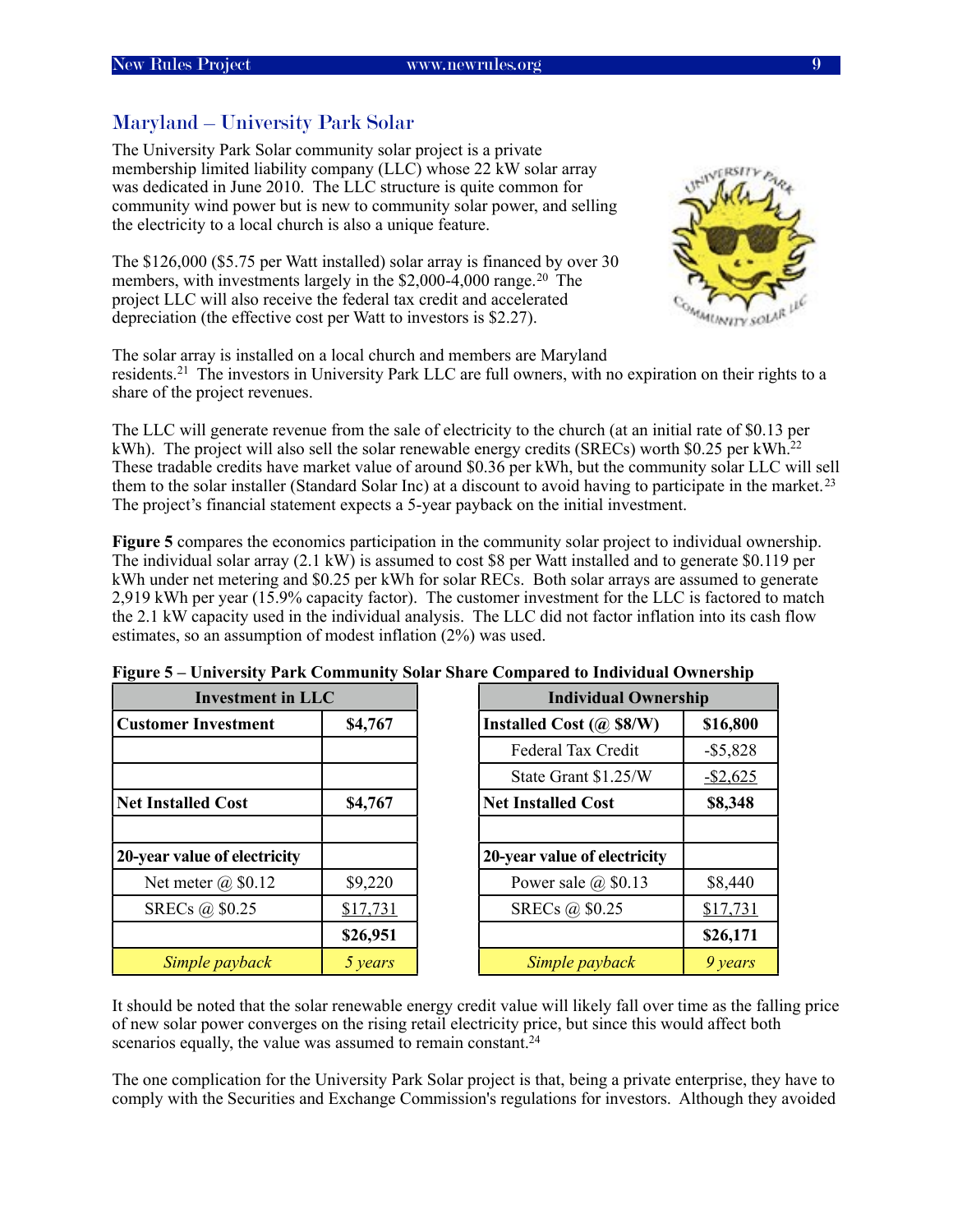the costs of full registration (in the hundreds of thousands of dollars) by restricting themselves to in-state investors, it limited the project in other ways. They can have no more than 35 "unsophisticated" (nonwealthy) investors, are not allowed to advertise other than by word of mouth, and each member must complete a 10-page financial disclosure form for the state of Maryland.[25](#page-40-25) This issue is discussed in [greater detail](#page-36-2) later in this paper.

The University Park project is a well-executed community solar project. It impressively overcame financial and securities barriers and did not use one-time grants. This business model certainly expands participation and ownership in solar power. The economics are very good for participants, provide less cost and risk than individual ownership and the investment is affordable in its own right. The project can be replicated, but the securities regulations surrounding the number and location of investors will make it a bit more complicated.

| <b>Community Solar Scorecard:</b> | <b>University Park</b> |
|-----------------------------------|------------------------|
| Overcome Barriers                 | А                      |
| <b>Expand Participation</b>       | А                      |
| <b>Expand Ownership</b>           | А                      |
| Affordable                        | Δ                      |
| Location                          | А                      |
| Replicable                        | С                      |
| <b>University Park Overall</b>    | Δ.                     |

#### <span id="page-13-0"></span>North Carolina – AIRE Greenhouse Solar Project

This 2.4 kW solar project was put together by the Executive Director of the Appalachian Institute for Renewable Energy (AIRE), Steve Owen, as a private LLC. It was funded by investments from 7-10 individuals and the electricity is sold to the AIRE building under a power purchase agreement and its not grid-connected.



The total installed cost including LLC operation expenses was \$8.34 per Watt, but this price was reduced substantially by federal and state tax incentives (NC has a 35% state tax credit). It was designed as a teaching project, so most installation costs were zero. The project receives close to \$0.10 per kWh under the annual contract with the building. If it does get an interconnection agreement, it would be able to sell its power plus RECs to NC Green Power for \$0.15 per kWh. **Figure 6** compares ownership of 2.1 kW in the Greenhouse Solar project to individual solar ownership of a 2.1 kW array. The individual system is expected to cost \$8 per Watt installed and receive net metering at \$0.078 per kWh (we assume that if the Greenhouse Solar Project could not interconnect, neither will the individual system).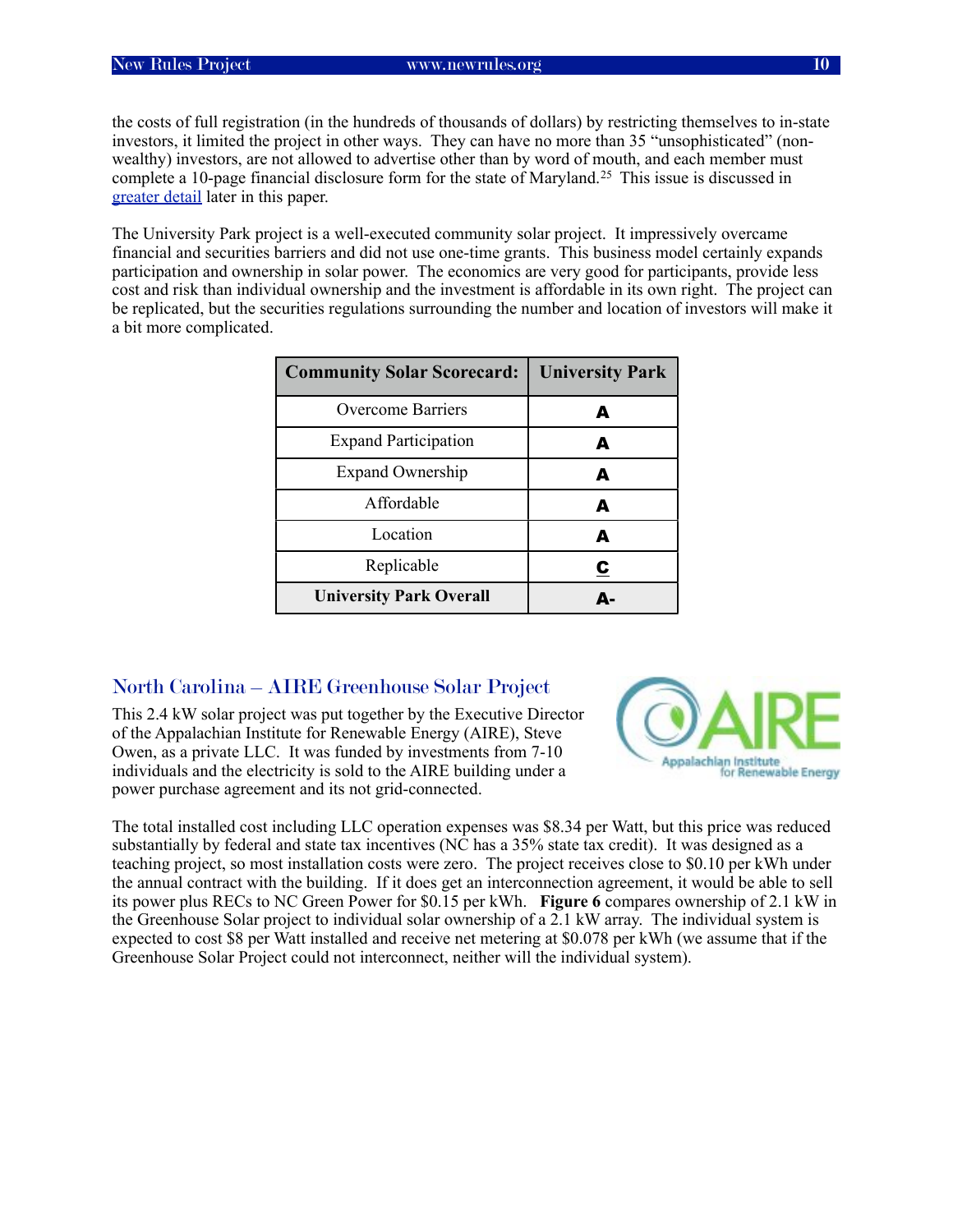| <b>Share Ownership</b>                |          | <b>Individual Ownership</b>           |
|---------------------------------------|----------|---------------------------------------|
| <b>Customer Investment</b><br>\$4,010 |          | Installed Cost (@ \$8/W)<br>\$16,800  |
|                                       |          | Federal Tax Credit<br>$-$ \$3,276     |
|                                       |          | State Tax Credit (35%)<br>$-$ \$5,880 |
| <b>Net Installed Cost</b><br>\$4,010  |          | <b>Net Installed Cost</b><br>\$7,644  |
| $25$ -year value of electricity       |          | $25$ -year value of electricity       |
| Net metered                           | \$9,197  | Net metered<br>\$7,395                |
| Simple payback                        | 13 years | Simple payback<br>26 years            |

#### **Figure 6 – Greenhouse Solar Investment Compared to Individual Solar Ownership**

Because module prices had peaked around the time this project was installed, project owners expect expansions to feature lower module prices but also no free labor. Overall, they are anticipating lower costs for future installs (\$7 per Watt)[.26](#page-40-26)

The Greenhouse solar project does a good job of overcoming barriers to community solar and provides access to federal tax incentives for investors. It expands participation in solar, although only in a small project (so far). It gets high marks for ownership, but a middling grade for affordability because it was near the same cost as individual ownership. With the array on a local building it gets an 'A' for location, but is probably not very replicable because much of the financial return depends on the building owner's willingness to accept green pricing.

| <b>Community Solar Scorecard:</b> | <b>Greenhouse Solar</b> |
|-----------------------------------|-------------------------|
| Overcome Barriers                 | А                       |
| <b>Expand Participation</b>       | С                       |
| <b>Expand Ownership</b>           | A                       |
| Affordable                        | C                       |
| Location                          | Д                       |
| Replicable                        |                         |
| <b>Greenhouse Solar Overall</b>   |                         |

#### <span id="page-14-0"></span>Oregon – Solar Pioneer I and II

The city of Ashland, OR, has developed two community solar projects through its municipal utility, Solar Pioneer I and II. The first phase was a 30 kW solar installation split between the Shakespeare Festival, Southern Oregon University and the Civic Center. This first phase project did not allow community members to buy shares, but was built as an educational tool on four separate sites.[27](#page-40-27)



The second phase is a 64 kW community solar system installed on the covered parking area of the city service center and owned by the municipal utility. The 363 175-Watt panels cost \$442,000 (~\$7 per Watt) and the solar array provides electricity for the municipal utility.<sup>28</sup> The project was funded with clean renewable energy bonds (CREBs) that Bank of America purchased at 1.25% interest. The Oregon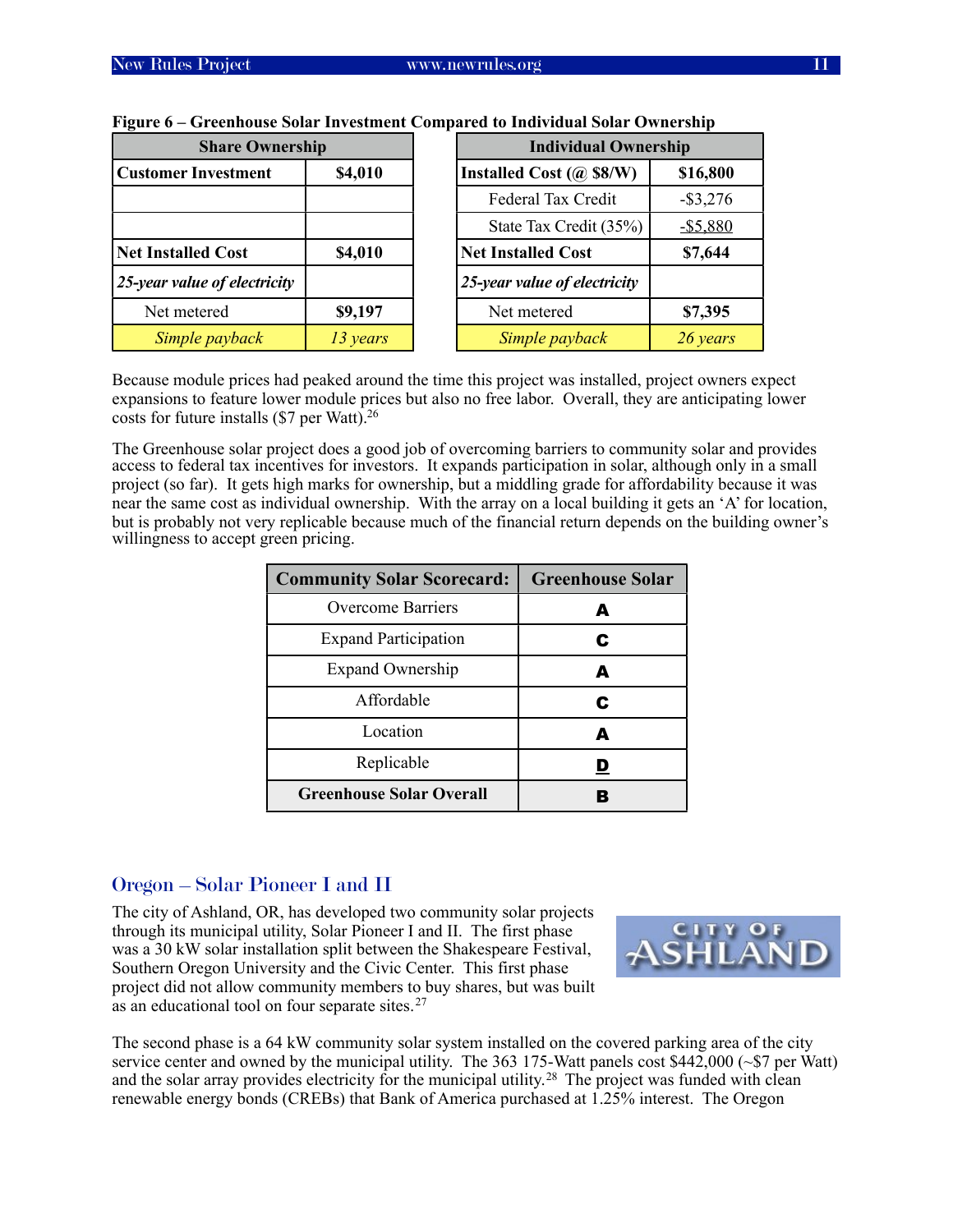Business Energy Tax Credit Pass-Through allowed the Bank of the Cascades to buy a tax credit worth 35% of the system value – at the discounted price of 25.5% of the system value – and to take the credit over five years[.29](#page-40-29)

Citizens of Ashland can purchase the output of a panel for 20 years, in 44 Watt increments for \$207 (\$4.71 per Watt).[30](#page-40-30) In this respect, the Ashland community solar project allows investors to buy a 20-year block of electricity at a fixed rate insulating themselves from future cost increases in their utility's electricity rates (currently at \$0.06 per kWh).

The economics for Ashland's community solar project are not as favorable for some (maybe most) participants as individual ownership would be, given the available incentives. The city provides rebates for solar PV, with a \$2.25 per Watt residential rebate and a \$1.00 per Watt commercial rebate, both capped at \$7,500 per customer.[31](#page-40-31) But since residents can get both a 30% federal tax credit and an \$3 per Watt state solar PV rebate (\$6,000 cap), the payback on ownership happens twice as fast as an investment in the community solar project (**Figure 7**). The ownership calculations do not include the sale of the renewable electricity credits (RECs), which would make payback even faster. The RECs for Solar Pioneer II are being held by the utility as a hedge against a possible renewable energy standard policy being adopted. Both forms of ownership get revenue in the form of a net metering credit.

The assumed inflation factor of 3% is slightly above the historic average of 2% and the latter was used for the calculations in **Figure 7**. Using 3% would subtract approximately 4 years from the payback for the Solar Pioneer II investment and 1 year from the payback for the individually owned system.

| 0<br><b>Investment</b>                      |          |
|---------------------------------------------|----------|
| <b>Customer Investment</b><br>\$9,900       |          |
| Share $(\%)$                                | $0.3\%$  |
| Electricity price inflation                 | $3.0\%$  |
|                                             |          |
|                                             |          |
|                                             |          |
| 20-year value of electricity                |          |
| Net meter $(a)$ \$0.06<br>inflated at 2%/yr | \$5,209  |
|                                             |          |
| Simple payback                              | 34 years |

**Figure 7 – Investment in Solar Pioneer II Program Compared to Individual Ownership**

Ashland overcame barriers to community solar in the same fashion as Ellensburg, even receiving funds from one of the same organizations (the Bonneville Environmental Foundation). It was also not able to access federal tax incentives. The project is expanding participation in solar, not ownership, but the cost to participants is nearly twice that of individual ownership. This is because the generous incentives from the city and state are only available to individuals and not Ashland Solar Pioneer participants. Furthermore, since panel subscriptions expire after 20 years, participants will never get their up-front investment money back, making this a pre-pay green pricing scheme. The Ashland project is clever use of existing space, covering a city parking area with solar panels. Overall, the project is not very replicable because it uses clean renewable energy bonds (CREBs) subject to annual appropriations of Congress as well as one-time assistance (marketing and monitoring) from the Bonneville Environmental Foundation.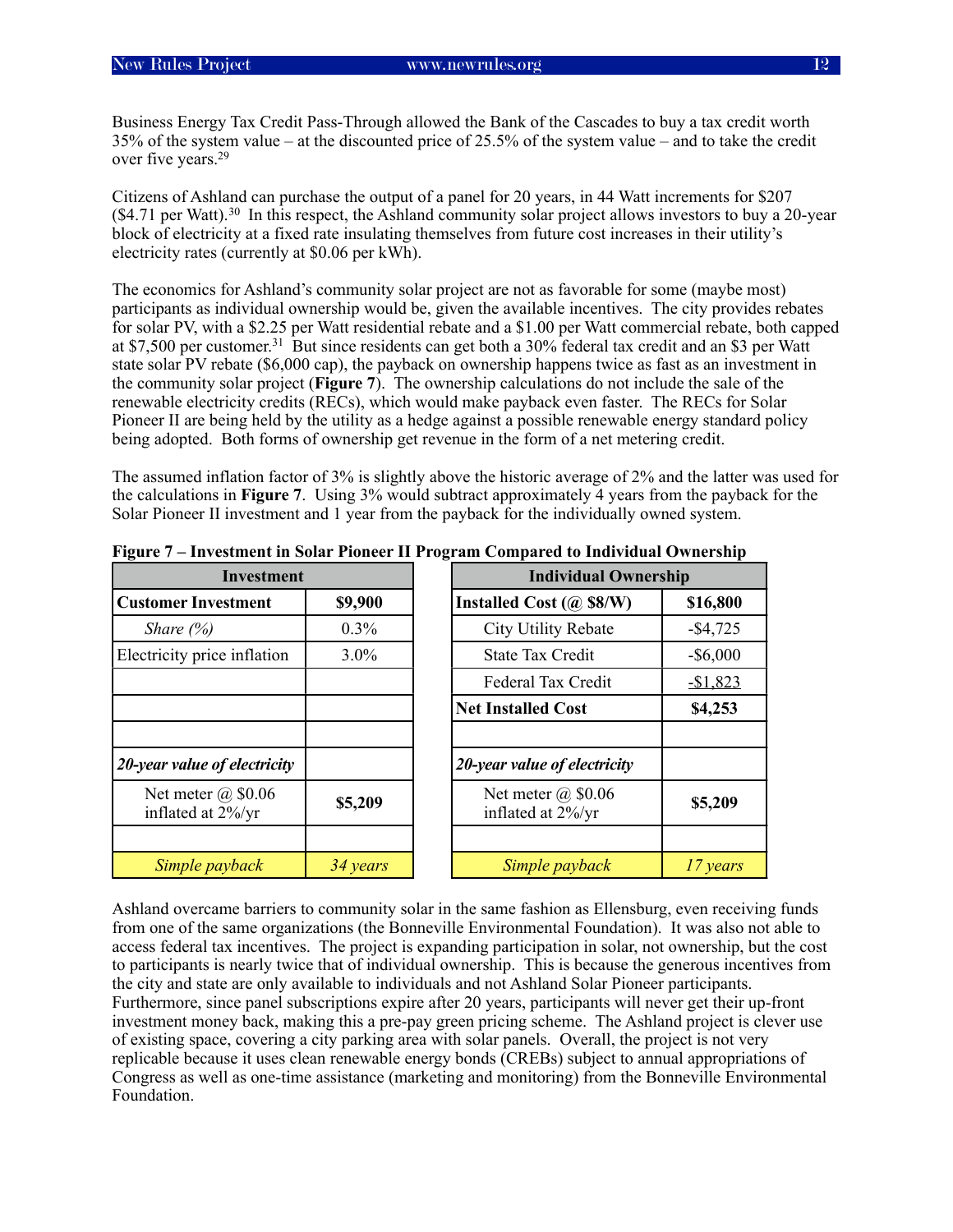| <b>Community Solar Scorecard:</b> | <b>Ashland</b> |
|-----------------------------------|----------------|
| <b>Overcome Barriers</b>          | A              |
| <b>Expand Participation</b>       | А              |
| <b>Expand Ownership</b>           | F              |
| Affordable                        | F              |
| Location                          | A              |
| Replicable                        | D              |
| <b>Ashland Overall</b>            |                |

#### <span id="page-16-0"></span>Utah – St. George's SunSmart

SunSmart in St. George, UT, is a 100 kW solar farm operated by The City of St. George Energy Services Department and Dixie Escalante Electric. Each entity provided half the capital for the solar farm, with plans to expand it up to 2,000 kW.[32](#page-40-32) The two utilities split the renewable energy credits for the project, which are sold through a broker for about a half cent per kWh (a low price because Utah has no mandatory renewable portfolio standard).



Citizens of St. George can buy up to 4 kW of the solar farm, in half-

share (0.5 kW) increments costing \$3,000 apiece (\$6 per Watt), with ownership lasting 19 years. The share is guaranteed to provide at least 800 kilowatt-hours (kWh) per year, although the expected generation is 1,680 kWh (and early results suggest the estimates were correct)[.33](#page-40-33) The state of Utah provides a 25% tax credit (maximum of \$2,000) for the purchase and state law treats solar share ownership the same as owning your own solar panel. Federal tax credits are not available to participants because it only applies to people who have title to their solar investment and not just a share of output.[34](#page-40-34)

The solar farm started operations in January 2009 and had sold 26.5 shares (about one-quarter of the output) by September 2009.[35](#page-40-35)

**Figure 8** compares the costs of private ownership with a subscription in the SunSmart program. Customer of either are expected to net meter the solar electricity, and to receive \$0.068 per kWh (the residential electric rate for the St. George city utility; the rates in Dixie Escalante territory are lower, only \$0.055 per kWh).<sup>36</sup> Payback was estimated over 20 years for consistency of comparison.

The project marketing does not include an estimate of electricity price inflation, which has historically been around 2%. Factoring this in to the estimate reduced payback times by 12-13 years (not enough for the subscription to pay back by the end of the 19 years).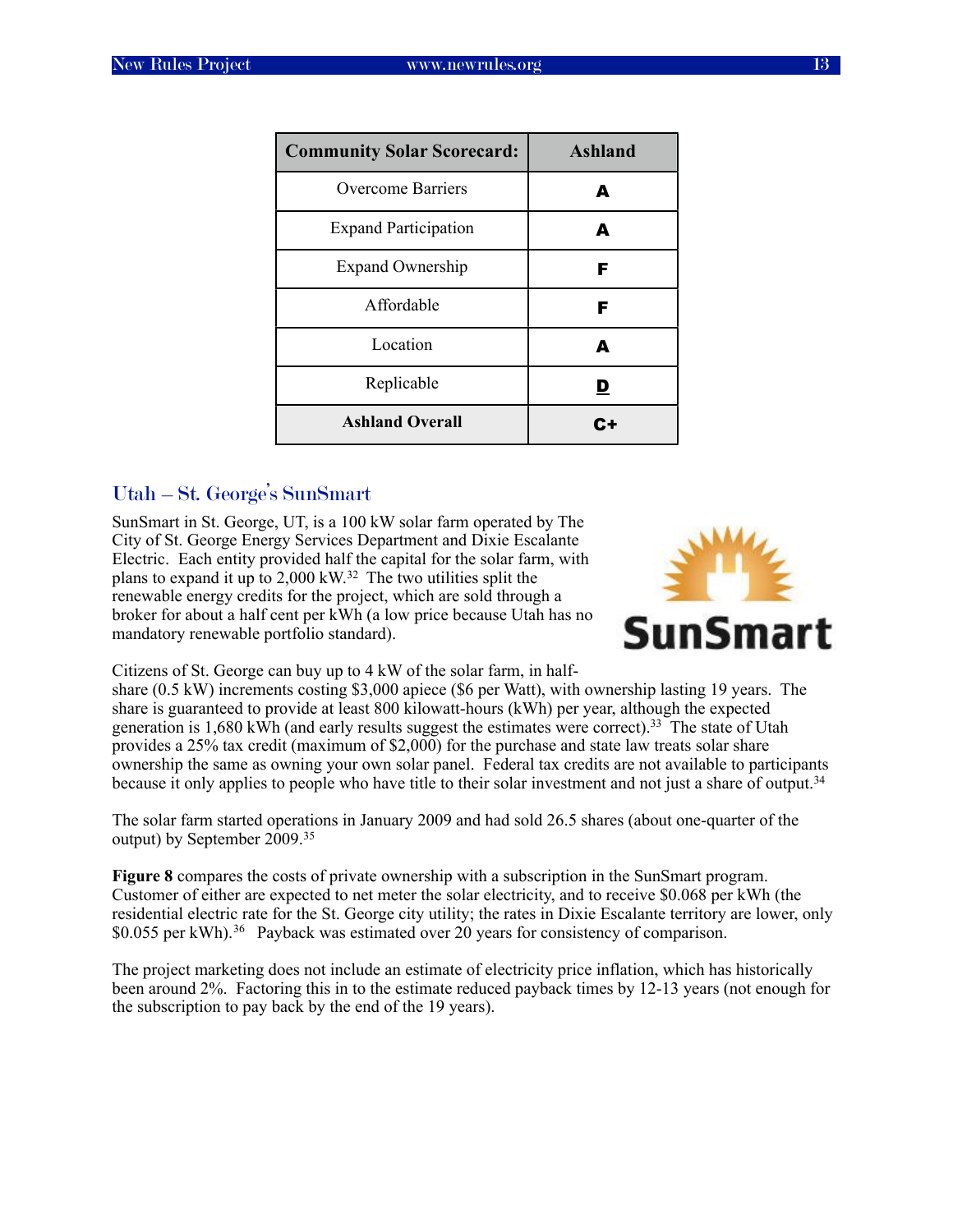| <b>Share Ownership</b>     | <b>Individual Ownership</b>  |                         |  |
|----------------------------|------------------------------|-------------------------|--|
| \$12,600                   | Installed Cost $(a)$ \$8/W)  | \$16,800<br>$-$ \$2,000 |  |
| $-$ \$2,000                | <b>State Tax Credit</b>      |                         |  |
|                            | Federal Tax Credit           | $-$ \$4,440             |  |
| \$10,600                   | <b>Net Installed Cost</b>    | \$10,360                |  |
|                            | 20-year value of electricity |                         |  |
| \$5,829                    | Net meter $\omega$ \$0.068   | \$5,829                 |  |
| Simple payback<br>32 years |                              | 32 years                |  |
|                            |                              | Simple payback          |  |

#### **Figure 8 – SunSmart Share Ownership Compared to Individual Ownership**

The SunSmart solar installation was relatively unique in combining the financing power of two local utilities without outside capital. While the project did not get federal incentives, it was designed to allow participants to get a Utah state tax credit. It will expand participation, though not ownership, of solar in St. George. The program ranks poorly on affordability because the program shares last only 19 years, less than half the time for an investor to make back their initial investment. This is another example of prepaid green pricing. Compared to individual ownership the economics seem reasonable, but only because individual ownership is a uniquely poor investment in Utah compared to the other states with community solar projects. The project is an open-field array, but it interconnects to existing infrastructure. SunSmart is a replicable upfront capital financing model, but it depends on the altruistic nature of community residents to purchase shares.

| <b>Community Solar Scorecard:</b> | <b>SunSmart</b> |
|-----------------------------------|-----------------|
| <b>Overcome Barriers</b>          | В               |
| <b>Expand Participation</b>       | А               |
| <b>Expand Ownership</b>           | F               |
| Affordable                        | F               |
| Location                          | C               |
| Replicable                        | <u>င</u>        |
| <b>SunSmart Overall</b>           |                 |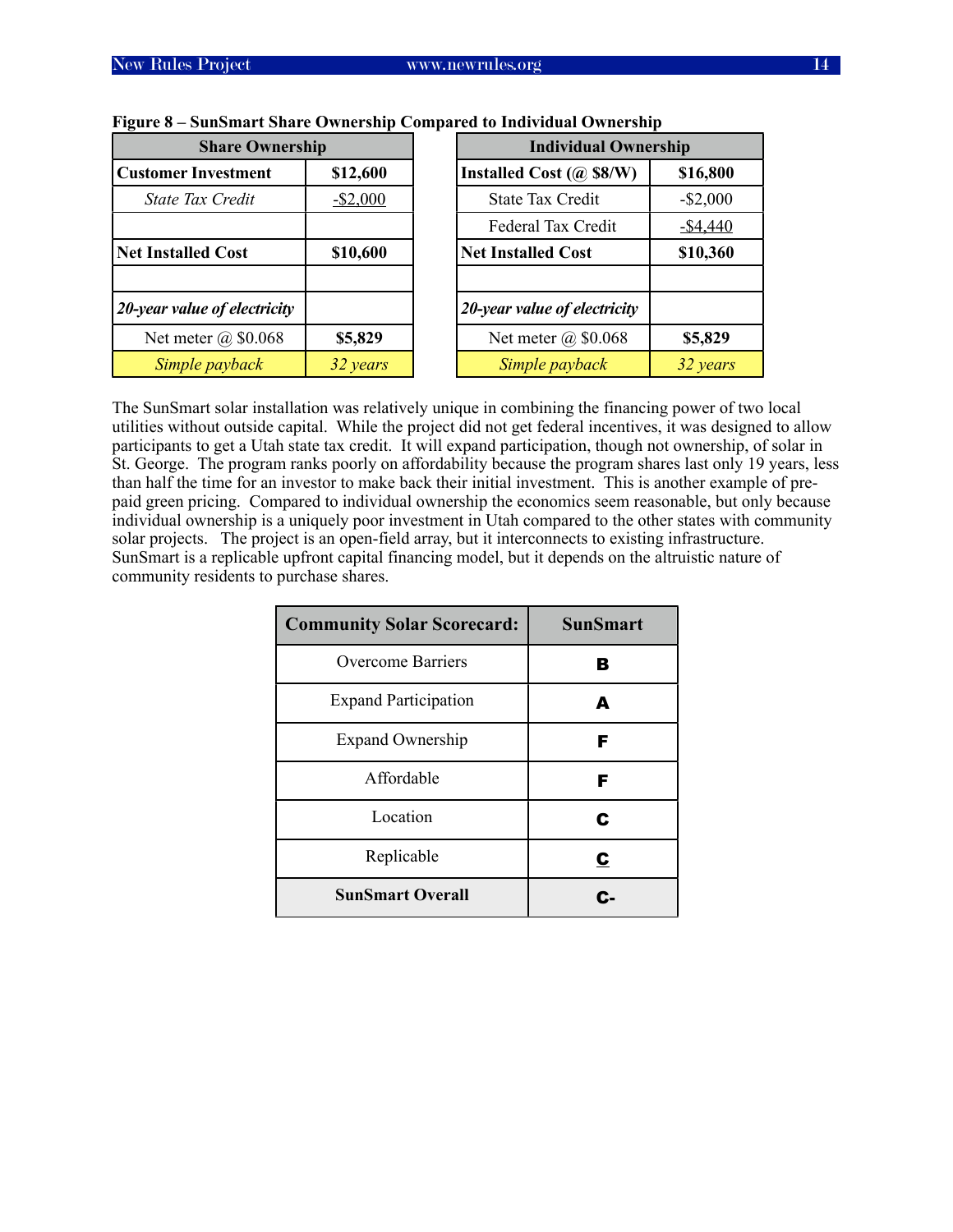#### <span id="page-18-0"></span>Washington – Ellensburg Community Solar Project

Interestingly, only two solar projects are receiving incentives under the state's community solar law and the Ellensburg Solar Project is one of them.[37](#page-40-37) However the project was unable to receive federal tax incentives because it is owned by the Ellensburg public utility, a nonprofit entity that could not use the federal tax credits. The utility has constructed a 58 kW array in two phases.



The first phase – 36 kW – came online in November 2006 and cost \$7.91 per Watt. It was financed with voluntary investments from 73 individual contributors (averaging \$1,400), the Bonneville Environmental Foundation, and the Bonneville Power Administration's (BPA) Conservation Rate Credit. Phase Two – 22 kW – was financed with a grant from Central Washington University and a second grant from BPA's Conservation Rate Credit.[38](#page-40-38)

The entirety of the electricity generated by Phase I is credited to the 73 contributing individuals in proportion to their contribution, for a term of "20+ years.["39](#page-41-0) Their share of the array's electricity production is credited back on their electricity bills at the BPA wholesale rate, so it's as though each individual has their own small solar array generating on-site electricity. Because the net metering credit will be insufficient to pay off the initial investment for more than 50 years, investors would be unlikely to get a return on their investment.

Instead, the investors are buying a pre-paid block (20 years worth) of electricity. And since they are paying more than they will get in return, they are paying a premium. This appears to mimic traditional green pricing programs where customers voluntarily pay a higher rate for electricity from renewable resources. The original project could be fairly labeled "pre-paid green pricing."

However, after the passage of amendments to the state renewable energy production incentive in 2009, investors may be able to receive a \$0.30 per kWh state incentive (until 2020) in addition to their credit from the public utility. This incentive program provides a base rate of \$0.15 per kWh for renewable energy projects and provides a multiplier for community projects  $(2x)$ , projects using an inverter manufactured in Washington (1.2x) and for solar modules built in Washington (2.4x).<sup>40</sup> This will make an enormous difference in the economics, as shown in **Figure 9**. [41](#page-41-2) The split share value in the far right column is shown because the project gets the state incentive for the first 10 years, until it expires.

|                            | <b>Original Credit</b> | <b>Credit with State</b><br>Incentive |
|----------------------------|------------------------|---------------------------------------|
| <b>Customer Investment</b> | \$1400                 | \$1400                                |
| Share $(\% )$              | $1\%$                  | $1\%$                                 |
| <b>BPA Wholesale Rate</b>  | \$0.05                 | \$0.05                                |
| Annual share value (kWh)   | 520                    | 520                                   |
| Annual share value (\$)    | \$26                   | \$182 / \$26                          |
| <b>Simple payback</b>      | 54 years               | 8 years                               |

**Figure 9 – Payback for Local Investor in Ellensburg Solar Project**

While the state incentive significantly improves the economics for community solar projects, it does not do as much for individually owned ones. The base rate for individually owned projects is \$0.15 per kWh, but a 2009 update to the production incentive raised the base rate for community solar to \$0.30 per kWh. The following comparison (**Figure 10**) illustrates how a community solar subscription pays back much faster than private ownership. In both cases, the owner/investor is assumed to receive the state production incentive for 10 years.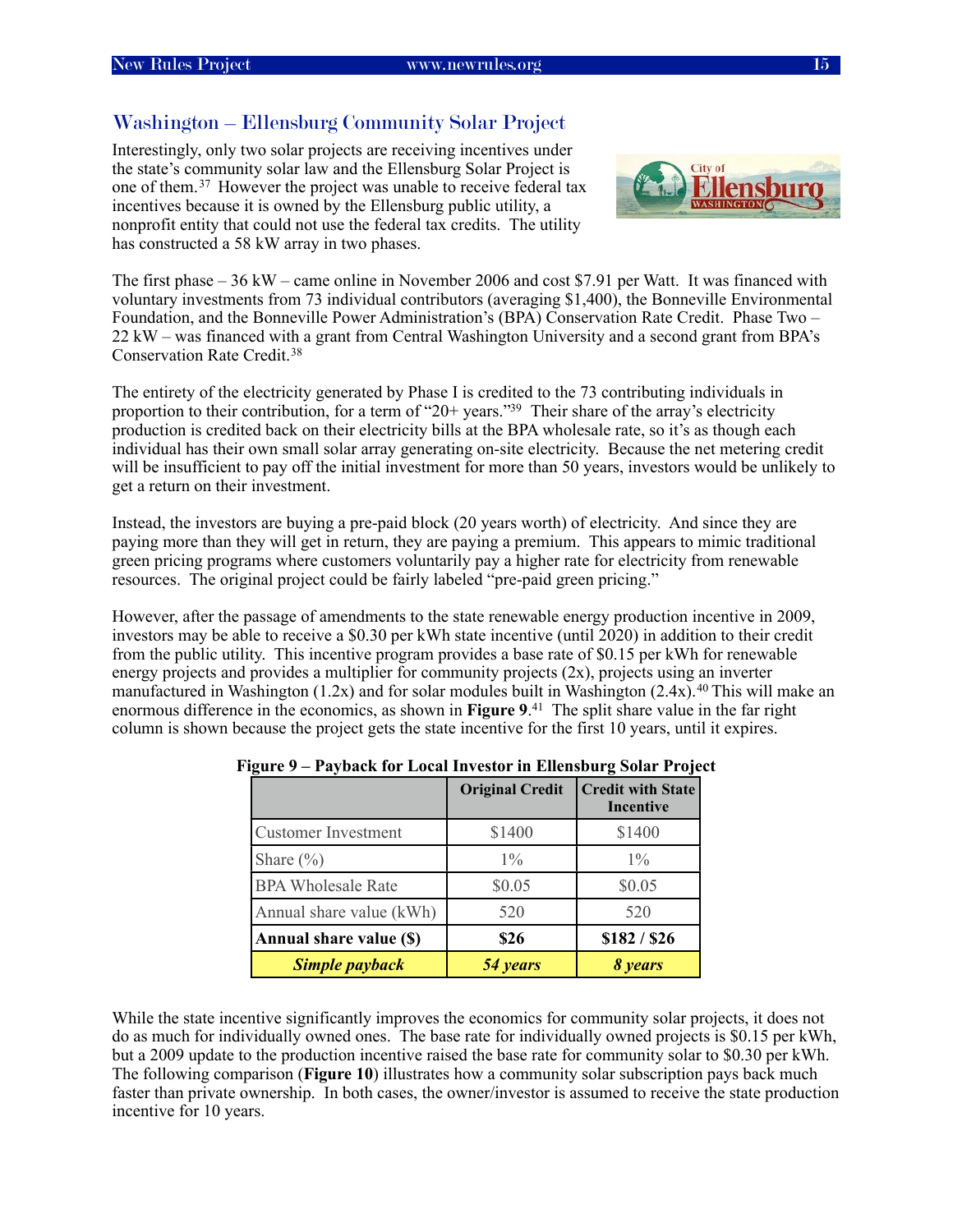Adding an inflation assumption for general electricity prices (the national historic average of 2%) makes almost no difference to the community solar investor, but shaved off approximately 14 years from the payback time for individual solar ownership.

| <b>Investment</b>                             |          |  | <b>Individual Ownership</b>                      |             |  |
|-----------------------------------------------|----------|--|--------------------------------------------------|-------------|--|
| <b>Customer Investment</b>                    | \$8,167  |  | Installed Cost $(a)$ \$8/W)                      | \$16,800    |  |
|                                               |          |  | Federal Tax Credit                               | $-$ \$5,040 |  |
| <b>Net Installed Cost</b>                     | \$8,167  |  | <b>Net Installed Cost</b>                        | \$11,760    |  |
| 20-year value of electricity                  |          |  | 20-year value of electricity                     |             |  |
| Wholesale $(a)$ \$0.05<br>\$3,685             |          |  | Wholesale $(a)$ \$0.05                           | \$3,685     |  |
| Comm. solar incentive<br>@ \$0.30 for 10 yrs. | \$9,100  |  | Ind. solar incentive<br>$(a)$ \$0.15 for 10 yrs. | \$4,550     |  |
|                                               | \$12,785 |  |                                                  | \$8,235     |  |
| Simple payback<br>8 years                     |          |  | Simple payback                                   | 34 years    |  |

| Figure 10 – Investment in Ellensburg Community Solar Compared to Individual Ownership |  |  |  |
|---------------------------------------------------------------------------------------|--|--|--|
|                                                                                       |  |  |  |

Ellensburg's community solar project was the result of innovative collaboration, bringing together many partners to overcome financial barriers (although it was unable to use federal incentives). It expanded participation, though not ownership, of solar power. In terms of price, the initial project was no more than a pre-paid green pricing program, costing investors more than conventional electricity and requiring them to pay up front. The state's community solar incentive of \$0.30/kWh changes that significantly, but the project's grade on affordability will average the initial design and the result of state policy. The location is open space, but is graded up slightly because of its high visibility location adjacent to Interstate 90.<sup>42</sup> Given the significant grants and contributions from foundations, the project is not particularly replicable.

| <b>Community Solar Scorecard:</b> | Ellensburg |
|-----------------------------------|------------|
| <b>Overcome Barriers</b>          | в          |
| <b>Expand Participation</b>       | A          |
| <b>Expand Ownership</b>           | F          |
| Affordable                        | C          |
| Location                          | C          |
| Replicable                        | D          |
| <b>Ellensburg Overall</b>         | c          |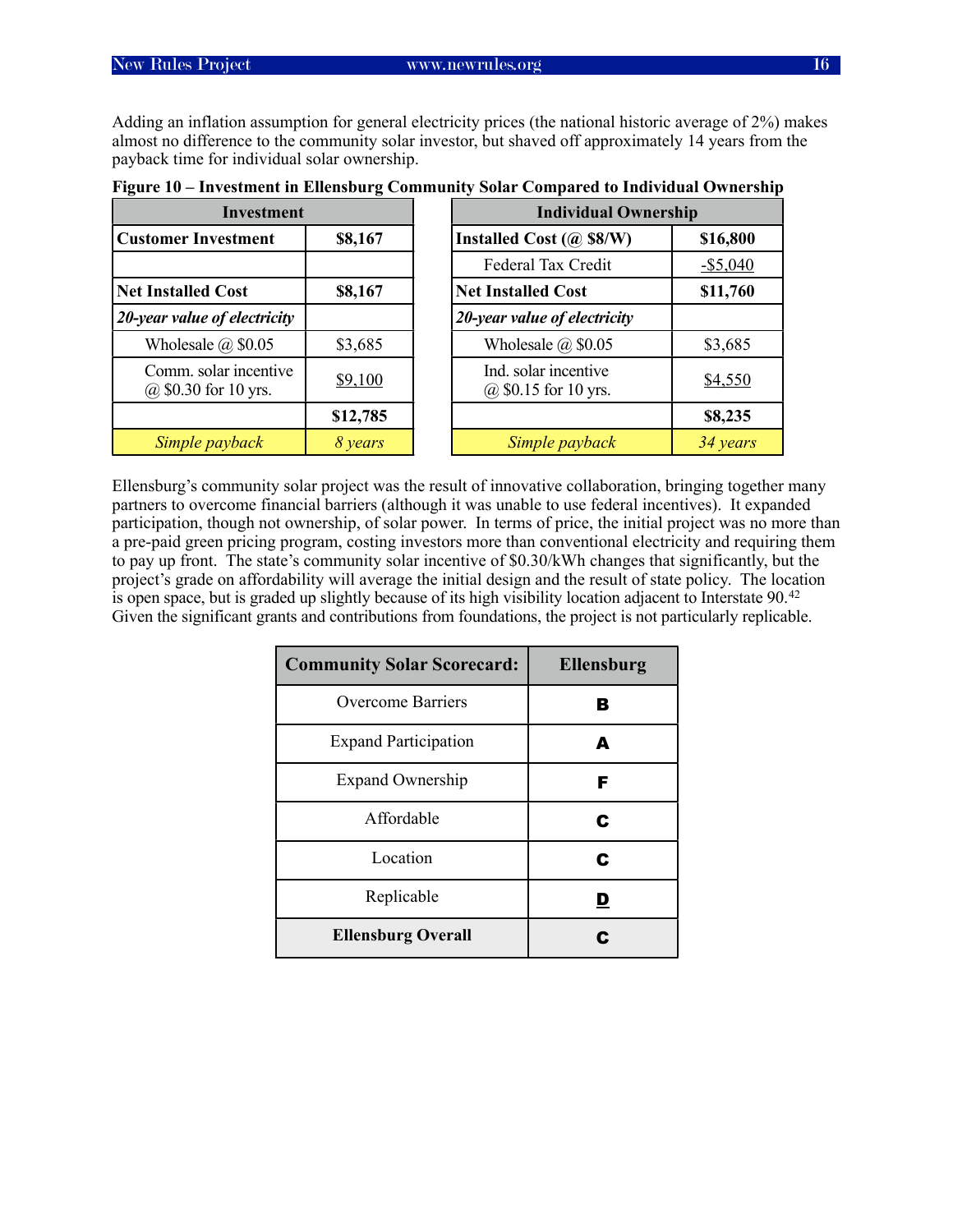#### <span id="page-20-0"></span>Washington – Solar for Sakai

This 5.1 kW system was built by Community Energy Solutions with a grant from Puget Sound Energy and charitable contributions from citizens in Bainbridge Island, WA. It is the second of two solar projects to receive the Washington solar production incentive and is installed on the Sakai Intermediate School on Bainbridge Island.

The total project budget was \$50,000, with \$30,000 from 26 contributions from individuals or organizations and the remainder from a Puget Sound Energy grant for solar in the schools. The 5.1 kW array produces about 6,120 kWh per year and the school receives a



net metering credit in addition to the state's production incentive (\$0.15 per kWh) for the electricity.

Contributors to the project are just donors, and the only financial value of their contribution is the charitable tax deduction. Therefore we provide no analysis of the value to the contributor.

The school's system will be expanded by Community Energy Solutions, who has obtained a \$7,500 grant from the local Rotary Club and some sustainability money from the school. With this and other funds they hope to double the system size by the end of 2010.

Because the school is the project owner (and not one of the qualifying entities in the state's community solar initiative, the project does not get the higher community solar incentive (30 cents).<sup>[43](#page-41-4)</sup>

The Solar for Sakai problem in an interesting model, using a utility grant for schools and the generosity of charitable contributions to get a small solar array built, but failing to get any federal tax incentives (or even the higher state community solar incentive). It expands participation, though only via a small array, and does not encourage solar ownership. The project was relatively expensive and offers little financial value to contributors. It receives high marks for location on the roof of the local school, but is a poor model with its dependence on altruistic solar donors.

| <b>Community Solar Scorecard:</b> | Sakai |
|-----------------------------------|-------|
| <b>Overcome Barriers</b>          | В     |
| <b>Expand Participation</b>       | В     |
| <b>Expand Ownership</b>           | F     |
| Affordable                        | D     |
| Location                          | A     |
| Replicable                        | F     |
| Sakai Overall                     | r.    |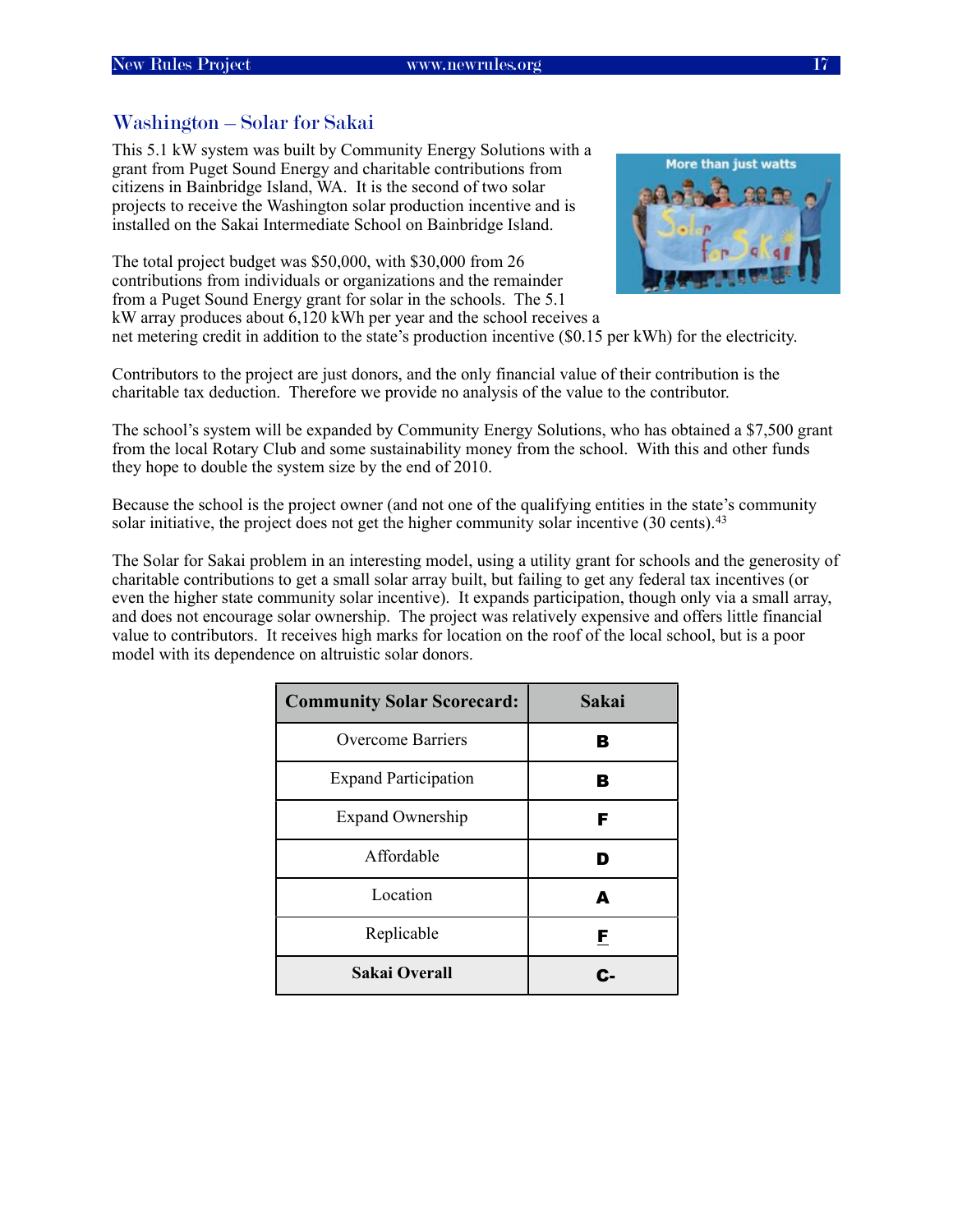# <span id="page-21-0"></span>Other Models of Community Solar

#### <span id="page-21-1"></span>Buying Groups and Cooperative Negotiations

Not all community solar projects involve a common solar array. Instead, some community efforts have focused on dispersing information about and reducing prices for individual ownership. One example is a cooperative buying group, like Ace Hardware stores use to collectively buy tools at lower prices than individual outlets could receive. A buying group negotiates reduced module and installation costs for a group of people who will individually install solar on their own property.

There are several examples of buying groups. The Solarize Portland cooperative succeeding in recruiting 145 members to install solar PV and negotiated the installed cost down to \$6.80 from \$9.00.[44](#page-41-5) In San Jose, CA, the San Jose Credit Union partnered with the San Jose Solar America City program to offer group buying discounts on solar PV and solar thermal.[45](#page-41-6)

A for-profit company called 1 Block Off the Grid (1BOG) operates in several states on a similar model, organizing group discounts in exchange for referral fees from installers. They typically achieve a 15% discount for members.[46](#page-41-7)

Buying groups do not help overcome barriers to financing or organizing community solar projects, but they can expand participation and ownership of solar. They also help make solar more affordable. Since buying groups have no influence on solar installation location, they get a neutral grade, but the model is not only replicable but the core of a successful for-profit business. Overall, buying groups are an effective, if modest, tool for encouraging more distributed solar power and even ownership.

| <b>Community Solar Scorecard:</b> | <b>Buying Groups</b> |
|-----------------------------------|----------------------|
| <b>Overcome Barriers</b>          | F                    |
| <b>Expand Participation</b>       | С                    |
| <b>Expand Ownership</b>           | А                    |
| Affordable                        | A                    |
| Location                          | С                    |
| Replicable                        | А                    |
| <b>Buying Groups Overall</b>      | B.                   |

#### <span id="page-21-2"></span>Washington DC – Mt. Pleasant Solar Cooperative

The Mt. Pleasant Solar Cooperative in Washington, DC, is similar to a buying group, but instead of negotiating with a single installer, they negotiated with several "preferred" installers and those installers compete to offer the best price to each individual member.<sup>47</sup> The cooperative has 70 members, and 45 have already had solar arrays installed on their roofs by May 2010.<sup>48</sup>

The cooperative has done substantial work to improve the economics of individual solar PV. With a combination of the negotiations with preferred installers to get installed costs of near \$5.50 per Watt, the federal tax credit, the District grant program and sale of solar RECs, the installations have a payback of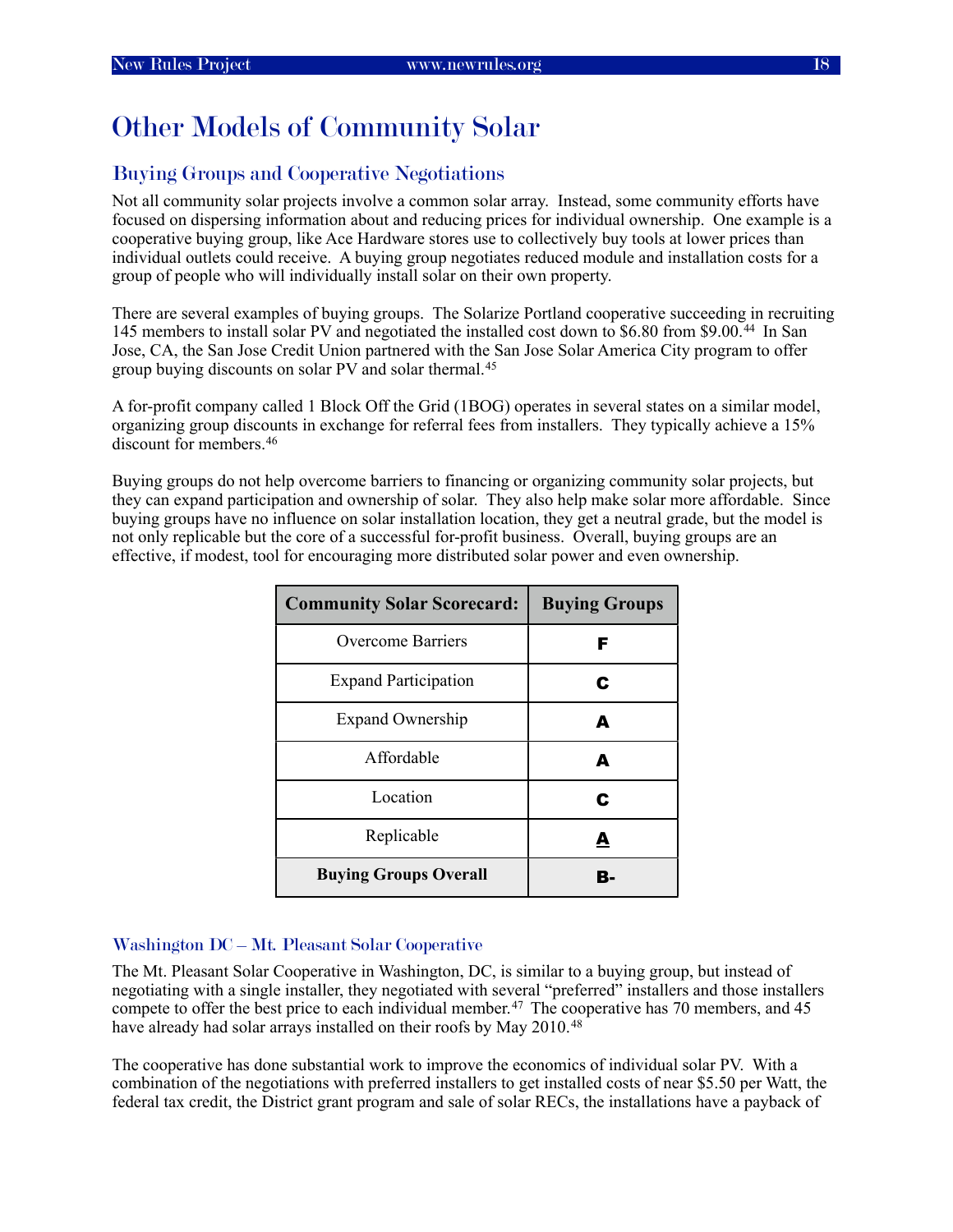less than three years.[49](#page-41-10) **Figure 11** offers a comparison of the Mt. Pleasant Solar Cooperative payback period to individual (non-cooperative) ownership. The 2.1 kW arrays are assumed to generate 2,682 kWh per year. The only difference between the two solar installations is that an individual acting alone would likely pay more to have their solar array installed (\$8 per Watt).

| <b>Cooperative Member</b>                                            |             |
|----------------------------------------------------------------------|-------------|
| Installed Cost $(a)$ \$5.50/W)                                       | \$11,550    |
| Federal Tax Credit                                                   | $-$ \$3,465 |
| <b>District Rebate</b>                                               | $-$ \$6,300 |
| <b>Net Installed Cost</b>                                            | \$1,785     |
| 25-year value of electricity                                         |             |
| Net metering $(a)$ \$0.11                                            | \$18,660    |
| SRECs (@ \$0.37 for 5<br>yrs; \$0.37 less retail rate<br>thereafter) | \$9,669     |
|                                                                      | \$28,329    |
| Simple payback                                                       | 2 years     |

|  |  | Figure 11 – Individual Solar Ownership with and without Cooperative Membership |  |
|--|--|--------------------------------------------------------------------------------|--|
|  |  |                                                                                |  |

The Mt. Pleasant Co-op has also been an active advocacy group, helping to spawn eight other solar cooperatives in the District, lobbying for legislation to increase the value of SRECs, and establish (and maintain) a solar grant program funded by a small utility bill fee. They also do community meetings and consultations with individuals wanting to go solar. Going forward, they are also working on new policy including community net metering and a solar gardens bill.<sup>[50](#page-41-11)</sup>

The Mt. Pleasant Cooperative receives the same grades as buying groups, because even though it has been incredibly successful at making individual solar ownership possible and affordable, it does not help people with shady property or renters make the shift to solar power.

#### <span id="page-22-0"></span>Individual Solar Leasing

SolarCity is one of several companies that provide a lower risk model of individual solar power. Their lease arrangement allows a homeowner with a sunny roof to have a solar array installed with zero or little money down, and to have a lower monthly payment (lease plus remaining electric bill) than their current electricity bill. While individual solar leases are not available for folks with shady roofs or renters, they may offer another route to solar for those with sunny property but low cash on hand. However, solar leasing companies tend to operate only in states with generous solar incentives (SolarCity operates in fives states). $51$ 

**Figure 12** illustrates the economics of a 20-year SolarCity lease for a 2.1 kW system, modeled on a property in Boulder, CO. It compares the SolarCity lease to individual ownership, assuming the individual solar array costs \$8 per Watt installed and that both systems produce 3,200 kWh per year.[52](#page-41-13) In both cases, grid electricity prices are expected to inflate at 5%, the price inflation mark for Xcel in Colorado, according to SolarCity[.53](#page-41-14)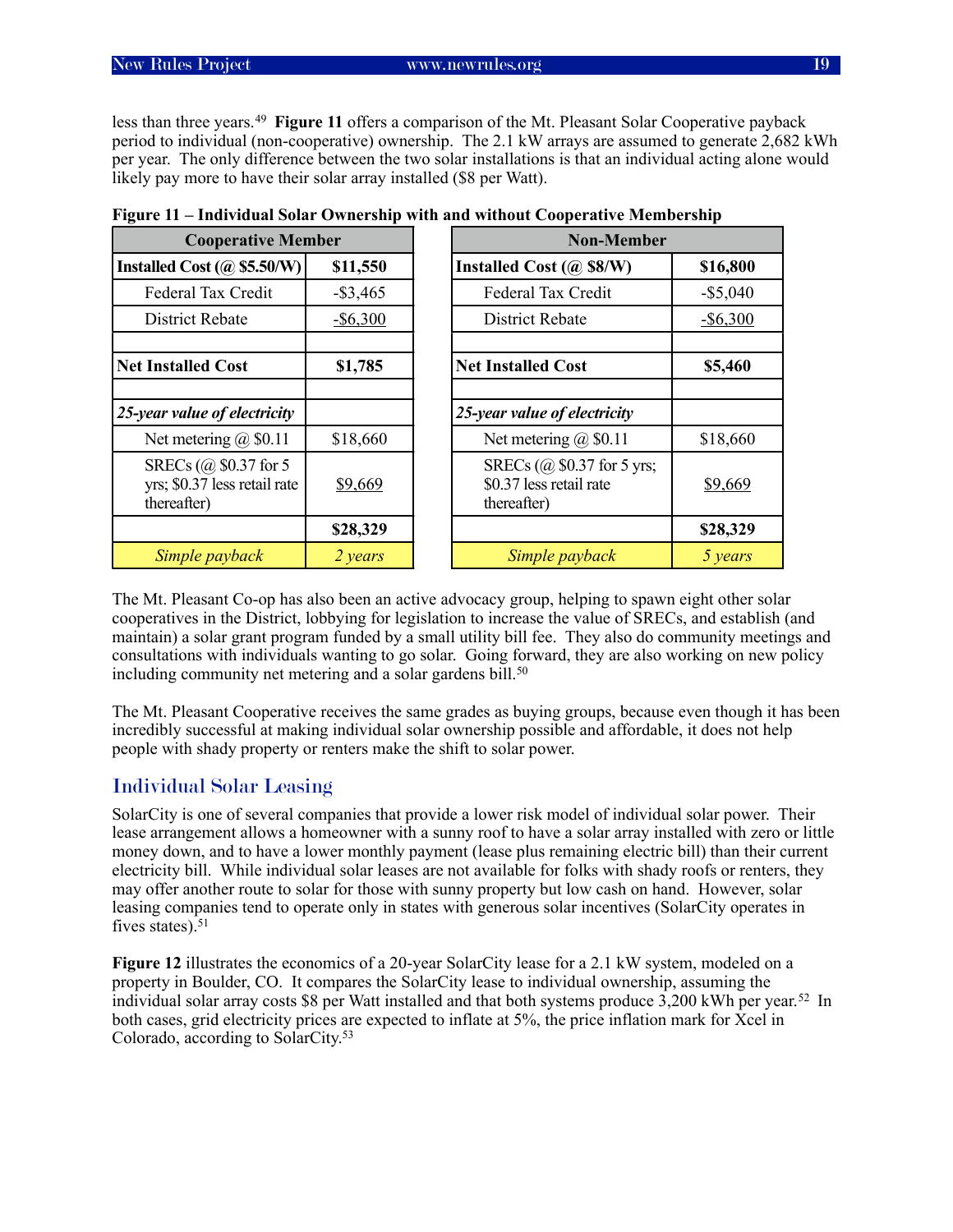| <b>SolarCity Lease</b>                           |         | <b>Individual Ownership</b>                   |             |  |
|--------------------------------------------------|---------|-----------------------------------------------|-------------|--|
| <b>Customer Investment</b>                       | \$1,104 | Installed Cost $(a)$ \$8/W)                   | 11,760      |  |
|                                                  |         | Federal Tax Credit                            | $-$ \$2,268 |  |
|                                                  |         | Utility rebate $(a)$ \$2/W                    | $-$ \$4,200 |  |
| <b>Net Installed Cost</b>                        | \$1,104 | <b>Net Installed Cost</b>                     | \$5,292     |  |
|                                                  |         |                                               |             |  |
| 20-year value of electricity<br>less lease costs |         | 20-year value of electricity                  |             |  |
| Net metered $\omega$ \$0.12<br>$(5\%$ inflation) | \$9,291 | Net metered $\omega$ \$0.12<br>(5% inflation) | \$12,697    |  |
| Simple payback                                   | 5 years | Simple payback                                | 16 years    |  |

#### **Figure 12 – SolarCity Lease Compared to Individual Solar Ownership**

What's interesting about the SolarCity lease is that it offers the customer both a better upfront cost, but also a faster payback, and a better 20-year return on investment. This is partly because SolarCity will pay only \$5.60 per Watt for the installed cost, compared to \$8.00 per Watt for the individual (who lacks the negotiating power or large contracts of SolarCity).[54](#page-41-15) If the individual could also get the modules installed at \$5.60 per Watt, it would cut their payback time to 11 years.

Individual solar leasing can increase solar participation by making it easier for people with sunny roofs (and in states with generous solar incentives) to get solar installed affordably. It also helps overcome the barriers to using federal tax incentives. However, it does not enable people with shady roofs or renters to become solar investors. In the spectrum of ownership, solar leasing is a step up from a subscription like Sol Partners or SunSmart because the solar array is on the individual's roof. Third party leases often have a purchase option at the end of the lease term. The third party lease model also makes good use of space, using the homeowner's own roof.

| <b>Community Solar Scorecard:</b> | <b>Ind. Solar Lease</b> |
|-----------------------------------|-------------------------|
| <b>Overcome Barriers</b>          | A                       |
| <b>Expand Participation</b>       | C                       |
| <b>Expand Ownership</b>           | C                       |
| Affordable                        | A                       |
| Location                          | A                       |
| Replicable                        | А                       |
| Ind. Solar Lease Overall          |                         |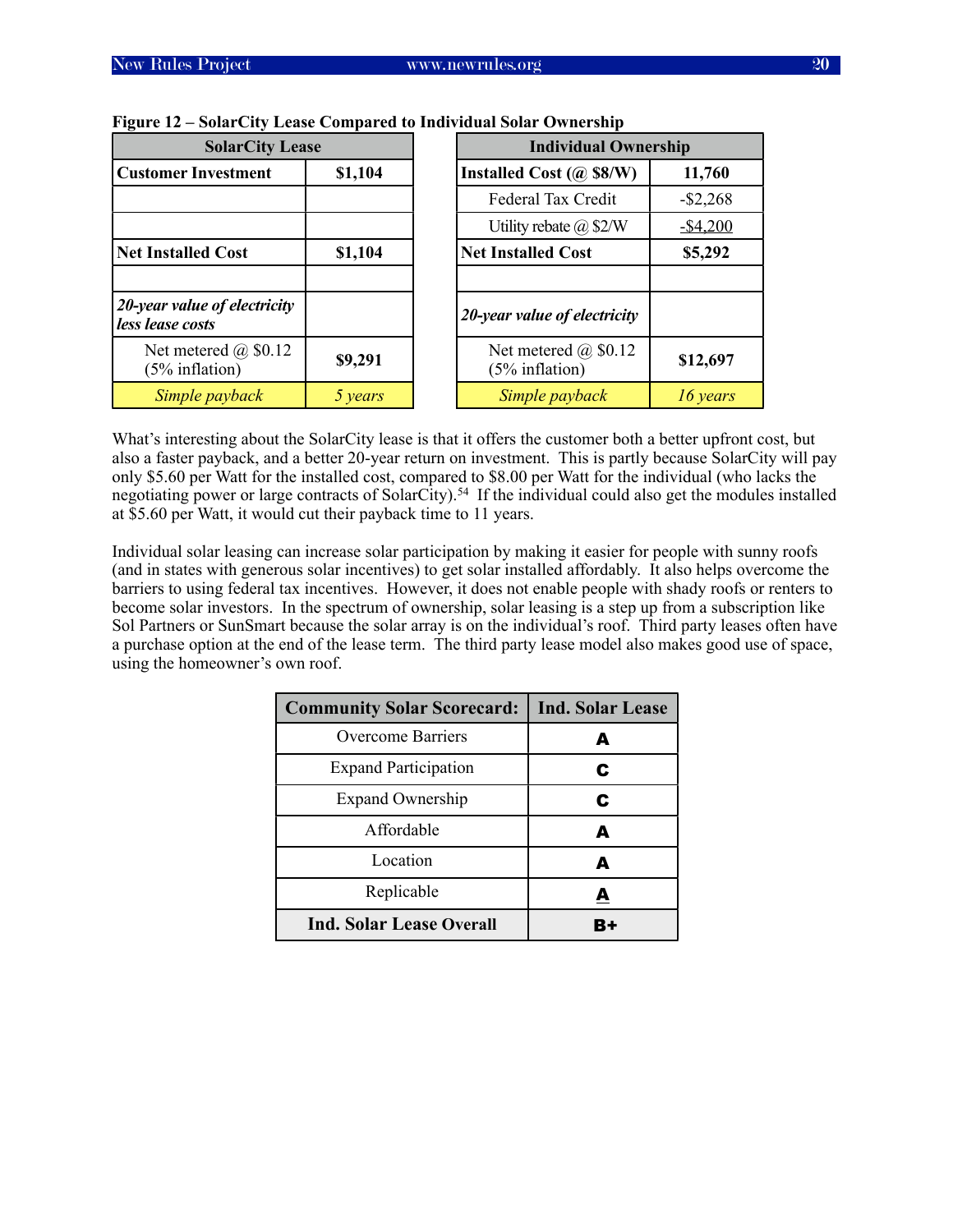#### <span id="page-24-0"></span>Green Pricing

In most models, ratepayers opt in to a green pricing program, voluntarily increasing their electricity price to provide their utility with funds to invest in renewable energy. The premise was that renewable energy was more expensive than traditional electricity generation sources and that environmentally-minded, altruistic ratepayers could help the utility invest in clean energy.

As the expansion of the renewable energy industry has shown, there's little rationale for such policy in 2010. In many cases, renewable energy is actually less expensive than traditional, fossil-fuel electric generators. In some states, green pricing programs are being retired on that basis.



*array, supported by green pricing.*

We mention green pricing because three of the community solar projects discussed in this report mimic this outdated form of collective renewable energy investment, but with a perverse twist. Not only will participants in Sol Partners, SunSmart, and Solar Pioneers pay more than non-participants for their electricity over their lease term, but they also are paying for this premium electricity in advance. This "pre-paid green pricing" is not only financially unattractive, but in every case the participant would be better off buying their own solar array.

| <b>Community Solar Scorecard:</b> | <b>Green Pricing</b> |
|-----------------------------------|----------------------|
| Overcome Barriers                 | А                    |
| <b>Expand Participation</b>       |                      |
| <b>Expand Ownership</b>           | F                    |
| Affordable                        | F                    |
| Location                          | С                    |
| Replicable                        | А                    |
| <b>Green Pricing Overall</b>      |                      |

For those without the option to buy their own solar panel, even a traditional green pricing program (typically "pay-as-you-go") would be preferable.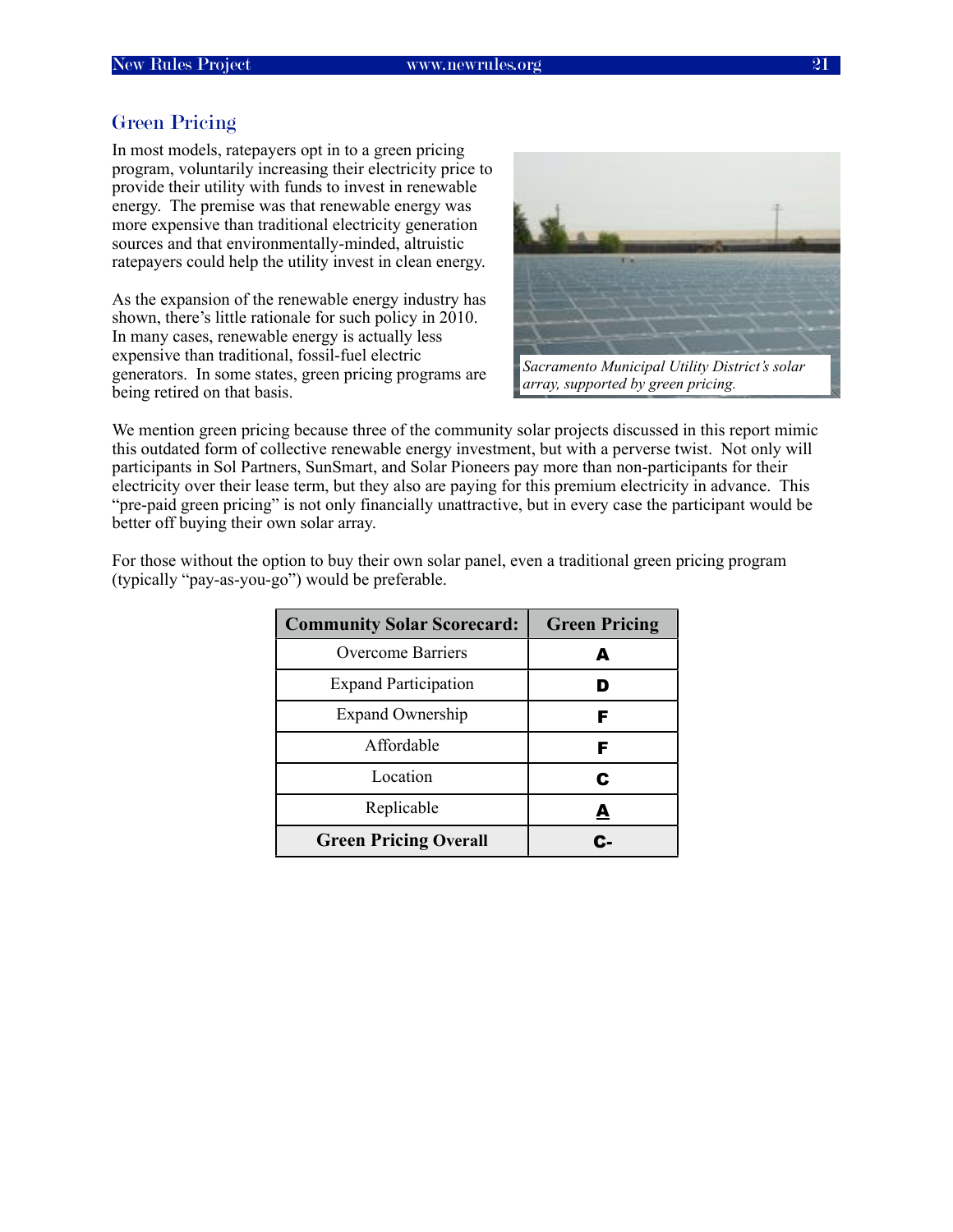# <span id="page-25-0"></span>Analysis of Existing Community Solar Projects

Community solar has no clear, uniform business model. Rather, each featured project has found a way to cobble together private capital with federal, state, or other incentives in order create a solar project. And while the existing community solar projects have in common that they overcame the barriers to community solar, many of the other goals for community solar remained unmet.

#### <span id="page-25-1"></span>Overcoming Barriers

Every community solar project is faced with the challenges of raising capital and accessing federal and state incentives for solar. Two-thirds of the community solar projects missed out on federal tax credits and accelerated depreciation. In their place, two projects used federally subsidized clean energy bonds (Solar Pioneer and Simple Solar) and another (SunSmart) used no one-time money but was designed to let customers take a state tax credit. Three projects (Ellensburg, Solar for Sakai, and Sol Partners) found public or private grants. While this represents impressive work on the part of the utilities and individuals who developed the projects, it means that most of these projects will be hard to duplicate.

#### <span id="page-25-2"></span>Participation

Every community solar project we examined increases participation in solar power, and typically relative to its size. Greenhouse Solar, Sakai and Sol Partners were the smallest, ranging from 2.4 to 10 kW, scarcely larger than a typical residential-scale solar array. The other projects ranged in size from 22 to 100 kW. The smallest projects still had relatively high participation (7-10 owners of Greenhouse Solar's 2.4 kW and 26 contributors to Solar for Sakai). The largest project – SunSmart's 100 kW array – could have 200 subscribers at the most.

In several cases, the community solar projects had plans for expansion, so these participation numbers could rise somewhat. To put the participation numbers in perspective, the 200 maximum participants in St. George's SunSmart come from a population of 72,000.

#### <span id="page-25-3"></span>**Ownership**

In most cases, investors in community solar projects are not treated as owners, but rather as power purchasers via a subscription, lease or license. In general, the upfront investment of a subscriber buys them a right to the electricity for a fixed time (e.g. 20 years) but the project developer (usually a utility) maintains ownership rights. The limited access to the electricity generation had significant implications for project economics. The term limits for SolPartners, SunSmart, and Solar Pioneers are shorter than the payback period, leaving community solar investors in those towns in the red. The exceptions to the limited terms were the three ownership-based projects: University Park, Clean Energy Collective, and Greenhouse Solar, which all used an LLC model.

Overall, the ownership issue is complex. Individual or collective ownership has risks, from equipment failure (inverters are almost guaranteed to need replacement within 20 years) to ongoing maintenance (minimal). From the standpoint of risk, many people may prefer not to be responsible for their solar array. This is reflected in the popularity of residential third-party solar ownership programs such as SunRun, SolarCity, and others. Community solar may be similar, where participants prefer to have limited responsibility, although the Clean Energy Collective is pioneering the use of a maintenance escrow to minimize these concerns.

The danger of third-party ownership structures (whether for individual or community solar) is that they risk commoditizing solar electricity and making it feel no different than buying traditional electricity from the utility. Ownership provides a tangible sense of investment in energy production, shifting the owner's mindset from energy consumption to the balance between consumption and production. It also builds a constituency for distributed renewable energy in a way that buying solar-derived electricity as a commodity may not.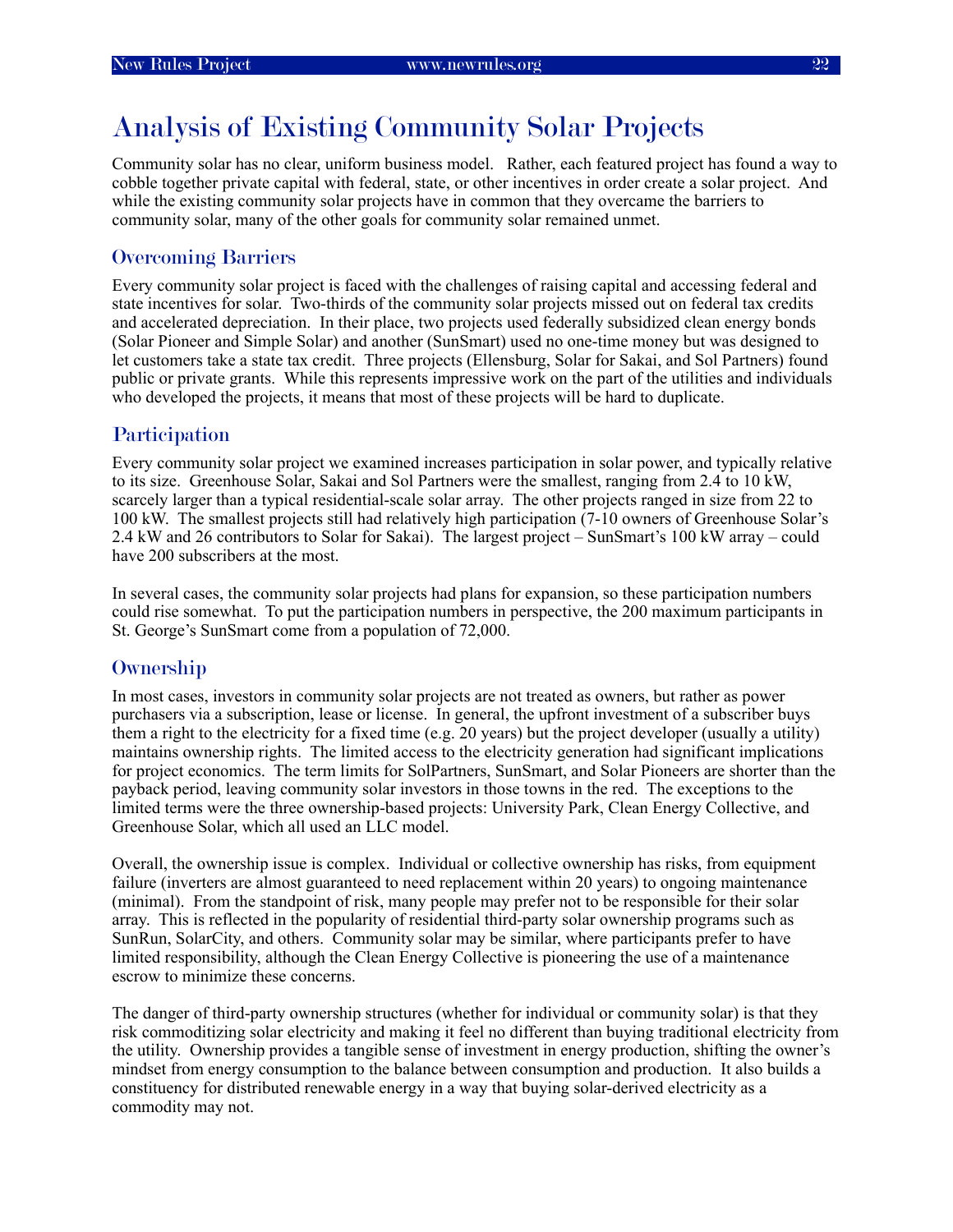#### <span id="page-26-0"></span>**Affordability**

In half of the examples we looked at, community solar projects helped to reduce the upfront cost of solar power compared to individual ownership. One factor was (modest) economies of scale, with communitybased projects having installed costs of \$5.75 to \$8 per Watt, compared to the typical \$8 per Watt seen on a home rooftop installation. SolPartners is the clear outlier, with an installed cost of \$12 per Watt, although Solar for Sakai cost near to \$10 per Watt.

Another factor in lower upfront costs was one-time money. The Sol Partners project in Colorado received a grant from the governor's energy office and the Ellensburg, Washington, municipal utility project received a one-time grant. The Florida Keys Electric Cooperative (Simple Solar) and Ashland, OR, (Solar Pioneer) tapped federal clean renewable energy bonds – the intended tool for non-taxable entities in lieu of tax credits – but these are subject to Congressional appropriations. The Solar for Sakai program got a "solar for schools" grant from the local utility. **Figure 13** highlights the significant value of these grants and incentives.





Finally, a few projects were able to use some form of tax credits, typically with significant effect. The Clean Energy Collective tapped federal incentives, as did University Park, MD, and the Greenhouse Solar project in North Carolina. All three of these projects offer a far superior payback to individual ownership. The SunSmart project did not get federal tax incentives but was designed to allow individuals to claim the state's \$2,000 tax credit. However, this was not enough to give a person simple payback before their lease expired.

The lesson is not that one-time money or federal tax incentives are inherently bad or good. The issue is that the less certain the money is for future projects, the less helpful it is for expanding the overall community solar market. Thus, a fixed price guarantee (e.g. feed-in tariff) would trump long-term federal tax credits or a one-time grant because the lower risk would reduce financing costs for community solar projects.

In terms of paying back, community solar projects with lower upfront costs paid back faster than individual solar ownership. In cases where payback was poorer with community solar, it was sometimes nonexistent. For Sol Partners, Solar Pioneer II, and SunSmart, the lease agreement expires before the subscriber recovers their initial costs. And Solar for Sakai was simply a charitable contribution, with no return whatsoever.

To be fair, there were some elements left out of the analysis. The individual ownership calculations did not factor in maintenance (such as inverter replacements) that typically happen within the first 20 years, whereas the lease or subscription customers are not responsible for maintenance costs. On the other hand,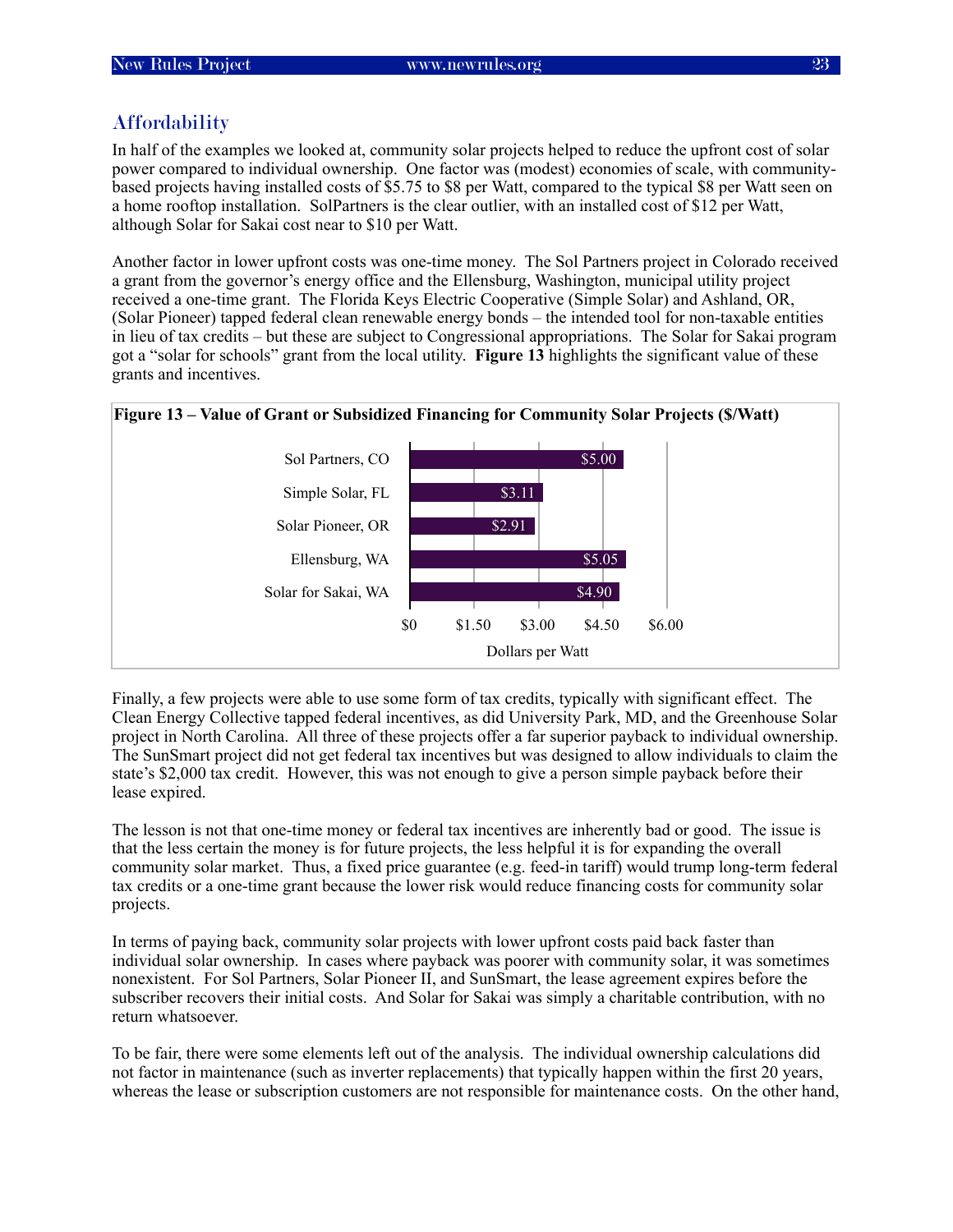a solar array can continue to produce long beyond the 20-year life of most lease arrangements, so the subscribers may miss out on revenue that owners would continue to receive.

**Figure 14** summarizes the economics of the community solar projects relative to private ownership. Clean Energy Collective, University Park, and Greenhouse Solar are ownership-based community solar projects (and all provided a significant improvement over individual ownership), the remaining projects are structured as leases of power purchase agreements with 20-25 year terms. Investments in United Power's Sol Partners, Ashland's Solar Pioneer and St. George's SunSmart will not ever pay back because the lease terms expire before the investor's initial investment is recovered.



<span id="page-27-0"></span>In practice, community solar is making solar more accessible, but not necessarily more affordable.

#### Location

One of the significant benefits of solar PV is that it can be shoe-horned into existing structures, both reducing the use of virgin land and the cost of grid integration relative to other renewable energy generators. Therefore, it's important when evaluating community solar projects and policy to consider whether they maintain this competitive advantage of solar PV.

Four of the nine projects used existing structures for their solar arrays, three roofs and one parking lot canopy. The Clean Energy Collective used otherwise unusable land and Ellensburg, WA, placed their installation near an interstate highway for high visibility. The remaining three projects used open fields on utility property. While these utility-built projects probably did a reasonable job of tapping into existing grid infrastructure, they missed an opportunity to preserve open space.

#### <span id="page-27-1"></span>**Replicability**

Perhaps the best measure of a successful community solar project is whether or not it can be used as a model for other communities. On that score, few of our examples measure up well. Sol Partners, Ellensburg, and Solar Pioneer all used one-time funds to construct the community solar project. Solar Pioneer and the Florida Keys project used limited available CREBs.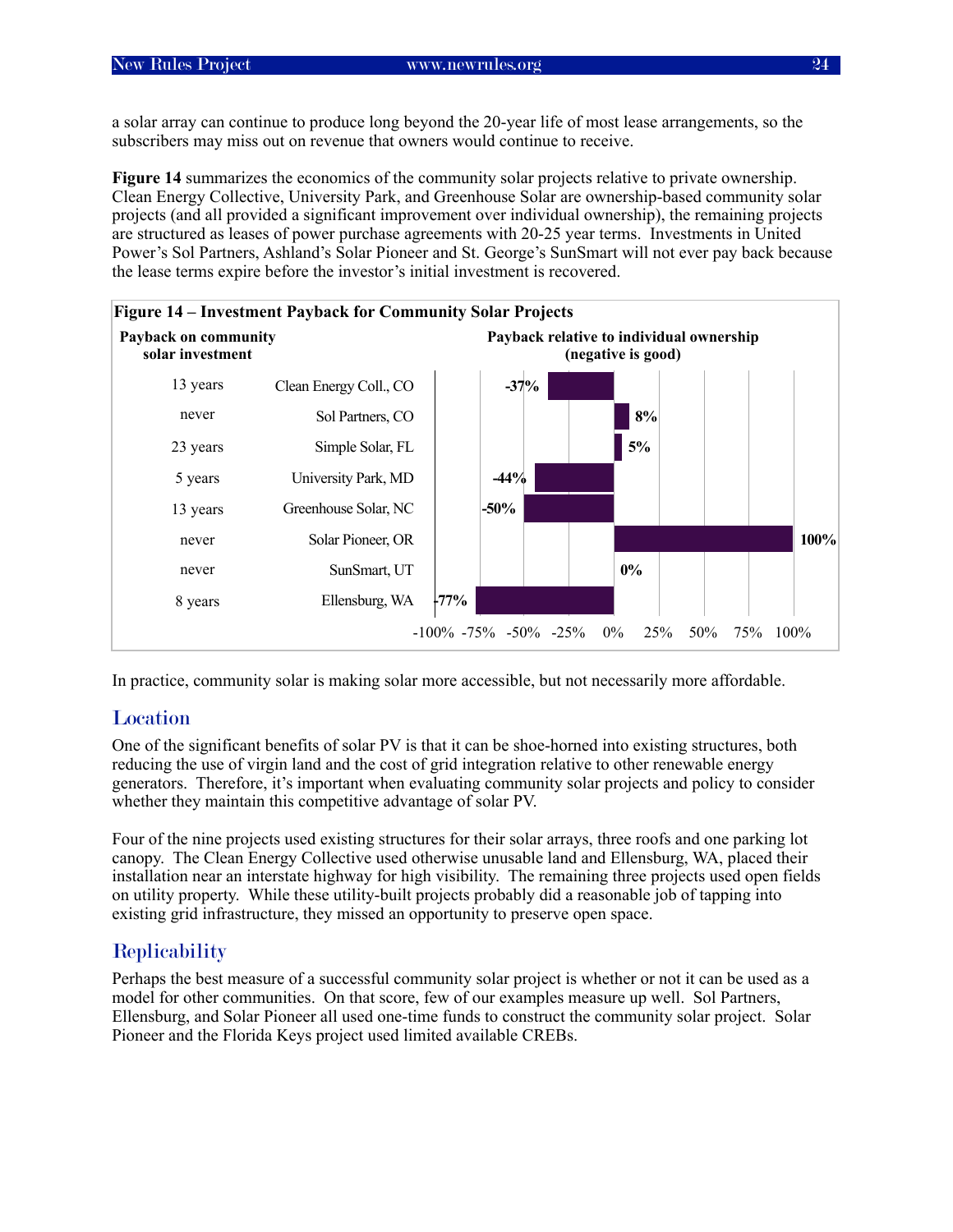| <b>Community</b><br><b>Solar</b><br>Scorecard: | <b>CEC</b> | <b>Sol</b><br><b>Partners</b> | <b>Simple</b><br><b>Solar</b> | <b>University</b><br>Park | Green-<br>house<br>Solar | <b>Solar</b><br><b>Pioneer</b> | $Sun-$<br><b>Smart</b>  | <b>Ellensburg</b> | Sakai |
|------------------------------------------------|------------|-------------------------------|-------------------------------|---------------------------|--------------------------|--------------------------------|-------------------------|-------------------|-------|
| Overcome<br><b>Barriers</b>                    | A          | B                             | A                             | A                         | A                        | A                              | в                       | B                 | B     |
| Expand<br>Participation                        | A          | C                             | A                             | A                         | C                        | A                              | A                       | A                 | B     |
| Expand<br>Ownership                            | A          | F                             | D                             | A                         | A                        | F                              | F                       | F                 | F     |
| Affordable                                     | A          | C                             | A                             | A                         | C                        | F                              | F                       | C                 | D     |
| Location                                       | А-         | C                             | C                             | A                         | A                        | A                              | C                       | C                 | A     |
| Replicable                                     | A          | $\overline{\mathbf{D}}$       | $\mathbf{D}$                  | $\overline{\mathbf{c}}$   | $\overline{\mathbf{D}}$  | $\overline{\mathbf{D}}$        | $\overline{\mathbf{c}}$ | $\mathbf{D}$      | E     |
| <b>Overall Grade</b>                           | A          | C-                            | в.                            | A-                        | B                        | $c+$                           | $c-$                    | C                 | $c-$  |

**Summary Community Solar Scores**

Overall, three community solar projects got a good overall grade, but only one had a good grade on replicability. This suggests a good opening for more supportive community solar policy (especially since the most replicable – Clean Energy Collective – is in a state with a new comprehensive community solar policy, Colorado).

The next section will examine two relatively new policies supporting community solar, in Colorado and Washington, and evaluate how they might help address the (often unavoidable) shortcomings of existing community solar projects.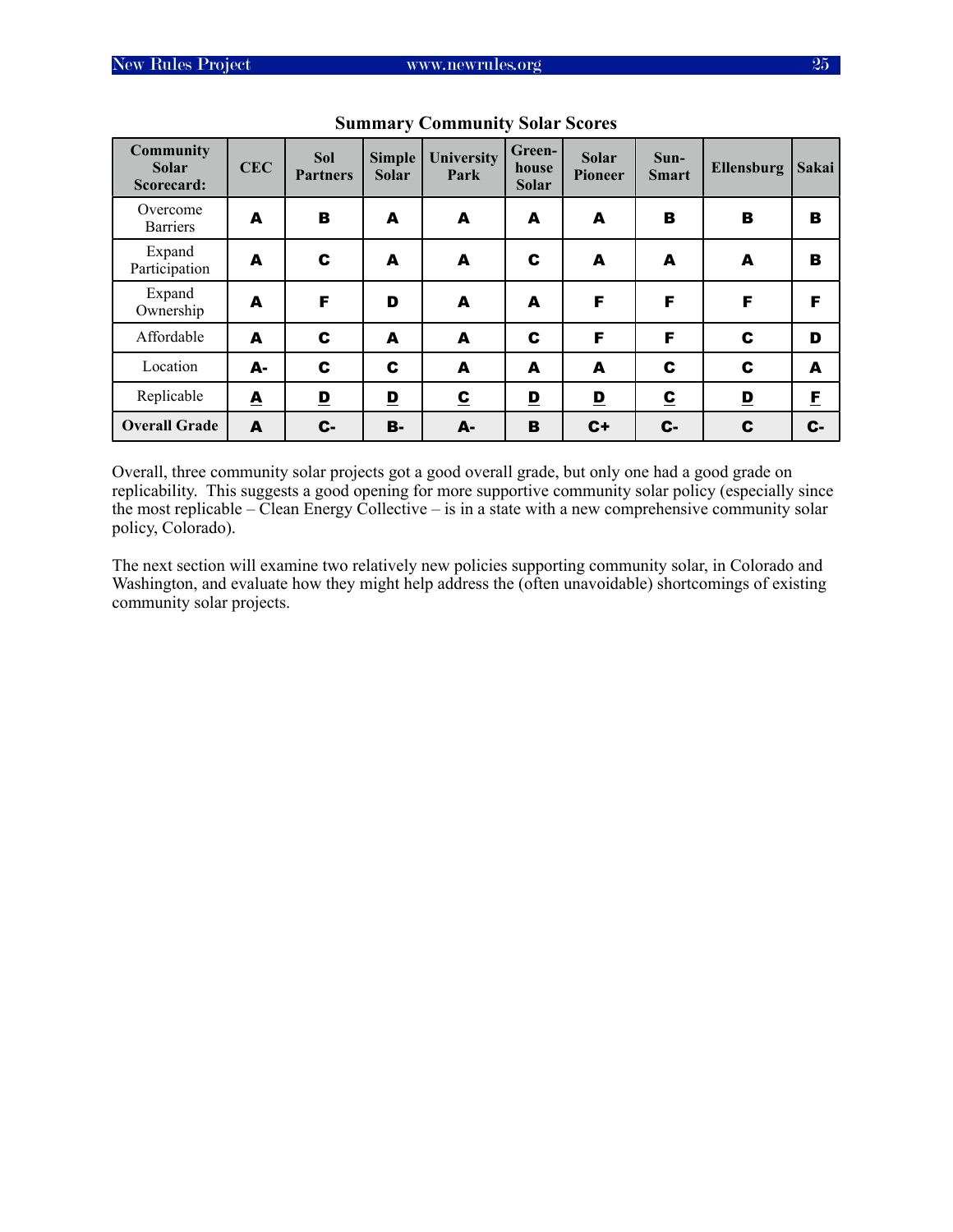## <span id="page-29-0"></span>Community Solar Policy

Community solar policy should remove barriers and/or create incentives for the development of community solar and there's much that could be done. Two states have created a fairly comprehensive definition for community solar as well as a system for its expansion. Other states have made more modest, piecemeal steps to encourage community solar.

The two flagship community solar policies are in Colorado and Washington. In Colorado, a 2010 law creates "community solar gardens" that must be owned by ten or more individuals and smaller than 2 MW. In Washington, a community solar project must be smaller than 75 kW, placed on local government property, and owners must meet several qualifications. So far, there are only two projects qualified for the policy and one predates the adoption of the legislation, the other relied on charitable contributions. In both states, community solar gardens or projects get special treatment under their policy.

#### <span id="page-29-1"></span>Colorado Community Solar Garden Legislation

The Colorado community solar garden would be a cooperatively-owned (if not legally a cooperative) solar installation, with financial incentives, tax credits, and electricity credits or revenues shared among owners or "subscribers."

"These so-called solar gardens will offer subscribers the same benefits as people who install the panels on their roofs, including access to rebates and tax incentives. Solar garden subscribers will also see the electricity produced by their share of the panels show up as a credit on their electricity bills.["55](#page-41-16)

The solar garden law was signed in early June 2010.<sup>56</sup> The solar gardens will be solar PV installations of 2 MW or less and owned by 10 or more subscribers at a shared location. Subscribers can include residents, commercial entities, renters, low-income ratepayers, and even agricultural producers.

The subscribers of a community solar garden would have to live within the same county (or adjacent county) as the installation. This is not the same as the owners, who can be a utility, for-profit or nonprofit entity, including a "subscriber organization" – a profit or non-profit organization whose sole purpose is owning and operating the solar garden. The owner of the project can be a third party that contracts with the subscriber organization. The subscribers to the solar garden would be required to buy output of at least 1 kilowatt, but not exceeding 120% of their electricity consumption. Their subscription share can transfer with them if they move within the purchasing utility's service territory. Shares can be transferred or assigned to anyone else who qualifies as a subscriber if the original subscriber leaves the utility service territory.

The solar gardens would be treated as "retail distributed generation" under the revised Colorado renewable portfolio standard, treating them as if they were on-site, behind-themeter projects.<sup>57</sup> In other words, for accounting purposes it's as if each investor has a solar panel on their roof feeding electricity into the house (behind the meter rather than into the grid).

#### **Colorado Solar Gardens, Briefly**

#### **Solar Garden**

- 2 MW or less
- 10 or more subscribers
- Rooftop or ground-mounted

#### **Owners**

• For- or non-profit whose sole purpose is to own or operate a solar garden

#### **Subscribers**

- Must live in same county
- Must own 1 kW share or more
- Share must not exceed 120% of electricity consumption

#### **Utility**

- Must buy 6 MW of solar garden electricity by 2013
- Half must come from solar gardens smaller than 500 kW
- Must encourage solar gardens with renters and low-income subscribers
- Can own up to 50% of a solar garden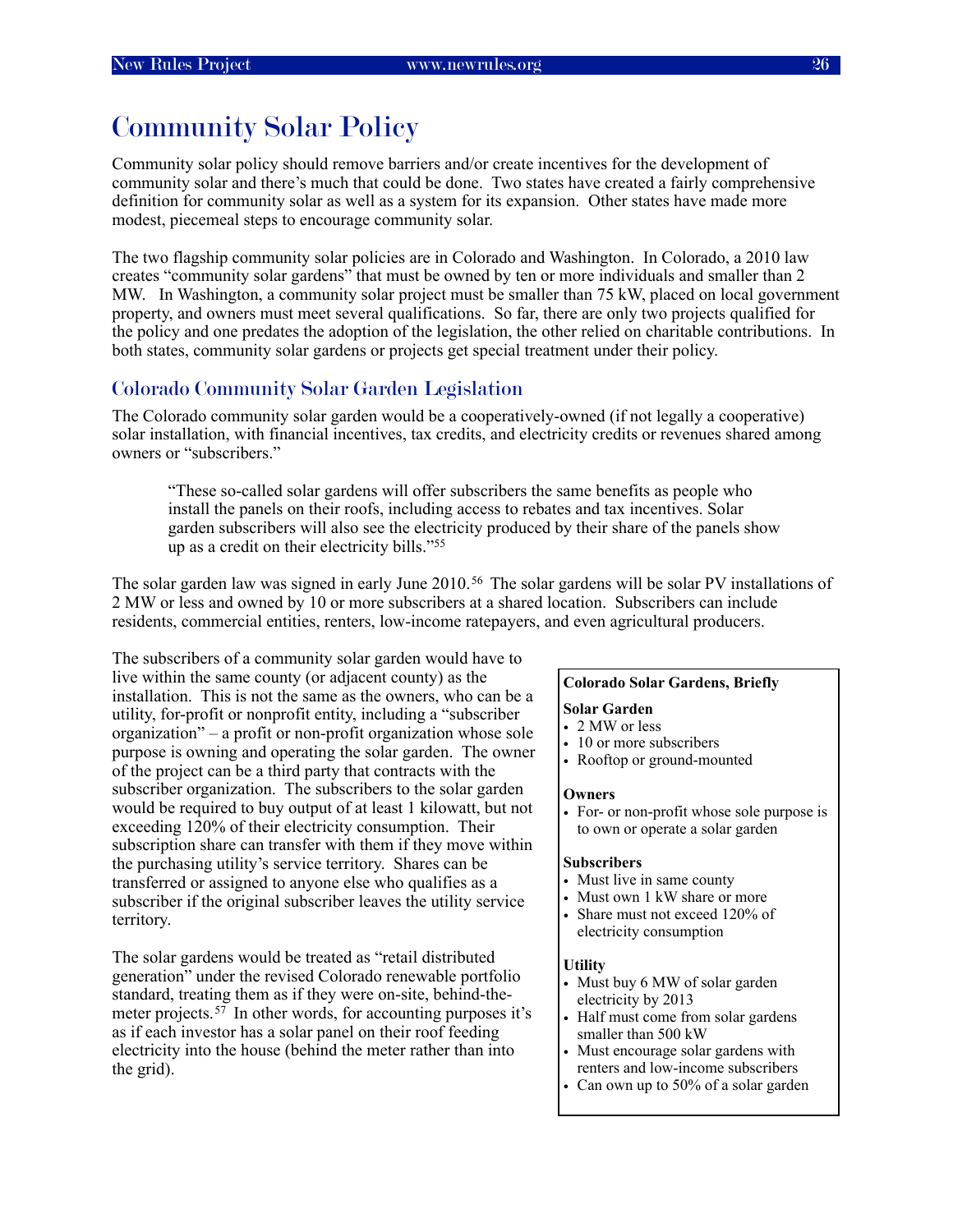The utility serving the geographic area of the solar garden would be required to purchase the output and renewable energy credits. The law also requires Colorado investor-owned utilities (IOUs) to purchase at least 6 MW from community solar gardens between 2011 and 2013 (the Public Utilities Commission will set purchase requirements for 2014 and beyond) and to pay a rate for the electricity comparable to that offered to other producers with on-site generation. At least half of the purchases must come from solar gardens smaller than 500 kW. No more than 20% of the state's distributed generation standard (3%) may come from solar garden purchases. The distributed generation standard is a set-aside within the state's renewable portfolio standard.

Interestingly, the community solar garden law requires utilities to make a good faith effort to get participation from low income ratepayers and renters. There's no detail in the bill of how that should be accomplished other than allowing utilities to prefer to buy electricity from community solar gardens with low-income subscribers.

Utilities are also allowed to own and to earn an extra profit on investments in community solar gardens. In general, the utility can own no more than 25% of a community solar garden, but if they can show the project would "provide significant economic development," the utility can own up to half the project and receive a bonus to their authorized rate of return. The utility can also get rate recovery for projects during construction[.58](#page-41-19)

The only controversy over the bill is due to the gardens' classification as retail distributed generation, which means that a solar garden counts toward the set-aside for on-site distributed generation in the state's renewable portfolio standard (the on-site standard is half  $-1.5%$  – of the total distributed generation standard  $-3\%$ ).<sup>59</sup> Colorado SEIA "argued that some of the wording in the [early versions of the] legislation would create competition between rooftop solar and solar gardens.["60](#page-41-21) In particular, the concern is that large-scale (close to 2 MW), utility-owned solar gardens will crowd out residential rooftop solar PV projects in two ways: by accelerating achievement of the 1.5% set-aside for DG and also by diverting funds from Xcel's Solar Rewards solar rebate program.<sup>61</sup>

Further details of the law's implementation will be developed by the Colorado PUC starting in October.<sup>[62](#page-41-23)</sup>

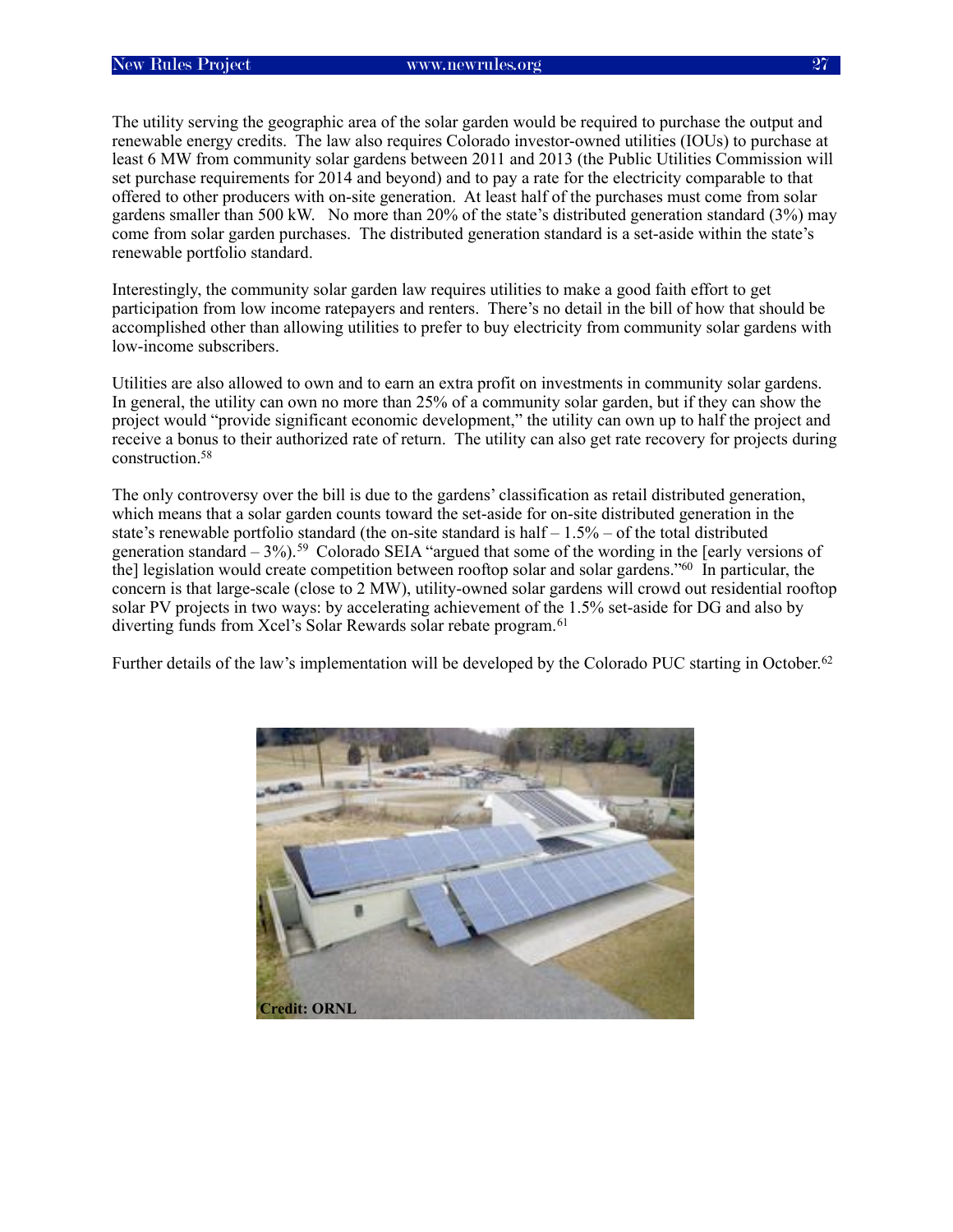Scoring the community solar gardens law is an art as much as a science, because the rule-making is pending. It's clear that the policy will help overcome barriers to community solar, in particular by providing a legal structure for community solar projects and defining the type of generation they qualify as. Community solar gardens should expand participation in distributed solar generation and perhaps expand ownership as well. Solar gardens should help make solar more affordable by allowing for economies of scale in construction and installation, by enabling access to federal tax incentives, and by (unfortunately) using open fields instead of existing structures. Hopefully the distributed nature of solar gardens will encourage projects to connect to existing grid infrastructure. Perhaps the greatest strength in the bill is creating an easily replicable model for community solar. While there will be variations as allowed by law, the creation of a defined "solar garden" in state law and a mandate for utilities to buy their electricity should encourage the development of many community solar gardens.

| <b>Community Solar Scorecard:</b> | <b>Solar Gardens</b> |
|-----------------------------------|----------------------|
| <b>Overcome Barriers</b>          | В                    |
| <b>Expand Participation</b>       | А                    |
| <b>Expand Ownership</b>           | С                    |
| Affordable                        | B                    |
| Location                          |                      |
| Replicable                        | A                    |
| <b>Solar Gardens Overall</b>      | в                    |

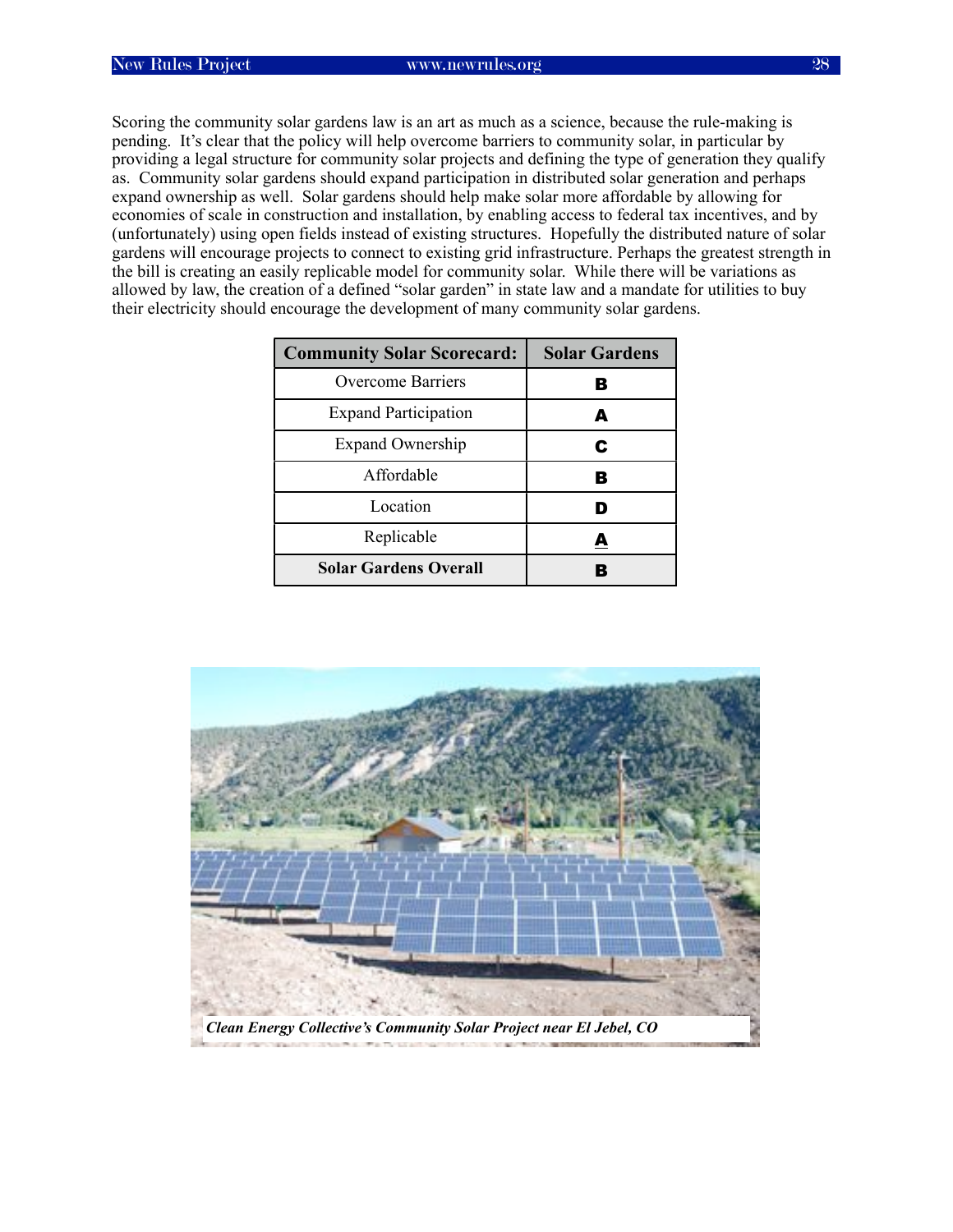### <span id="page-32-0"></span>Washington Community Solar Enabling Act

In Washington, the Community Solar Enabling Act defines community solar projects as 75 kW or less, owned by local individuals or entities (defined below) and provides significant incentives based on the state-based content of the project hardware.

The law was most recently updated in early 2010 – and defines a community solar project as one that is owned by individuals, nonprofits or businesses where the solar project is placed on local government property.[63](#page-41-24) Utilities may also develop community solar projects with voluntary ratepayer contributions, e.g. green pricing.[64](#page-41-25) The law clearly allows for a variety of ownership structures, most of which would permit the ultimate project owners to receive the federal tax incentives (the exception being utility green pricing programs).

The major impact of the amendment is that community solar projects get double the production incentive of other solar PV projects, \$0.30 compared to \$0.15.

#### **Washington Community Solar, Briefly Community Solar Project**

- 75 kW or less
- Placed on local government property or on utility property (if utility-built)
- Rooftop or ground-mounted

#### **Owners/Subscribers**

- Local individuals, households, nonprofits or non-utility businesses
- Must live same utility service territory

#### **Utility**

• Can operate a community solar project as a green pricing program

#### **Incentive**

• Community solar projects receive \$0.30 per kWh until 2020.

 **Figure 15 – Production Incentive (per kWh) for Washington Solar Projects** Individual Ownership Community Solar \$0 \$0.25 \$0.50 \$0.75 \$1.00 Base Rate Local Inverter Local Modules Local Inverter and Modules \$0.86 \$0.72  $$0.30$   $$0.36$  $\frac{$0.36}{$0.36}$  \$0.43  $$0.15$   $$0.18$ 

This incentive gap between the two types of solar can become a chasm, because there are multipliers for local content.[65](#page-41-26) The following figure (**Figure 15**) illustrates the dramatically higher incentives for community solar, especially when components of the project are manufactured in Washington.

When the owners of the project – who are the same as the subscribers, unlike the Colorado law – apply for the production incentive, their application must list the owners, show that the project provides "customer-generated electricity," and describe what, if any, parts of the generating system were built in Washington state. The investment cost recovery incentive is capped at \$5,000 per owner and the program is only funded through 2020.<sup>66</sup>

This means two things. First, projects that want the benefits would do well to build now to get the most production on the grid before the 2020 incentive expiration. Second, a project may be eligible for a much larger incentive than it can capture because each individual can claim no more than \$5,000 apiece.

For example, a 50 kW solar project producing 74,000 kWh per year could receive up to \$11,100 per year in incentive payments (at \$0.15 per kWh). With only one or two owners, the project could not collect the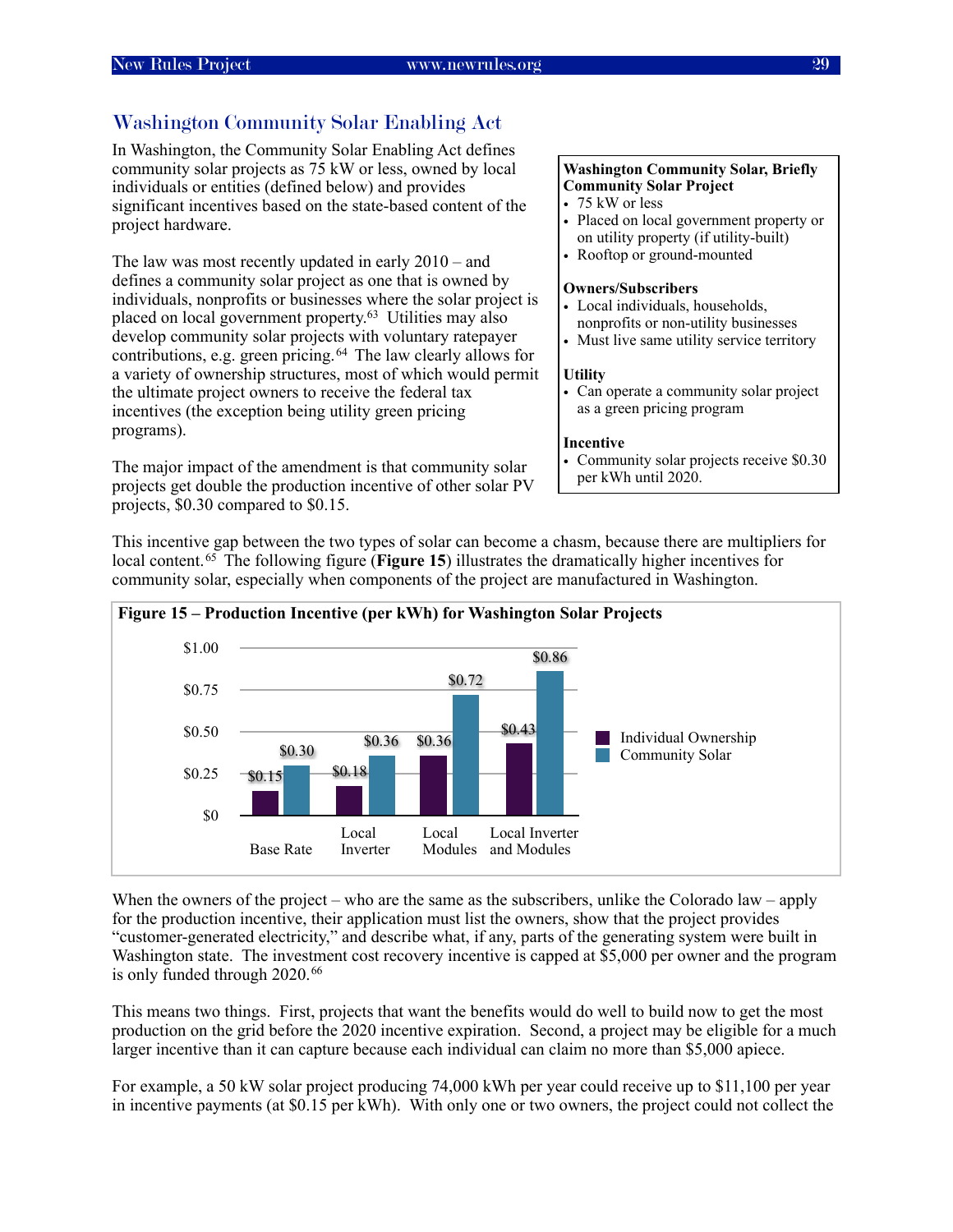full incentive. If it were a community solar project, it could receive \$22,200 in incentive payments (at \$0.30 per kWh), and would require five owners to capture the full incentive.

The same community solar project built with local modules would receive \$0.72 per kWh, for a total of \$53,280. It would take 11 owners to maximize the incentive.

The Washington local content incentive serves a dual purpose, to incentivize production of solar components in-state and to increase the number of investors in solar power in the state. **Figure 16** illustrates this difference for a 50 kW solar project, comparing an individually-owned project to a community solar project, to a community solar project with locally-produced modules. Community ownership (and locally-produced modules) increase the total annual incentive payments and – because incentives are capped at \$5,000 per owner – the number of owners needed to use the entire incentive.





In general, the bigger the project, the more owners needed to capture the state's production incentive. **Figure 17** illustrates the number of owners needed to capture the full state incentive for community solar projects from 1 to 75 kW.

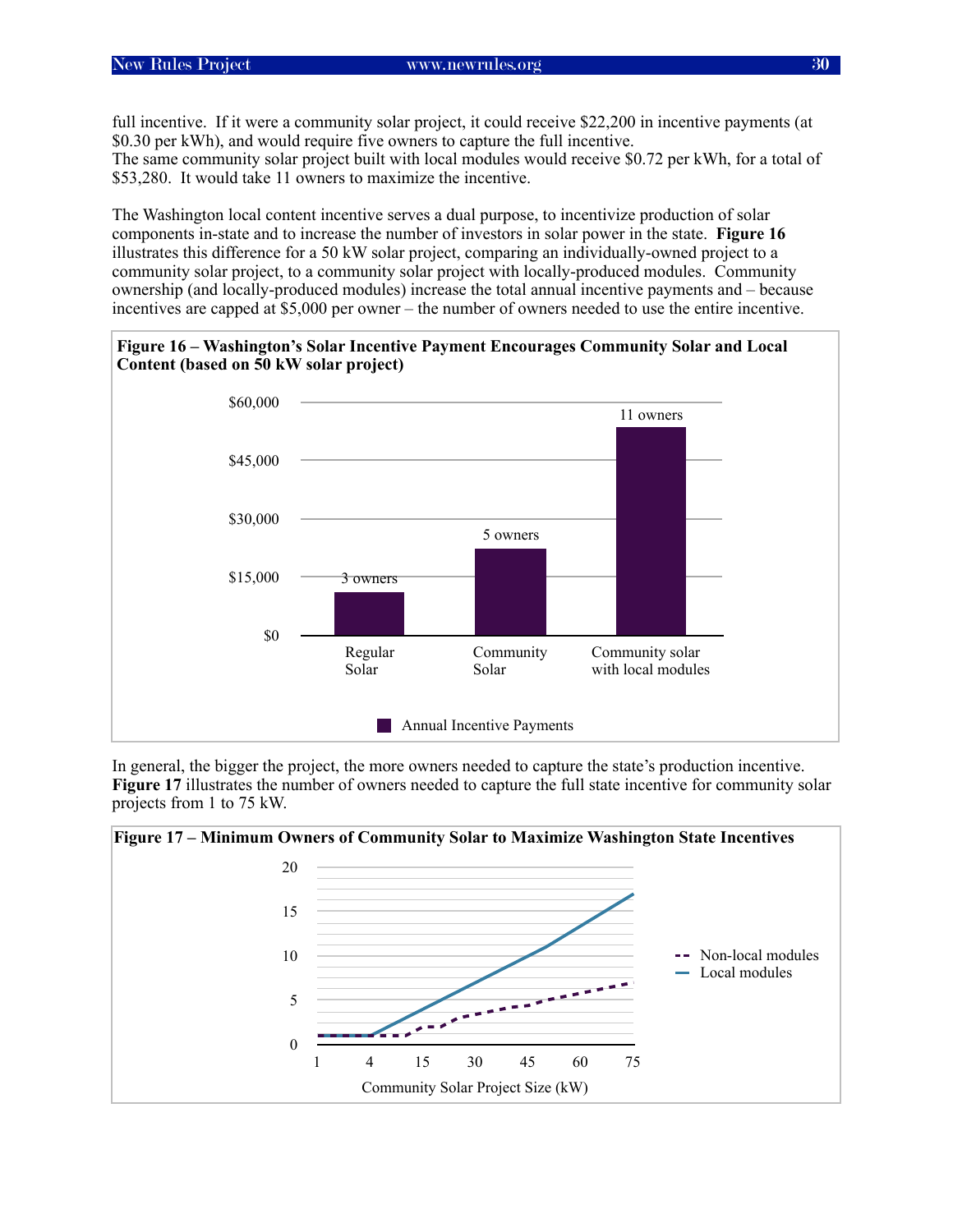The Washington law does a lot to lower financial barriers to community solar with the generous community solar incentive, although the requirement to use local government property sharply narrows the potential field of participants. The law gets high marks on ownership with the requirement that participants be owners and preference that large projects have more owners. The focus on financial incentives also makes Washington-based community solar more affordable. The statute is neutral toward the use of existing structures to mount the projects, which implicitly favors ground-mounted solar and its lower installation costs. However, the 75 kW limitation may mean that the roof-mount systems can more readily compete, and the use of local government property means the projects may be more likely to be near existing grid infrastructure. Washington community solar projects should be replicable, but within limits. The requirement to use local government property makes a small universe of likely solar projects, as does the sunset of the incentive in 2020.

| <b>Community Solar Scorecard:</b> | Washington<br><b>Community Solar</b> |
|-----------------------------------|--------------------------------------|
| <b>Overcome Barriers</b>          | в                                    |
| <b>Expand Participation</b>       | C                                    |
| <b>Expand Ownership</b>           | А                                    |
| Affordable                        | в                                    |
| Location                          | C                                    |
| Replicable                        | $\overline{\mathbf{c}}$              |
| <b>WA Community Solar Overall</b> | R.                                   |

So far, only participants in two projects (both featured in this report) receive the state's production incentive, Ellensburg and Sakai.

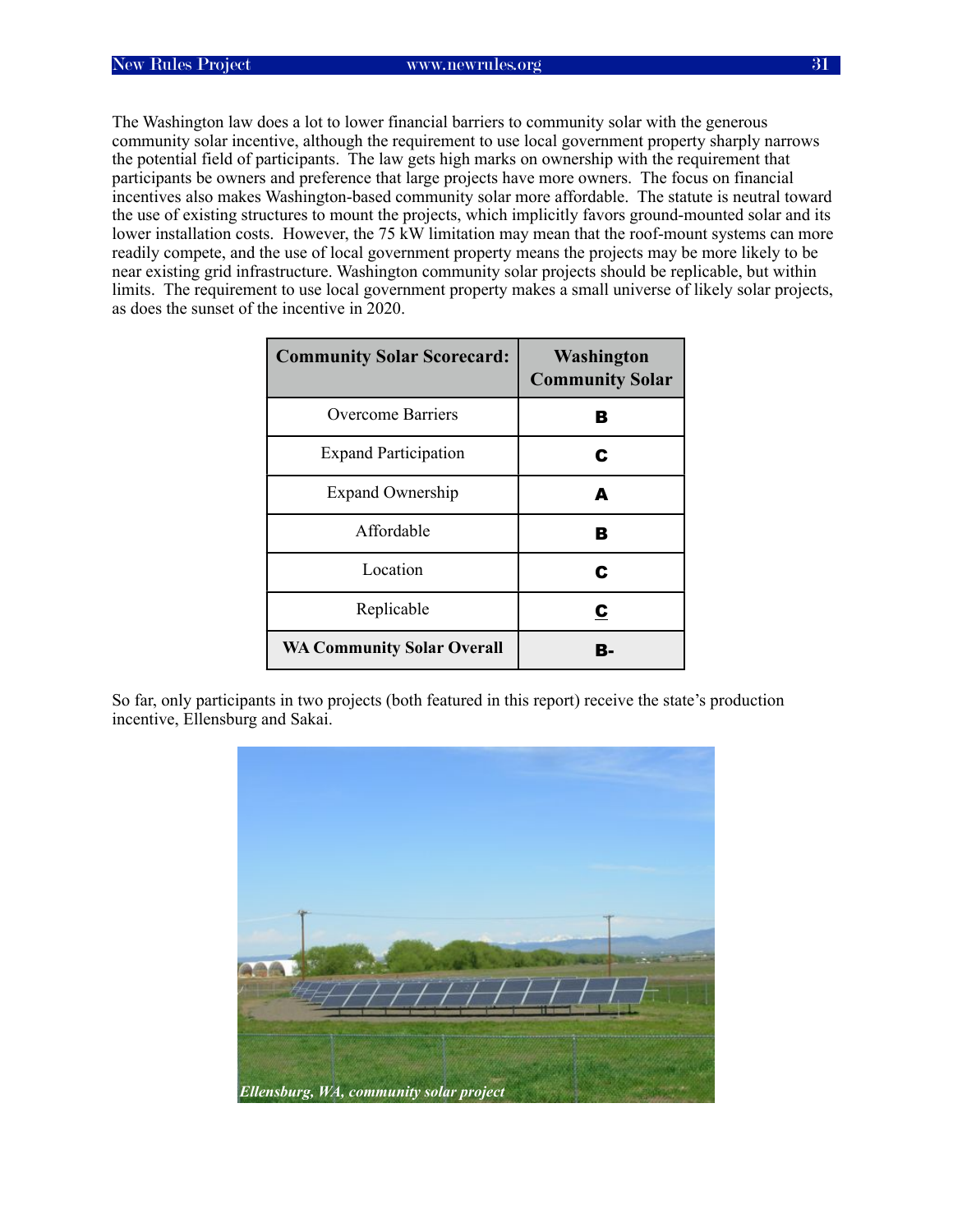#### <span id="page-35-0"></span>Community Net Metering

A common element of the community solar policies in Colorado and Washington is *community net metering*. Traditional net metering allows a customer to spin their meter backward (from an accounting standpoint), receiving a reduction in their bill for every kilowatt-hour generated by their on-site renewable energy system. Community net metering allows this backward meter-spinning for customers who are not on the physical site of the project. For example, 10 residents in the same utility service territory could share the output from a 10 kW solar array on a local small business.

A common restriction is that all owners of the project's output must be customers of the utility that takes the electricity, which means that customers must all live and remain in the utility service territory. There is usually a provision for transferring a net metering charge from one customer to another, but it's up to the individual to have that change made (and to obtain compensation for losing their access).

Community net metering (also called *virtual net metering*) is allowed in eight (8) states: Colorado (via solar gardens), Maine, Massachusetts, Vermont, Oregon, Pennsylvania, Washington, Rhode Island. It is also allowed in California's Multifamily Affordable Solar Housing program, the Sacramento and Los Angeles municipal utilities' solar "shares" programs, and the St. George, UT, municipal utility program (discussed later).[67](#page-41-28) **Figure 18** displays the states or localities with community net metering. California's unique shading reflects the fact that two municipal utilities and one statewide authority (but not all utilities) offer community net metering.

In Massachusetts, the Green Communities Act allows community net metering for a solar project that is owned by or serves the energy needs of at least 10 residential customers in the same neighborhood.<sup>68</sup> There are two solar gardens in development in Falmouth and Brewster, Massachusetts, based on this Act, although neither has proceeded to construction.<sup>[69](#page-41-30)</sup>

Community net metering is an innovative way to encourage cooperation for community solar, but it ultimately does not make solar more affordable than individual ownership. It does reduce barriers to community ownership by allowing for collective net metering. This may modestly increase participation by allowing non-traditional individuals (e.g. renters) to participate in and own community solar projects. Community net metering has no provisions for



projects to use existing structures. By setting a standard rule, community net metering should make it easier to replicate community solar projects.

| <b>Community Solar Scorecard:</b>     | <b>Community Net</b><br><b>Metering</b> |
|---------------------------------------|-----------------------------------------|
| Overcome Barriers                     | В                                       |
| <b>Expand Participation</b>           | В                                       |
| <b>Expand Ownership</b>               | С                                       |
| Affordable                            | С                                       |
| Location                              |                                         |
| Replicable                            | В                                       |
| <b>Community Net Metering Overall</b> |                                         |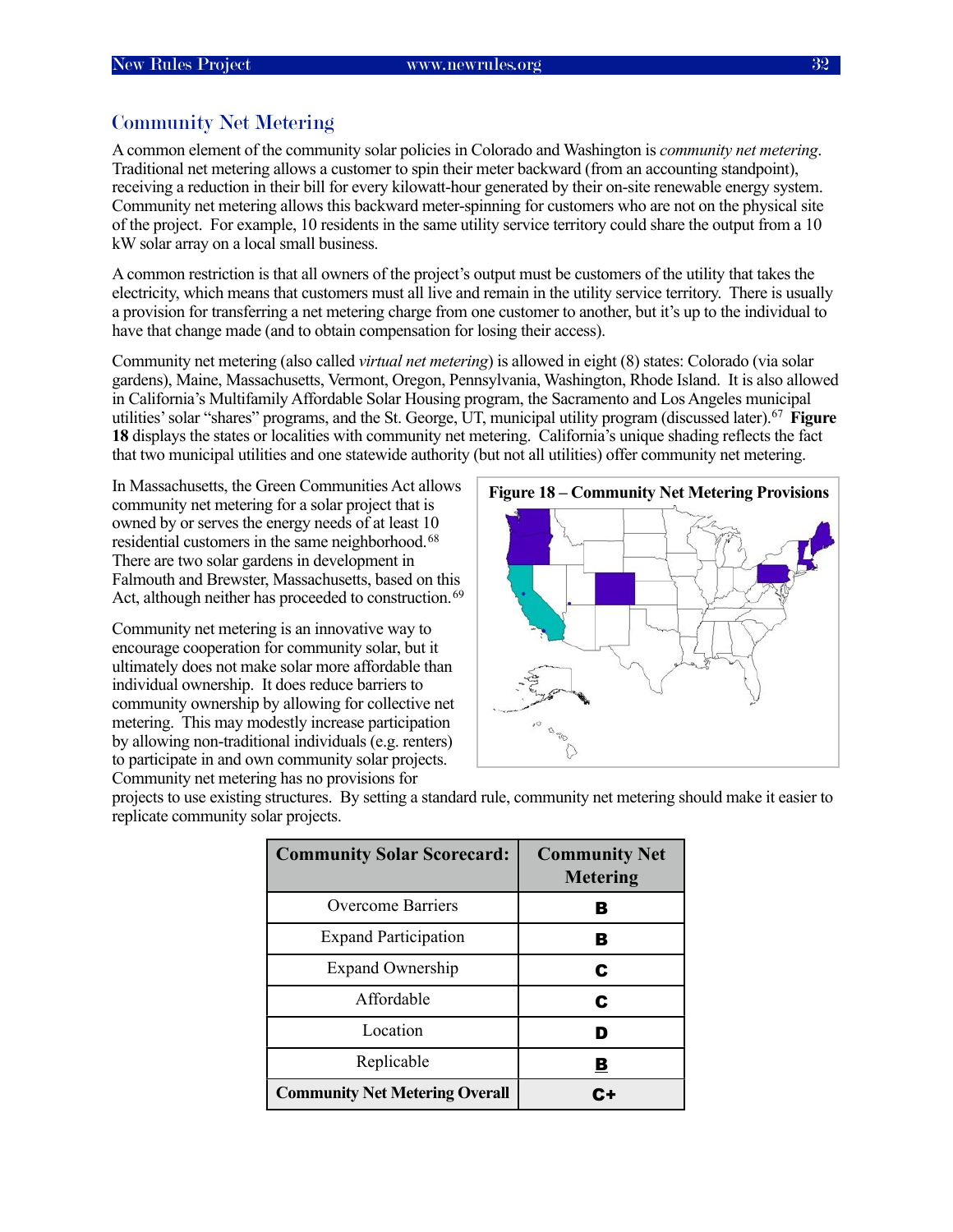# <span id="page-36-0"></span>The Missing Links

There are at least four ways that community solar policy could be significantly improved, even beyond the two signature policies in Colorado and Washington.

#### <span id="page-36-1"></span>Federal Tax Incentives

The most serious issue for community solar projects is whether or not they will be able to access federal tax incentives for solar. The 30% investment or personal tax credit for solar is frequently the largest incentive for building a solar power plant. The three community solar projects that did get the federal tax incentives – University Park, Clean Energy Collective, and Greenhouse Solar – were the best options for a solar investor (along with the Ellensburg project, helped by the state production incentive). In Colorado, the community solar garden law has been designed with access to federal incentives in mind, but it still requires that the individual subscriber to the solar garden be qualified for tax incentives. The Washington law is perhaps the most effective barrier remover, primarily because the incentive is generous enough that the community solar project may be able to create cash flow without the federal incentives. But this policy simply shifts responsibility from federal taxpayers to state taxpayers.

The most effective new rule for community solar would be a feed-in tariff, which provides a guaranteed grid connection, fixed payment based on the project cost, and long-term contract. More on feed-in tariffs can be found in *Feed-in Tariffs in America*. [70](#page-41-31)

A second-best measure would be to change the federal tax incentives to cash grants, so that they can be claimed by any individual or entity. The cost to the government would be only modestly higher (due to an increase in the number of qualified projects), but there would no longer be an equity issue of using progressive income taxes to cover the costs of wealthier solar investors.

A less comprehensive measure is Senator Udall's proposal to allow the tax incentives to pass through in the event of third party ownership. This could help non-taxable entities like municipal utilities or rural electric cooperatives by letting them pass tax credits through to residents that buy into their projects. But it still means those ultimate investors must have sufficient tax liability.

#### <span id="page-36-2"></span>Securities Regulations

A second serious issue for community solar is illustrated by the struggles of the University Park, MD, project. Because the project was a private enterprise, the investors had to comply with Securities and Exchange Commission's regulations. The most onerous is "registration" of an enterprise, a process that can cost hundreds of thousands of dollars. Although the University Park project avoided the costs of full registration by restricting themselves to in-state investors, it limited the project in other ways. They were allowed no more than 35 "unsophisticated" (non-wealthy) investors, were not allowed to advertise except by word of mouth. In addition, each member completed a 10-page financial disclosure form for the state of Maryland.<sup>71</sup>

Since the likely investors in community solar are not wealthy (the idea is to broaden participation beyond the wealthy or property owners), the Securities and Exchange Commission or state securities laws will be onerous. The limit on the number of investors means that projects will be limited in size or that individual contributions will have to be larger. A 22 kW system (like University Park) requires an average investment of \$3,600 when split among 35 investors. This is less than buying solar independently, but is still a hefty sum for many households.

The limits on solicitation are much more onerous. Using the state registration route (instead of full registration) means that the project cannot advertise. In fact, they are limited to discussing the investment opportunity by word of mouth with people they already have a relationship with.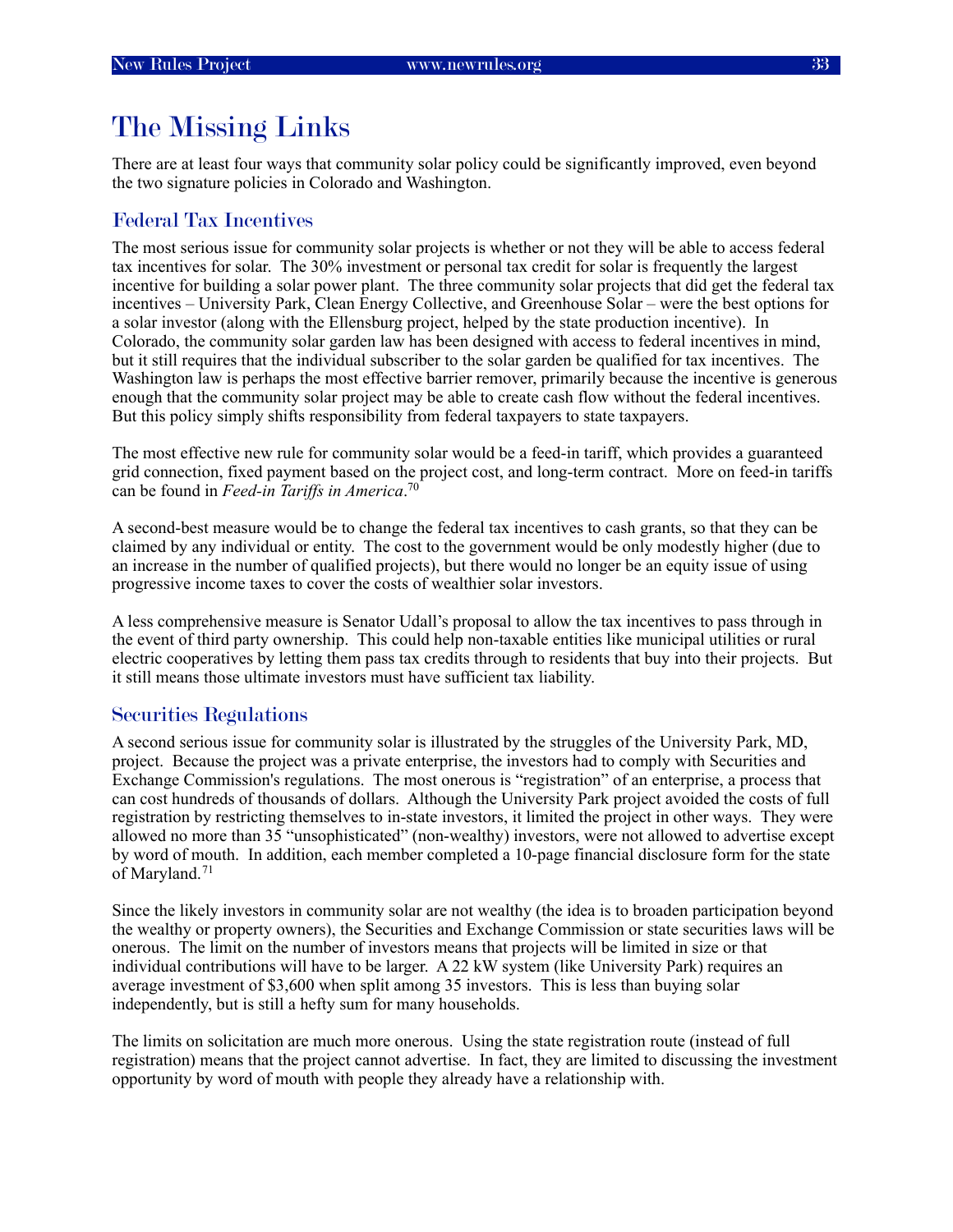Disclosure requirements are also problematic, because it either means greater costs for the project or more in-kind time from each investor (or both) to correctly complete disclosure forms.

Securities laws also required a lot of legal footwork for the Clean Energy Collective, and in part that's due to downplaying the investment aspect of a community solar share and focusing instead on the opportunity to reduce electricity bills and receive cleaner energy.<sup>[72](#page-41-33)</sup>

These laws are important protections against fraudulent investment opportunities, but they are needlessly complex for projects like community solar where most of the risks are well known. The creation of community solar gardens and other legal entities to support community solar will minimize the hurdles from securities regulations.

#### <span id="page-37-0"></span>**Location**

Another issue is whether or not community solar will enhance the economics of rooftop solar or simply shift investment from individual rooftops to village greens. Four of the featured community solar projects were built on rooftops, with the remainder being open field designs. While this arguably helps to make solar more affordable for potential subscribers, it also reduces some of the value of solar PV – its ability to use "useless" space like rooftops or parking lot canopies and to seamlessly tie into the grid in these locations. Given the environmental backlash against concentrating solar power (and some of its proposed desert locations) as well as resistance to wind power in certain areas, community solar policy would do well to take advantage of solar's technical superiority in this regard.

One solution to this dilemma is a tiered incentive for community solar. Ontario has a producer payment for solar power that gives 80 cents per kWh for rooftop solar power generators and 58 cents per kWh for ground-mounted systems. A similar distinction in Washington's incentive or the Colorado solar garden law would have been wise.

#### <span id="page-37-1"></span>**Ownership**

Many existing community solar projects have allowed investor participation via a lease or license to solar electricity rather than an ownership share. This choice is full of tradeoffs. On the one hand, subscribers or lease holders have fewer ongoing liabilities (e.g. inverter replacement, maintenance, system cleaning, etc) and very straightforward returns (e.g. 100 kWh per month for 20 years).

On the other hand, ownership confers many other benefits. So far, it's the only effective way to access federal tax incentives. Ownership of solar and its attendant responsibilities also changes electricity from a consumer good into an element that the individual can control. With ownership, a consumer can become a producer, and an energy producer can become energy independent. A solar subscriber merely substitutes a solar subscription for all or a portion of their traditional utility bill.

Most discouragingly, solar subscriptions can sometimes simply be a cover for green pricing premiums for solar power. In three of the discussed community solar projects – Sol Partners, SunSmart, and Solar Pioneer II – the solar subscription expires before the initial investment is paid back. In every case, the term of the agreement (20 or 25 years) is likely far shorter than the useful life of the solar panels. An owner has an incentive to squeeze every kWh out of their solar array, but a subscriber has a less intimate relationship.

Finally, widespread ownership of solar creates a constituency for greater policy support, and our sense is that this is a less likely outcome from commoditized solar subscriptions.

There's no ideal solution to the subscription versus ownership issue. To some extent, it's a question of an individual's tolerance of risk and reflects a personal choice. However, given community solar projects that offer little to no return on investment under a subscription model, it's important for prospective investors to read the fine print clearly to understand whether they are participating in a community solar investment or charitable contribution.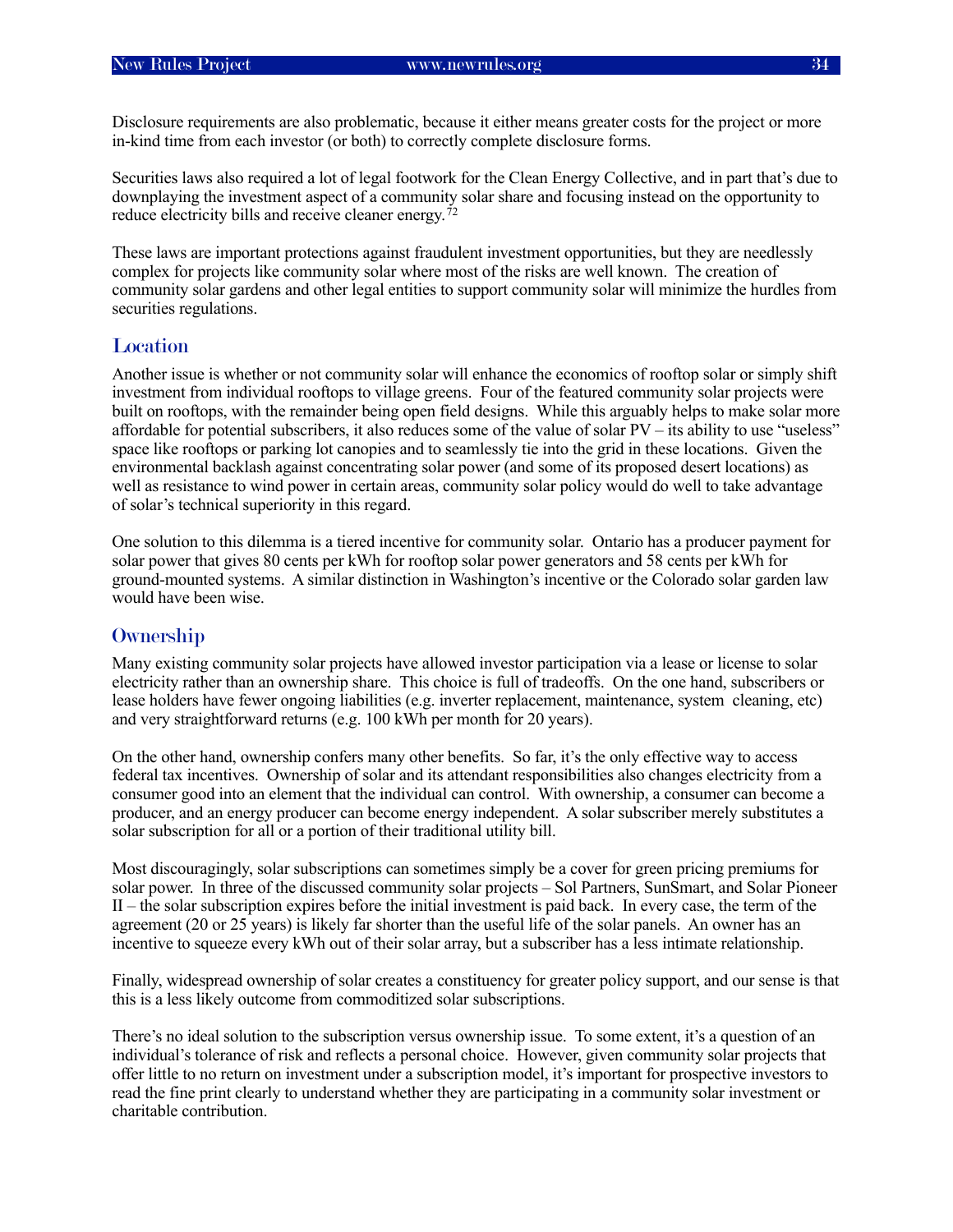# <span id="page-38-0"></span>**Conclusion**

Community solar has a lot of promise. It can expand access to solar power generation and disperse the benefits of ownership more widely. It can make solar more affordable and harness economies of scale while still using existing structures. So far, that promise is largely unmet.

We found just a single model (used by three projects) that truly makes participants owners of the project rather than simply financial contributors.

The few existing community solar projects are a mixed bag. As the **Community Solar Project Scorecard** shows, three projects come close to meeting most of the goals of community solar, and only one seems easy to replicate. The other projects range from being modest improvements over individual ownership to electricity price premiums for the altruistic solar investor.

| <b>Community</b><br><b>Solar</b><br>Scorecard: | <b>CEC</b>       | <b>Sol</b><br><b>Partners</b> | <b>Simple</b><br><b>Solar</b> | University<br>Park      | Green-<br>house<br><b>Solar</b> | <b>Solar</b><br><b>Pioneer</b> | $Sun-$<br><b>Smart</b>   | <b>Ellensburg</b> | Sakai |
|------------------------------------------------|------------------|-------------------------------|-------------------------------|-------------------------|---------------------------------|--------------------------------|--------------------------|-------------------|-------|
| Overcome<br><b>Barriers</b>                    | A                | в                             | A                             | A                       | A                               | A                              | в                        | в                 | в     |
| Expand<br>Participation                        | A                | $\mathbf c$                   | A                             | A                       | C                               | A                              | A                        | A                 | в     |
| Expand<br>Ownership                            | A                | F                             | D                             | A                       | A                               | F                              | F                        | F                 | F     |
| Affordable                                     | A                | C                             | A                             | A                       | C                               | F                              | F                        | C                 | D     |
| Location                                       | А-               | C                             | C                             | A                       | A                               | A                              | C                        | C                 | A     |
| Replicable                                     | $\blacktriangle$ | $\mathbf{D}$                  | $\mathbf{D}$                  | $\overline{\mathbf{c}}$ | $\mathbf{D}$                    | $\mathbf{D}$                   | $\underline{\mathbf{c}}$ | $\mathbf{D}$      | E     |
| <b>Overall Grade</b>                           | A                | $c-$                          | В-                            | A-                      | B                               | $C +$                          | C-                       | C                 | $c-$  |

There is much room for improvement in regulatory and policy arenas to help create more attractive conditions for community solar to reach its potential. Expanding participation in solar energy is important but creating more owners of solar projects is important as well, as is creating affordable and replicable project models.

The community solar policies are a modest improvement over the existing set of rules for solar power. Colorado's solar gardens law will help overcome barriers to federal tax incentives (although it can't solve the problem for non-taxable entities) and it will also help by creating a framework for raising capital and organizing investors. It should also help increase participation (and even some ownership), though without much encouragement for mounting solar on existing structures. And most of all, the solar gardens will be replicable.

Washington's community solar incentive will also help overcome financial and ownership barriers, but is less replicable given the requirements for use of local government property and the sunset of the incentive.

Community net metering is a common element of the two full-fledged policies and it lays the groundwork for more comprehensive community solar policy. But without any way to address issues of federal incentives, barriers to raising capital, or a focus on roof-mounted systems, it's not a very powerful standalone policy.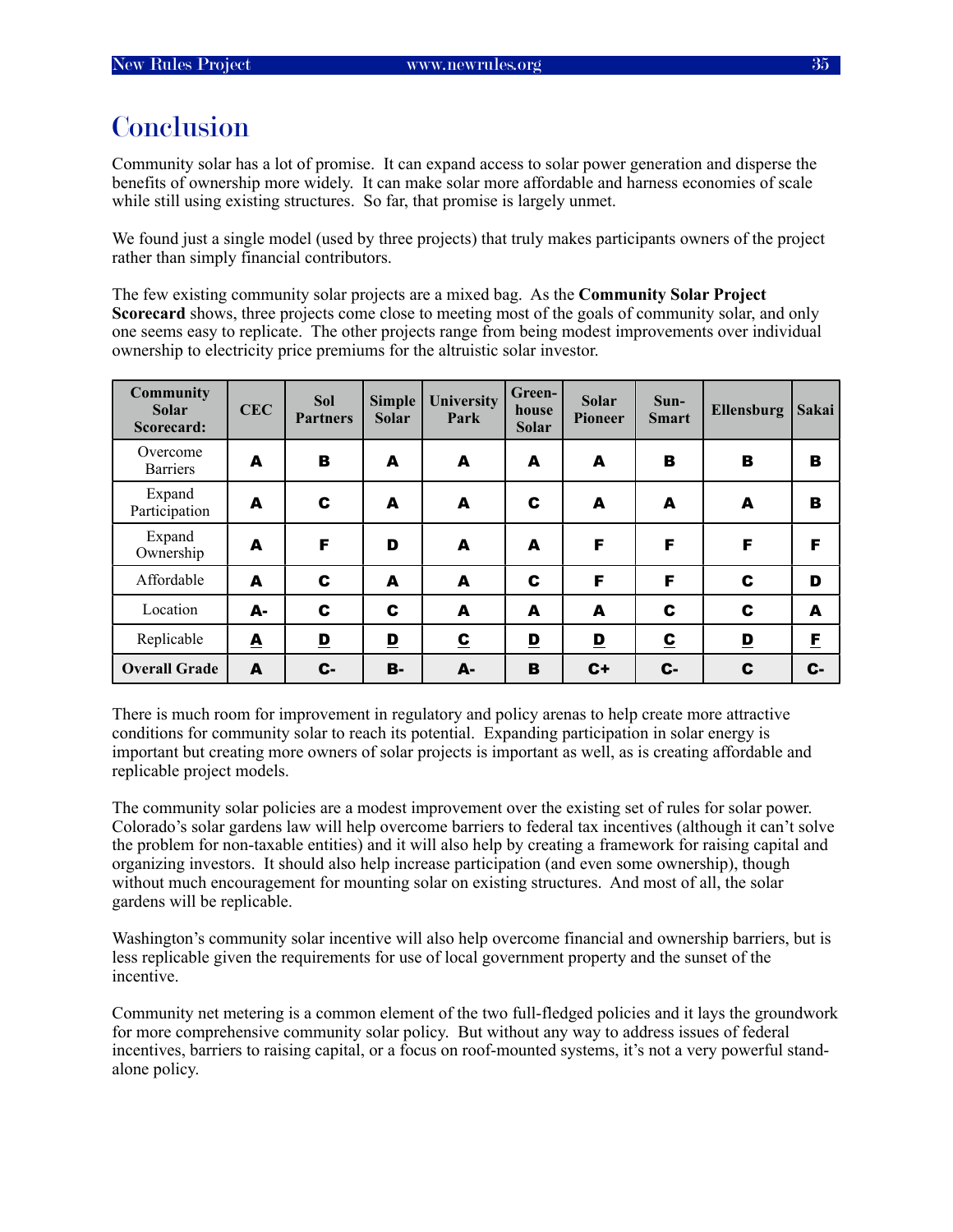| <b>Community Solar Policy Scorecard</b> |                                   |                        |                                                          |
|-----------------------------------------|-----------------------------------|------------------------|----------------------------------------------------------|
|                                         | <b>CO</b> Solar<br><b>Gardens</b> | <b>Solar Incentive</b> | <b>WA Community   Community Net  </b><br><b>Metering</b> |
| <b>Overcome Barriers</b>                | в                                 | в                      | в                                                        |
| <b>Expand Participation</b>             | А                                 | C                      | в                                                        |
| <b>Expand Ownership</b>                 | C                                 | A                      | C                                                        |
| Affordable                              | в                                 | в                      | C                                                        |
| Location                                | D                                 |                        | D                                                        |
| Replicable                              | A                                 | С                      | <u>в</u>                                                 |
| <b>Overall</b>                          |                                   | R.                     |                                                          |

Solar gardens and community solar gardens are a good first step, but there is a lot of ground yet to cover. Barriers need to be removed. Federal tax incentives need to be changed to allow *any* solar producer to claim them. Securities regulations need to reflect the reasonable risk of participation in community solar, and laws like the Colorado solar gardens should help codify structures for community solar.

Participation and particularly ownership can be increased as barriers fall and as more states create easily replicable structures for community solar investment. These simpler structures and greater access to incentives can make community solar more affordable.

There's no silver bullet for community solar's woes, but the existing community solar projects and policies should provide a good foundation for progress.

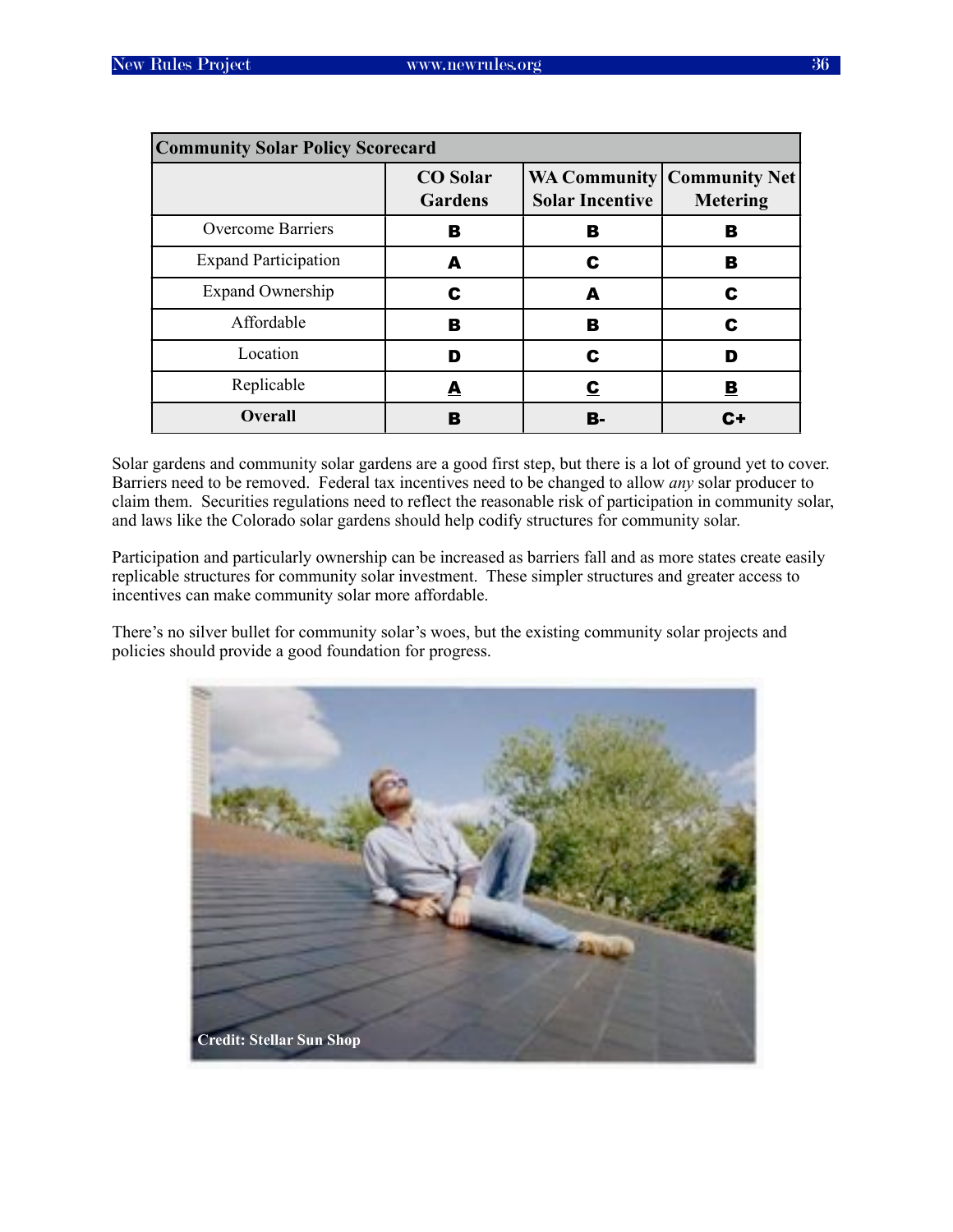### <span id="page-40-0"></span>References

<span id="page-40-1"></span><sup>1</sup> *Graphic inspired by the one on this website:* Concept to Reality. (Falmouth Community Solar Garden, 2010). Accessed 6/23/10 at [http://tinyurl.com/394otfw.](http://tinyurl.com/394otfw)

<span id="page-40-2"></span>2 Powers, Bill. CEC Cancels Gas-Fed Peaker, Suggesting Rooftop Photovoltaic Equally Cost-effective. (*Natural Gas & Electricity*, August 2009).

<span id="page-40-3"></span>3 Marizza, Jerry. United Power. (Email conversation, 7/26/10).

<span id="page-40-4"></span>4 Peterson, Taylen. The Country's First Community-Owned Solar Garden. (theenergycollective, 8/18/10). Accessed 8/25/10 at [http://tinyurl.com/27we4pz.](http://tinyurl.com/27we4pz)

<span id="page-40-5"></span>5 Dan. The Country's First Community-Owned Solar Garden. (CalFinder solar blog, 8/17/10). Accessed 8/23/10 at <http://tinyurl.com/25wrh6d>.

<span id="page-40-6"></span>6 Martindale, Lauren. Clean Energy Collective. (Phone conversation, 9/2/10).

<span id="page-40-7"></span>7 Frequently Asked Questions. (Clean Energy Collective, 8/23/10). Accessed 8/23/10 at<http://tinyurl.com/39hb7da>. *Also*, Martindale.

<span id="page-40-8"></span>8 Dan.

<span id="page-40-9"></span>9 Weinraub, Lori K. Colorado's Solar Garden Shines. (ECT Coop, 8/16/10). Accessed 8/23/10 at [http://tinyurl.com/](http://tinyurl.com/2ehv6xx) [2ehv6xx.](http://tinyurl.com/2ehv6xx)

<span id="page-40-10"></span>10 Weinraub,

<span id="page-40-11"></span>11 Dan.

<span id="page-40-12"></span>12 Marizza.

<span id="page-40-13"></span>13 Local Renewable Energy Projects. (Tri-State, 12/9/09). Accessed 6/23/10 at [http://tinyurl.com/3a3q3rx.](http://tinyurl.com/3a3q3rx)

<span id="page-40-14"></span>14 Marizza.

<span id="page-40-15"></span>15 Sol Partners Contract. (United Power, 2010). Accessed 6/23/10 at [http://tinyurl.com/36gxcnc.](http://tinyurl.com/36gxcnc)

<span id="page-40-16"></span>16 Cooperative Solar Farm. (United Power, 2010). Accessed  $6/23/10$  at [http://tinyurl.com/2vh3bf5](http://www.unitedpower.com/solpartners.aspx).

<span id="page-40-17"></span>17 FKEC Harnesses the Power of Sunshine. (FKEC website, 8/27/10). Accessed 8/27/10 at<http://tinyurl.com/39f6rax>.

<span id="page-40-18"></span>18 Simple Solar: Cooperative Offers Hassle-Free Solar Energy. (FKEC website, 8/27/10). Accessed 8/27/10 at <http://tinyurl.com/2vp8nqj>.

<span id="page-40-19"></span>19 Simple Solar: Frequently Asked Questions. (FKEC website, 8/27/10). Accessed 8/27/10 at [http://tinyurl.com/](http://tinyurl.com/33q5gmv) [33q5gmv](http://tinyurl.com/33q5gmv).

<span id="page-40-20"></span>20 Brosch, Dave. University Park Solar, LLC. (Email conversation, 6/2/10).

<span id="page-40-21"></span>21 University Park Solar. Project website. Accessed 6/2/10 at <http://tinyurl.com/2eem6jb>.

<span id="page-40-22"></span>22 University Park Solar.

<span id="page-40-23"></span>23 Brosch, 6/2/10.

<span id="page-40-24"></span>24 Brosch, Dave. University Park Solar, LLC. (Phone conversation, 6/30/10).

<span id="page-40-25"></span>25 Brosch, 6/30/10.

<span id="page-40-26"></span>26 Owen, Steve. Executive Director, Appalachian Institute for Renewable Energy. (Email conversation, 8/23/10).

<span id="page-40-27"></span>27 Solar Pioneer II. (City of Ashland, OR. Undated). Accessed 5/25/10 at [http://tinyurl.com/34faooo.](http://tinyurl.com/34faooo)

<span id="page-40-28"></span>28 Dedication and Celebration of Solar Pioneer II. (City of Ashland, OR. 7/28/08). Accessed 5/25/10 at [http://](http://tinyurl.com/2f9uums) [tinyurl.com/2f9uums](http://tinyurl.com/2f9uums).

*Also,* Giardina, Larry. Solar Pioneer II. (City of Ashland, OR, 10/31/08). Accessed 5/25/10 at [http://](http://tinyurl.com/39r8jx6) [tinyurl.com/2bms3ll.](http://tinyurl.com/39r8jx6)

<span id="page-40-29"></span>29 Giardina.

<span id="page-40-30"></span>30 Solar Pioneer II. *Also,* Giardina.

<span id="page-40-31"></span>31 Giardina.

<span id="page-40-32"></span>32 SunSmart Pioneers First Community Solar Project. (Energy Services Bulletin, Western Area Power Administration, September 2009). Accessed 5/6/10 at [http://](http://tinyurl.com/22wn55b) [tinyurl.com/22wn55b](http://tinyurl.com/22wn55b).

<span id="page-40-33"></span>33 Fleming, Renee. City of St. George, Energy Services Department. (Phone conversation, 6/29/10).

<span id="page-40-34"></span>34 Community solar farm. (Wikipedia, The Free Encyclopedia, 4/17/10). Accessed 5/6/10 at [http://](http://tinyurl.com/2e88c8s) [tinyurl.com/2e88c8s](http://tinyurl.com/2e88c8s).

*Also,* Frequently Asked Questions. (SunSmart, undated). Accessed 5/6/10 at [http://tinyurl.com/](http://tinyurl.com/2e35jne) [2e35jne](http://tinyurl.com/2e35jne).

<span id="page-40-35"></span>35 SunSmart Pioneers First Community Solar Project.

<span id="page-40-36"></span>36 Fleming.

<span id="page-40-37"></span>37 Philen, Ray. Washington Department of Revenue. (Email conversation, 8/24/10).

<span id="page-40-38"></span>38 Ellensburg, Washington's Community Solar Project. (Northwest Community Energy, undated). Accessed 5/21/10 at [http://tinyurl.com/2w76ju8.](http://tinyurl.com/2w76ju8)